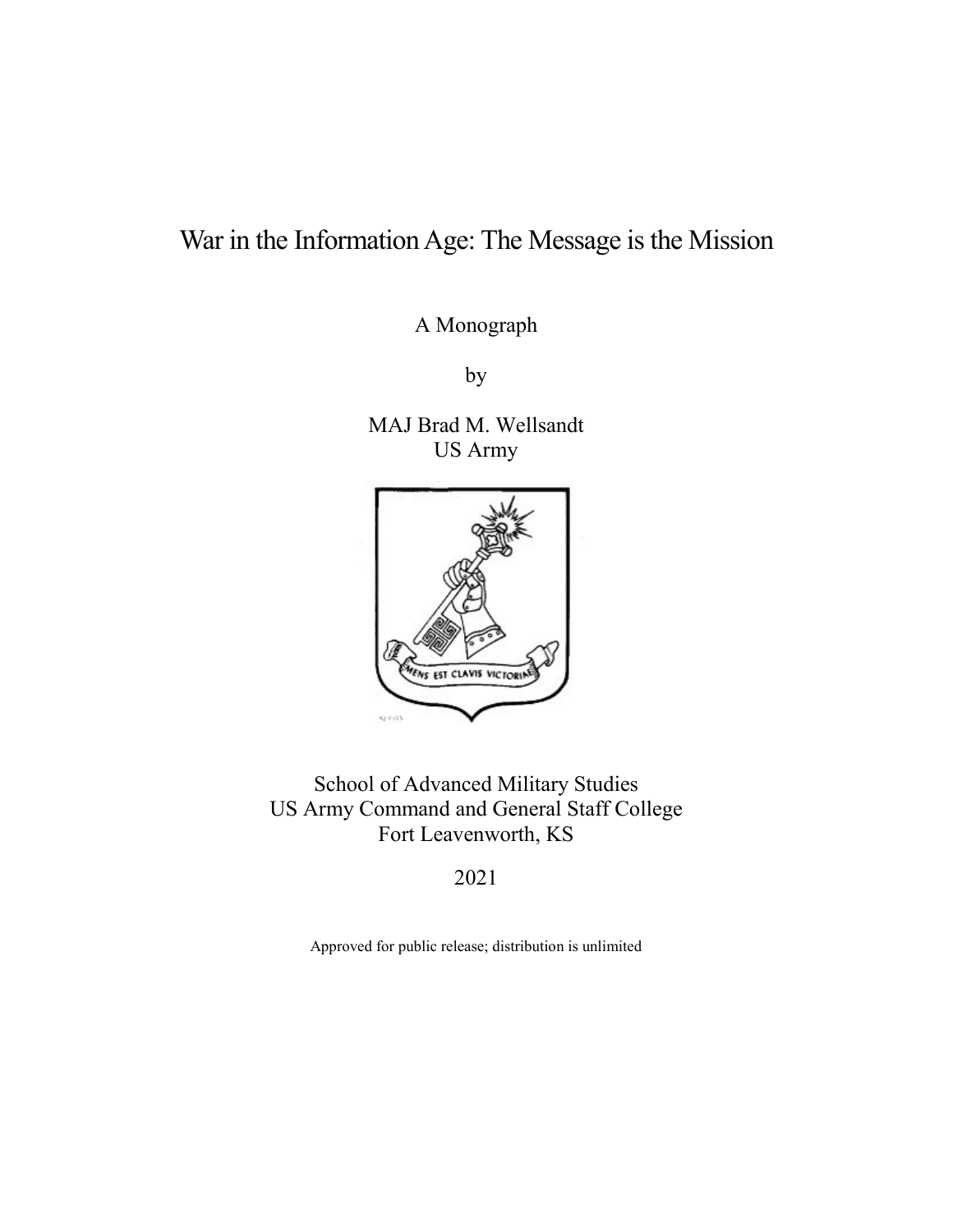$\mathsf I$ 

٦

| <b>REPORT DOCUMENTATION PAGE</b>                                                                                                                          |                                                                                                            |              |                                                                                      |                        | Form Approved                                                                                                                                                                                                                                                                                                                                                                                                                                                                                                                                                                                                                                                                                                                                                                                                                                                                                                                                                                                                                                                                                                                                                                                                                                                                                                                                                                                                                                                                                                                                |
|-----------------------------------------------------------------------------------------------------------------------------------------------------------|------------------------------------------------------------------------------------------------------------|--------------|--------------------------------------------------------------------------------------|------------------------|----------------------------------------------------------------------------------------------------------------------------------------------------------------------------------------------------------------------------------------------------------------------------------------------------------------------------------------------------------------------------------------------------------------------------------------------------------------------------------------------------------------------------------------------------------------------------------------------------------------------------------------------------------------------------------------------------------------------------------------------------------------------------------------------------------------------------------------------------------------------------------------------------------------------------------------------------------------------------------------------------------------------------------------------------------------------------------------------------------------------------------------------------------------------------------------------------------------------------------------------------------------------------------------------------------------------------------------------------------------------------------------------------------------------------------------------------------------------------------------------------------------------------------------------|
|                                                                                                                                                           |                                                                                                            |              |                                                                                      |                        | OMB No. 0704-0188<br>Public reporting burden for this collection of information is estimated to average 1 hour per response, including the time for reviewing instructions, searching existing data                                                                                                                                                                                                                                                                                                                                                                                                                                                                                                                                                                                                                                                                                                                                                                                                                                                                                                                                                                                                                                                                                                                                                                                                                                                                                                                                          |
|                                                                                                                                                           | number. PLEASE DO NOT RETURN YOUR FORM TO THE ABOVE ADDRESS.                                               |              |                                                                                      |                        | sources, gathering and maintaining the data needed, and completing and reviewing this collection of information. Send comments regarding this burden estimate or any other<br>aspect of this collection of information, including suggestions for reducing this burden to Department of Defense, Washington Headquarters Services, Directorate for<br>Information Operations and Reports (0704-0188), 1215 Jefferson Davis Highway, Suite 1204, Arlington, VA 22202-4302. Respondents should be aware that notwithstanding<br>any other provision of law, no person shall be subject to any penalty for failing to comply with a collection of information if it does not display a currently valid OMB control                                                                                                                                                                                                                                                                                                                                                                                                                                                                                                                                                                                                                                                                                                                                                                                                                              |
| 23 05 2021                                                                                                                                                | 1. REPORT DATE (DD-MM-YYYY)                                                                                |              | 2. REPORT TYPE<br><b>MASTER'S THESIS</b>                                             |                        | 3. DATES COVERED (From - To)<br><b>JUNE 20-MAY 21</b>                                                                                                                                                                                                                                                                                                                                                                                                                                                                                                                                                                                                                                                                                                                                                                                                                                                                                                                                                                                                                                                                                                                                                                                                                                                                                                                                                                                                                                                                                        |
| <b>4. TITLE AND SUBTITLE</b>                                                                                                                              |                                                                                                            |              |                                                                                      |                        | <b>5a. CONTRACT NUMBER</b>                                                                                                                                                                                                                                                                                                                                                                                                                                                                                                                                                                                                                                                                                                                                                                                                                                                                                                                                                                                                                                                                                                                                                                                                                                                                                                                                                                                                                                                                                                                   |
| War in the Information Age: The Message is the Mission                                                                                                    |                                                                                                            |              |                                                                                      |                        | <b>5b. GRANT NUMBER</b>                                                                                                                                                                                                                                                                                                                                                                                                                                                                                                                                                                                                                                                                                                                                                                                                                                                                                                                                                                                                                                                                                                                                                                                                                                                                                                                                                                                                                                                                                                                      |
|                                                                                                                                                           |                                                                                                            |              |                                                                                      |                        | <b>5c. PROGRAM ELEMENT NUMBER</b>                                                                                                                                                                                                                                                                                                                                                                                                                                                                                                                                                                                                                                                                                                                                                                                                                                                                                                                                                                                                                                                                                                                                                                                                                                                                                                                                                                                                                                                                                                            |
| 6. AUTHOR(S)                                                                                                                                              |                                                                                                            |              |                                                                                      |                        | <b>5d. PROJECT NUMBER</b>                                                                                                                                                                                                                                                                                                                                                                                                                                                                                                                                                                                                                                                                                                                                                                                                                                                                                                                                                                                                                                                                                                                                                                                                                                                                                                                                                                                                                                                                                                                    |
| Major Brad M. Wellsandt, U.S. Army                                                                                                                        |                                                                                                            |              |                                                                                      |                        | <b>5e. TASK NUMBER</b>                                                                                                                                                                                                                                                                                                                                                                                                                                                                                                                                                                                                                                                                                                                                                                                                                                                                                                                                                                                                                                                                                                                                                                                                                                                                                                                                                                                                                                                                                                                       |
|                                                                                                                                                           |                                                                                                            |              |                                                                                      |                        | <b>5f. WORK UNIT NUMBER</b>                                                                                                                                                                                                                                                                                                                                                                                                                                                                                                                                                                                                                                                                                                                                                                                                                                                                                                                                                                                                                                                                                                                                                                                                                                                                                                                                                                                                                                                                                                                  |
| 7. PERFORMING ORGANIZATION NAME(S) AND ADDRESS(ES)<br>U.S. Army Command and General Staff College<br>ATTN: ATZL-SWD-GD<br>Fort Leavenworth, KS 66027-2301 |                                                                                                            |              |                                                                                      |                        | <b>8. PERFORMING ORG REPORT</b><br><b>NUMBER</b>                                                                                                                                                                                                                                                                                                                                                                                                                                                                                                                                                                                                                                                                                                                                                                                                                                                                                                                                                                                                                                                                                                                                                                                                                                                                                                                                                                                                                                                                                             |
| 9. SPONSORING / MONITORING AGENCY NAME(S) AND ADDRESS(ES)<br>ADVANCED MILITARY STUDIES PROGRAM                                                            |                                                                                                            |              |                                                                                      |                        | <b>10. SPONSOR/MONITOR'S</b><br><b>ACRONYM(S)</b>                                                                                                                                                                                                                                                                                                                                                                                                                                                                                                                                                                                                                                                                                                                                                                                                                                                                                                                                                                                                                                                                                                                                                                                                                                                                                                                                                                                                                                                                                            |
|                                                                                                                                                           |                                                                                                            |              |                                                                                      |                        | <b>11. SPONSOR/MONITOR'S REPORT</b><br><b>NUMBER(S)</b>                                                                                                                                                                                                                                                                                                                                                                                                                                                                                                                                                                                                                                                                                                                                                                                                                                                                                                                                                                                                                                                                                                                                                                                                                                                                                                                                                                                                                                                                                      |
|                                                                                                                                                           | <b>12. DISTRIBUTION / AVAILABILITY STATEMENT</b><br>Approved for Public Release; Distribution is Unlimited |              |                                                                                      |                        |                                                                                                                                                                                                                                                                                                                                                                                                                                                                                                                                                                                                                                                                                                                                                                                                                                                                                                                                                                                                                                                                                                                                                                                                                                                                                                                                                                                                                                                                                                                                              |
|                                                                                                                                                           | <b>13. SUPPLEMENTARY NOTES</b>                                                                             |              |                                                                                      |                        |                                                                                                                                                                                                                                                                                                                                                                                                                                                                                                                                                                                                                                                                                                                                                                                                                                                                                                                                                                                                                                                                                                                                                                                                                                                                                                                                                                                                                                                                                                                                              |
| <b>14. ABSTRACT</b>                                                                                                                                       |                                                                                                            |              | mission, and not just an enabler to tactical and operational-level missions.         |                        | The confluence of advancements in information technology and postmodernist philosophies that thrive on confusion<br>have created conditions where contests of narrative are, by far, the dominant method of achieving political and<br>military aims. More operationally and strategically significant actions in future conflict will occur in the<br>"information environment" than elsewhere. Events in the physical domains will become increasingly tactical in<br>nature, and the portrayal of these events in the form of narrative will become a dominant form of operational art.<br>Current conceptions of Multi-Domain Operations (MDO) and Large-Scale Combat Operations (LSCO)<br>overemphasize the intrinsically tactical aspects of future warfare and do not address the contemporarily dominant<br>form of operational art, which exploits information technology and postmodernism through the power of narrative.<br>The US military must recognize the significance of the social change wrought by the internet and social media, and<br>its effects on the character of war. Just as the Enlightenment brought "Levée en masse," and the Industrial<br>Revolution brought "Industrial warfare," this new "Information Revolution" is shifting the character of war and<br>placing information warfare at the forefront. In contemporary war, information is not simply a capability – it is the<br>essence of strategy and operational art. As a result, Commanders and planners must view "the message" itself as the |
| <b>15. SUBJECT TERMS</b>                                                                                                                                  |                                                                                                            |              | Information Warfare, Information Operations, Narrative, Operational Art, Competition |                        |                                                                                                                                                                                                                                                                                                                                                                                                                                                                                                                                                                                                                                                                                                                                                                                                                                                                                                                                                                                                                                                                                                                                                                                                                                                                                                                                                                                                                                                                                                                                              |
| <b>16. SECURITY CLASSIFICATION OF:</b><br><b>UNCLASSIFIED</b>                                                                                             |                                                                                                            |              | <b>17. LIMITATION</b><br>OF ABSTRACT                                                 | 18. NUMBER<br>OF PAGES | 19a. NAME OF RESPONSIBLE PERSON                                                                                                                                                                                                                                                                                                                                                                                                                                                                                                                                                                                                                                                                                                                                                                                                                                                                                                                                                                                                                                                                                                                                                                                                                                                                                                                                                                                                                                                                                                              |
| a. REPORT                                                                                                                                                 | <b>b. ABSTRACT</b>                                                                                         | c. THIS PAGE |                                                                                      | 49                     | 19b. PHONE NUMBER (include area code)                                                                                                                                                                                                                                                                                                                                                                                                                                                                                                                                                                                                                                                                                                                                                                                                                                                                                                                                                                                                                                                                                                                                                                                                                                                                                                                                                                                                                                                                                                        |
| (T <sub>D</sub> )                                                                                                                                         | (11)                                                                                                       | (11)         | (TI)                                                                                 |                        | 913 758-3300                                                                                                                                                                                                                                                                                                                                                                                                                                                                                                                                                                                                                                                                                                                                                                                                                                                                                                                                                                                                                                                                                                                                                                                                                                                                                                                                                                                                                                                                                                                                 |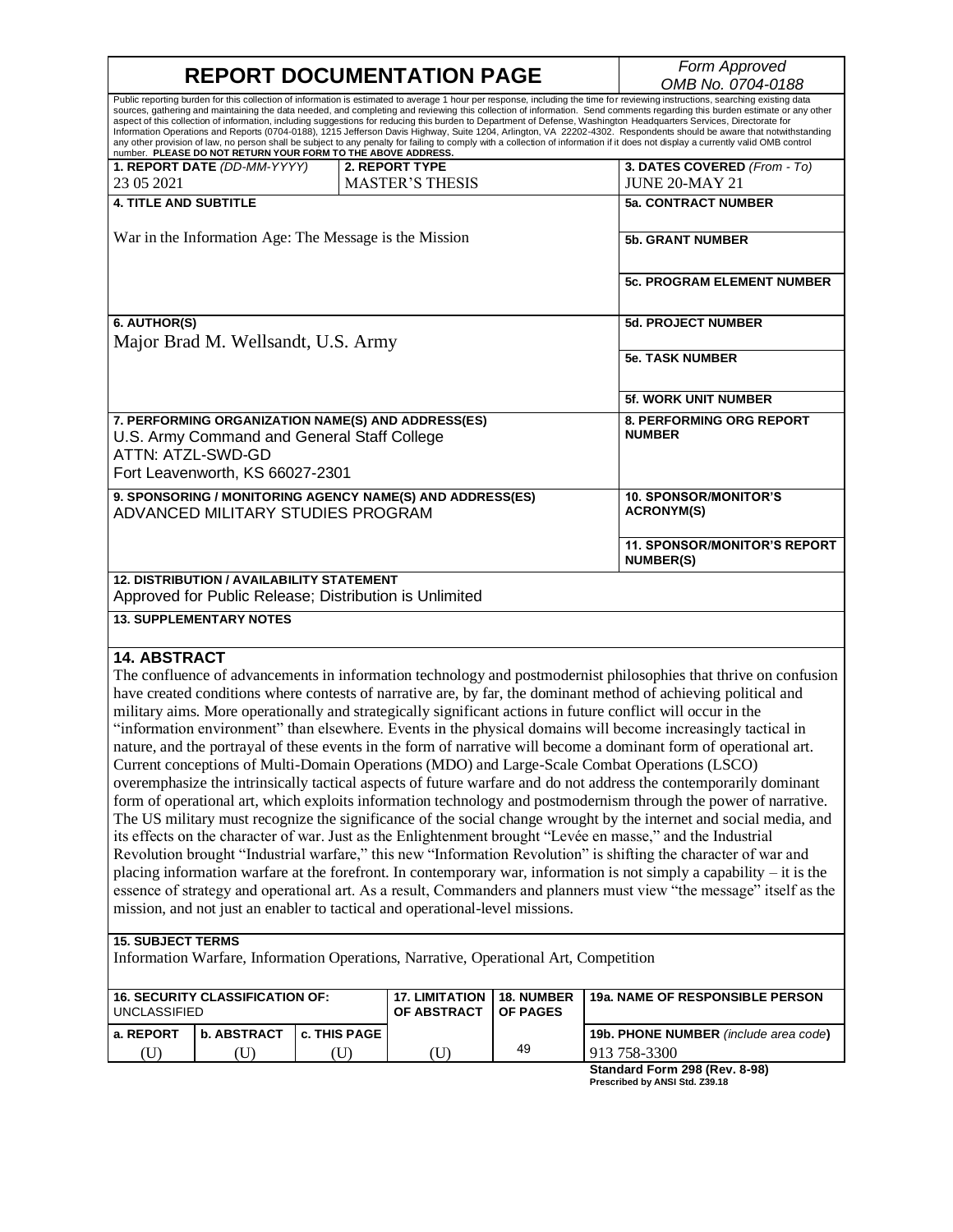## Monograph Approval Page

<span id="page-2-0"></span>Name of Candidate: MAJ Brad M. Wellsandt

Monograph Title: War in the Information Age: The Message is the Mission

Approved by:

\_\_\_\_\_\_\_//signed/ 6 MAR 21/ABS//\_\_\_\_\_, Monograph Director Alice Butler-Smith, PhD

\\signed\15 MAR 21\JQ Robinson , Seminar Leader Jacob Q. Robinson, LtCol

 //signed/11 May 21/BAP// \_\_\_\_\_\_\_, Director, School of Advanced Military Studies Brian A. Payne, COL

Accepted this 20th day of May 2021 by:

\_\_\_\_\_\_ \_\_\_\_\_\_\_, Assistant Dean of Academics for Degree Programs

and Research, CGSC Dale F. Spurlin, PhD

The opinions and conclusions expressed herein are those of the student author and do not necessarily represent the views of the US Army Command and General Staff College or any other government agency. (References to this study should include the foregoing statement.)

Fair use determination or copyright permission has been obtained for the inclusion of pictures, maps, graphics, and any other works incorporated into this manuscript. A work of the US government is not subject to copyright, however further publication or sale of copyrighted images is not permissible.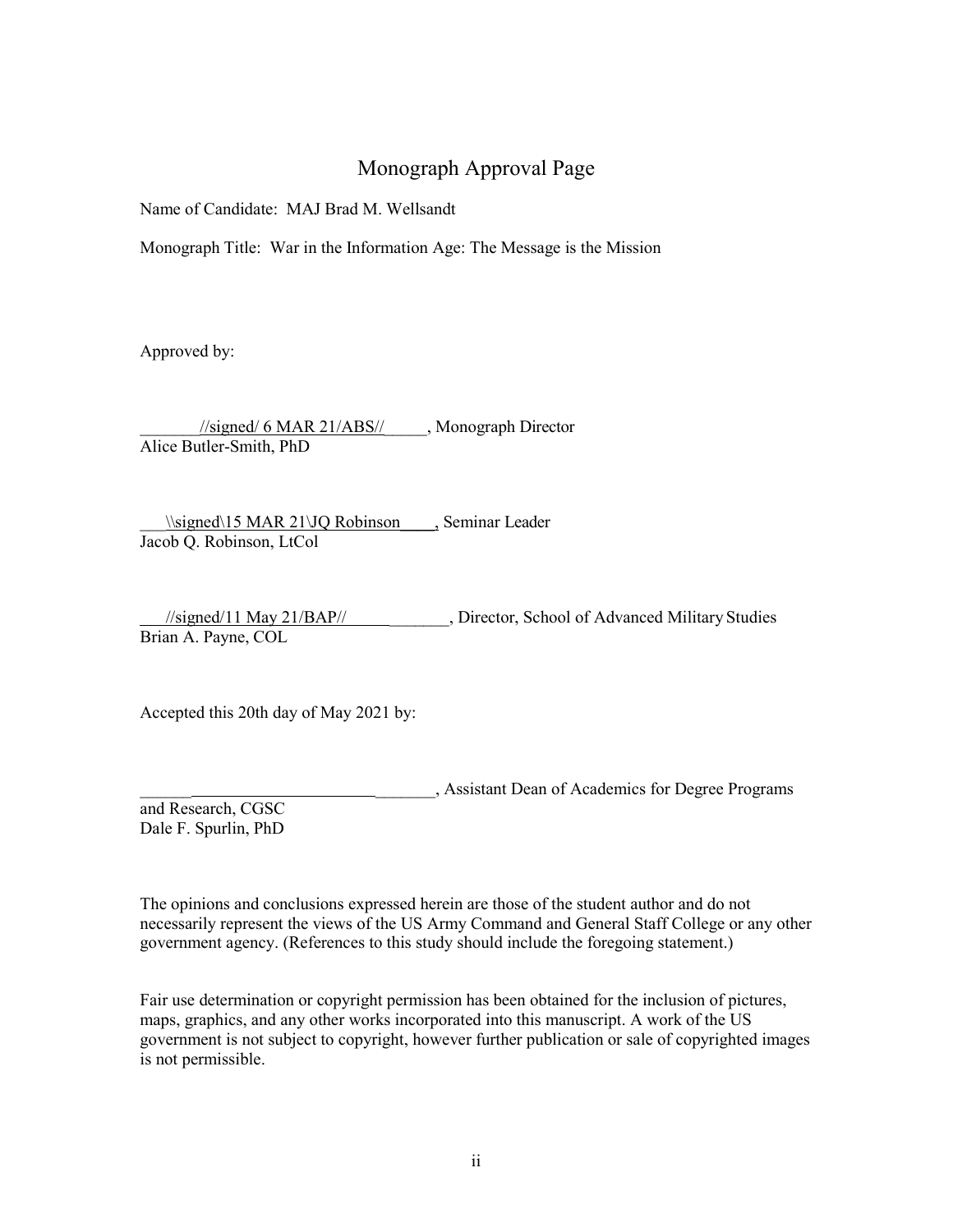#### Abstract

War in the Information Age: The Message is the Mission, by MAJ Brad M. Wellsandt, 44 pages.

The confluence of advancements in information technology and postmodernist philosophies that thrive on confusion have created conditions where contests of narrative are, by far, the dominant method of achieving political and military aims. More operationally and strategically significant actions in future conflict will occur in the "information environment" than elsewhere. Events in the physical domains will become increasingly tactical in nature, and the portrayal of these events in the form of narrative will become a dominant form of operational art. Current conceptions of Multi-Domain Operations (MDO) and Large-Scale Combat Operations (LSCO) overemphasize the intrinsically tactical aspects of future warfare and do not address the contemporarily dominant form of operational art, which exploits information technology and postmodernism through the power of narrative. The US military must recognize the significance of the social change wrought by the internet and social media, and its effects on the character of war. Just as the Enlightenment brought "Levée en masse," and the Industrial Revolution brought "Industrial warfare," this new "Information Revolution" is shifting the character of war and placing information warfare at the forefront. In contemporary war, information is not simply a capability – it is the essence of strategy and operational art. As a result, Commanders and planners must view "the message" itself as the mission, and not just an enabler to tactical and operational-level missions.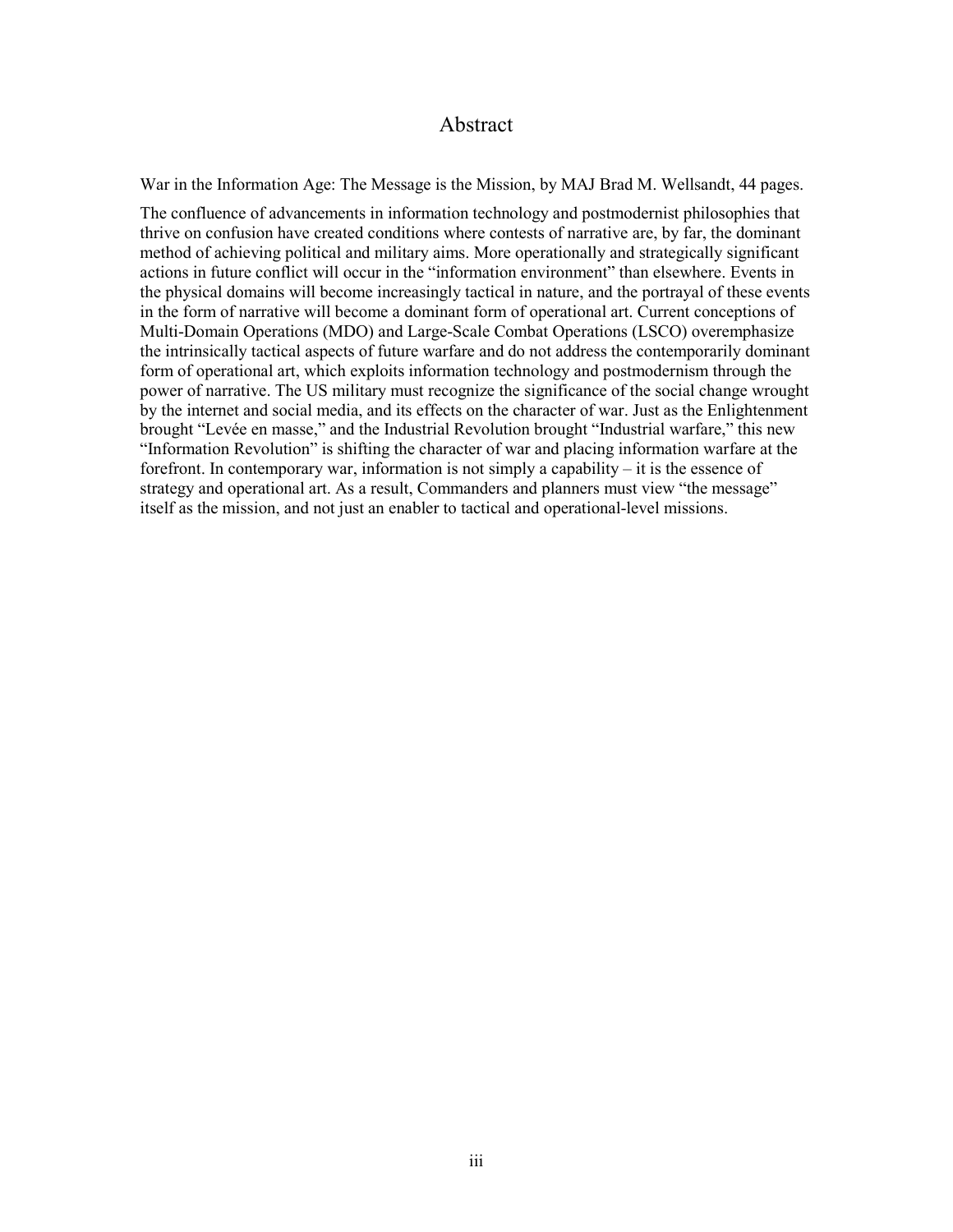## Contents

<span id="page-4-0"></span>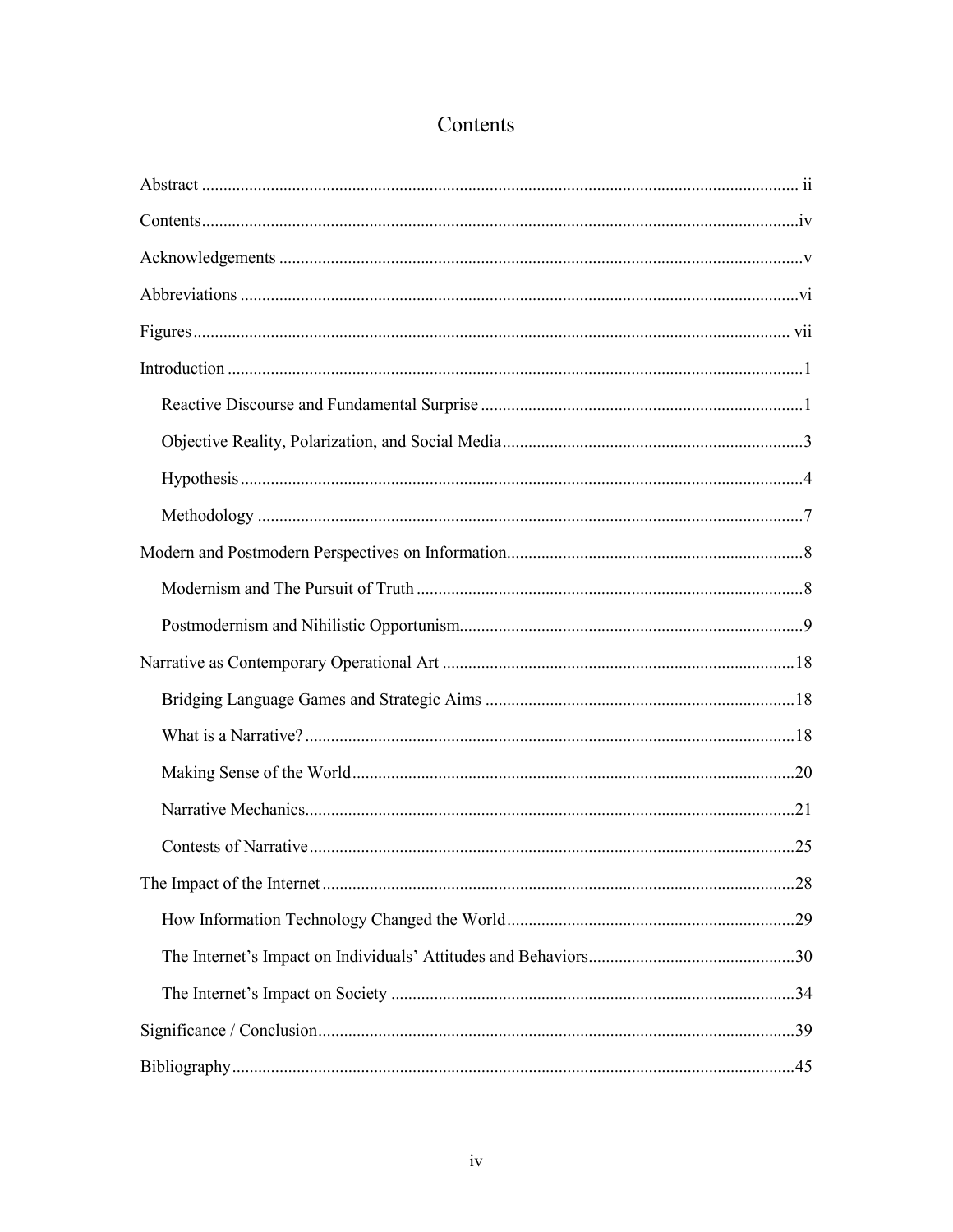#### Acknowledgements

<span id="page-5-0"></span>First and foremost, I want to thank my wife Krystyna, for putting up with the late nights and weekends I spent researching and writing. I would also like to thank Dr. Alice Butler-Smith for selecting me to be in her monograph syndicate, and for helping me conceptualize this abstract problem. My seminar leader, LtCol Jacob Robinson, provided invaluable mentorship and coaching throughout this year. Feedback from my Father, Mother, Father-in-law, and Brother was instrumental in providing an "outsider's" perspective. Maj "Blue" Morse admirably served as my "wingman" throughout this rigorous process, and is deserving of high praise for dealing with me. Countless conversations and editing sessions with friends within and outside of SAMS were vital to me in this journey, including but certainly not limited to MAJ Ty Schauer, MAJ Seth Pearson, MAJ Casey Wolfe, MAJ Ryan McGraw, MAJ Jamie Holm, MAJ John Luckie, LTC Rob Kellum, among many others.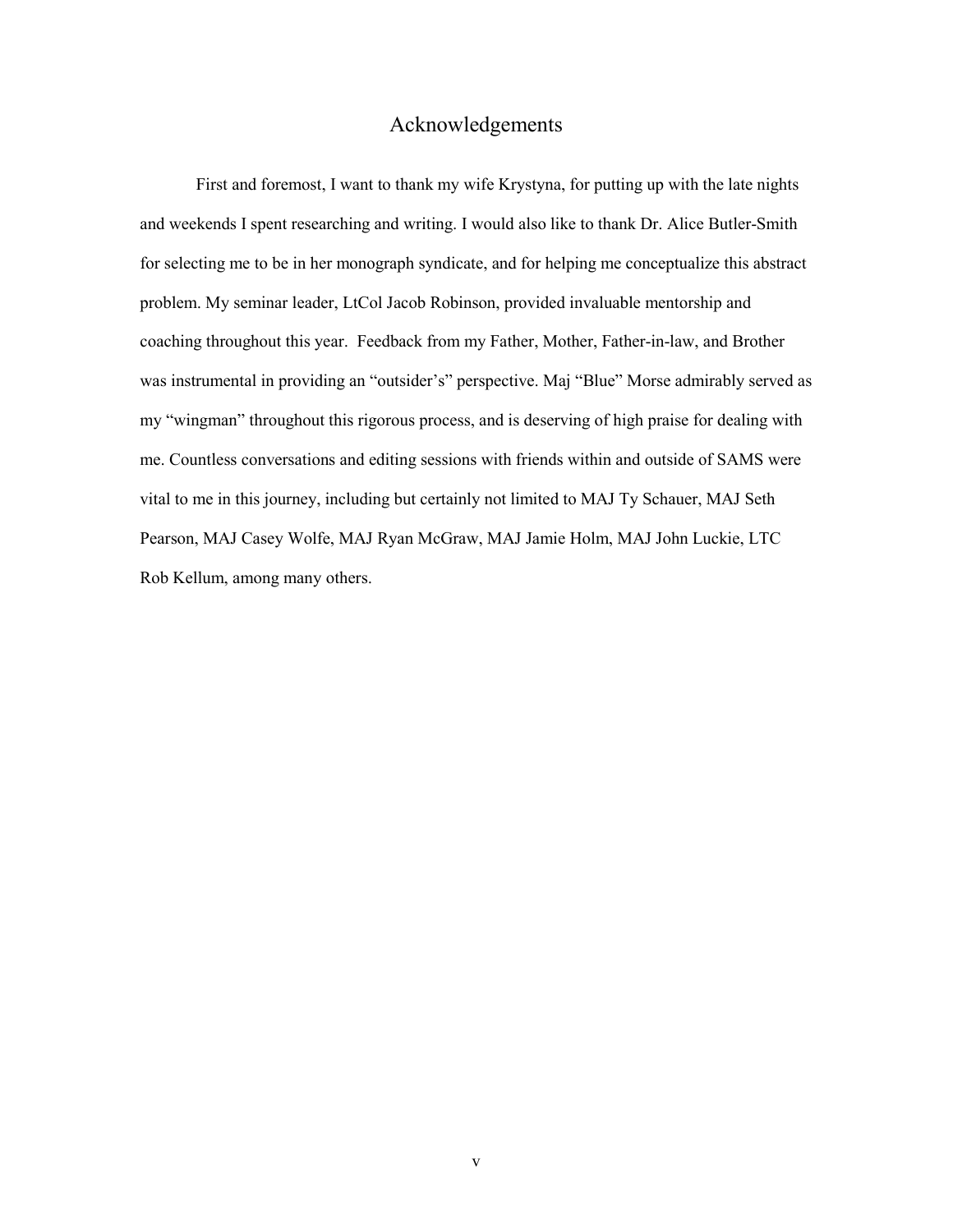## Abbreviations

<span id="page-6-0"></span>

| ADM         | Army Design Methodology                     |  |  |  |
|-------------|---------------------------------------------|--|--|--|
| <b>CCP</b>  | <b>Chinese Communist Party</b>              |  |  |  |
| <b>DIME</b> | Diplomatic, Information, Military, Economic |  |  |  |
| IE          | Information Environment                     |  |  |  |
| IR A        | (Russian) Internet Research Agency          |  |  |  |
| <b>ISIS</b> | Islamic State of Iraq and Syria             |  |  |  |
| <b>LSCO</b> | Large-Scale Combat Operations               |  |  |  |
| <b>MDO</b>  | Multi-Domain Operations                     |  |  |  |
| <b>NATO</b> | North Atlantic Treaty Organization          |  |  |  |
| PLA.        | (China's) People's Liberation Army          |  |  |  |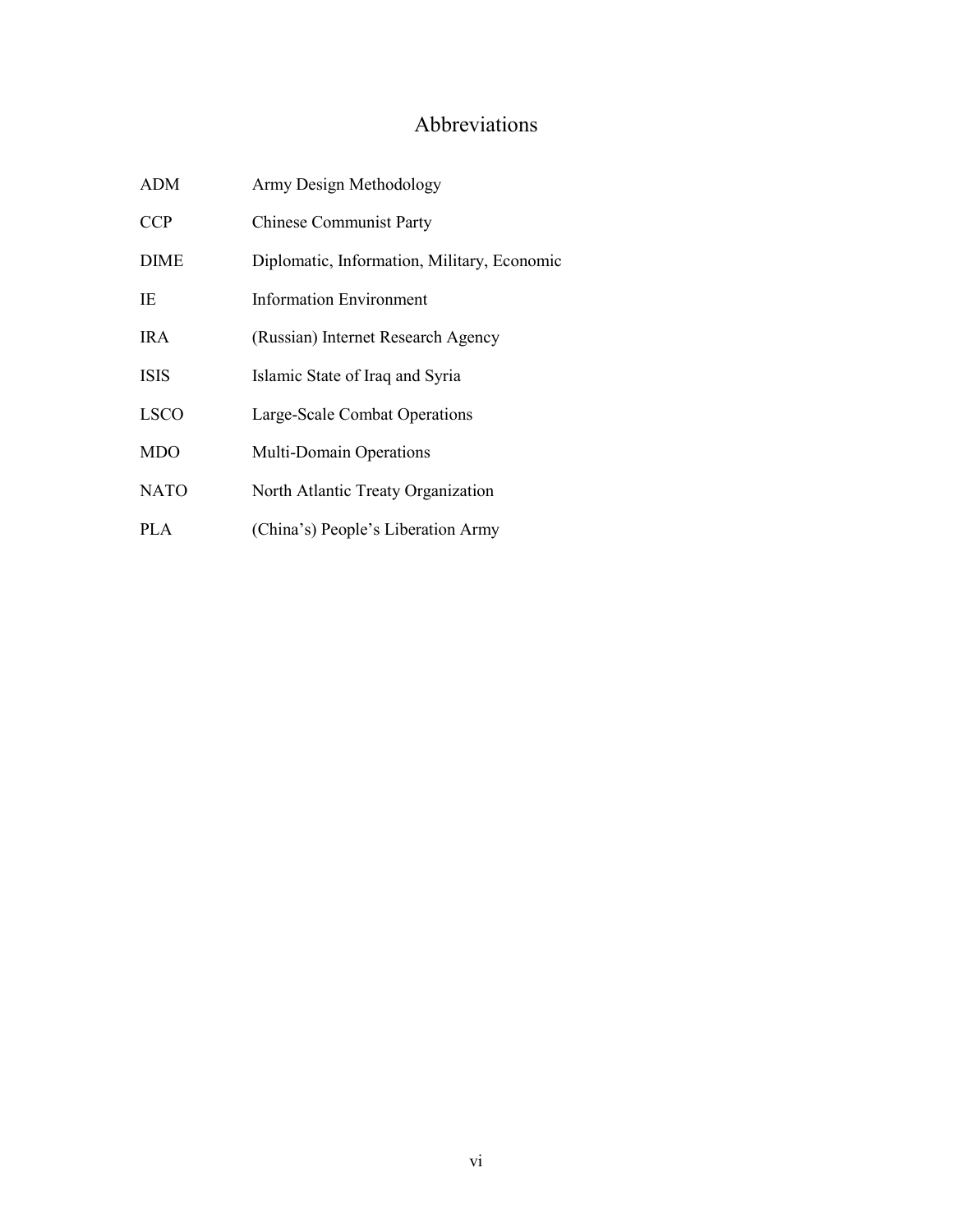# Figures

<span id="page-7-0"></span>

|--|--|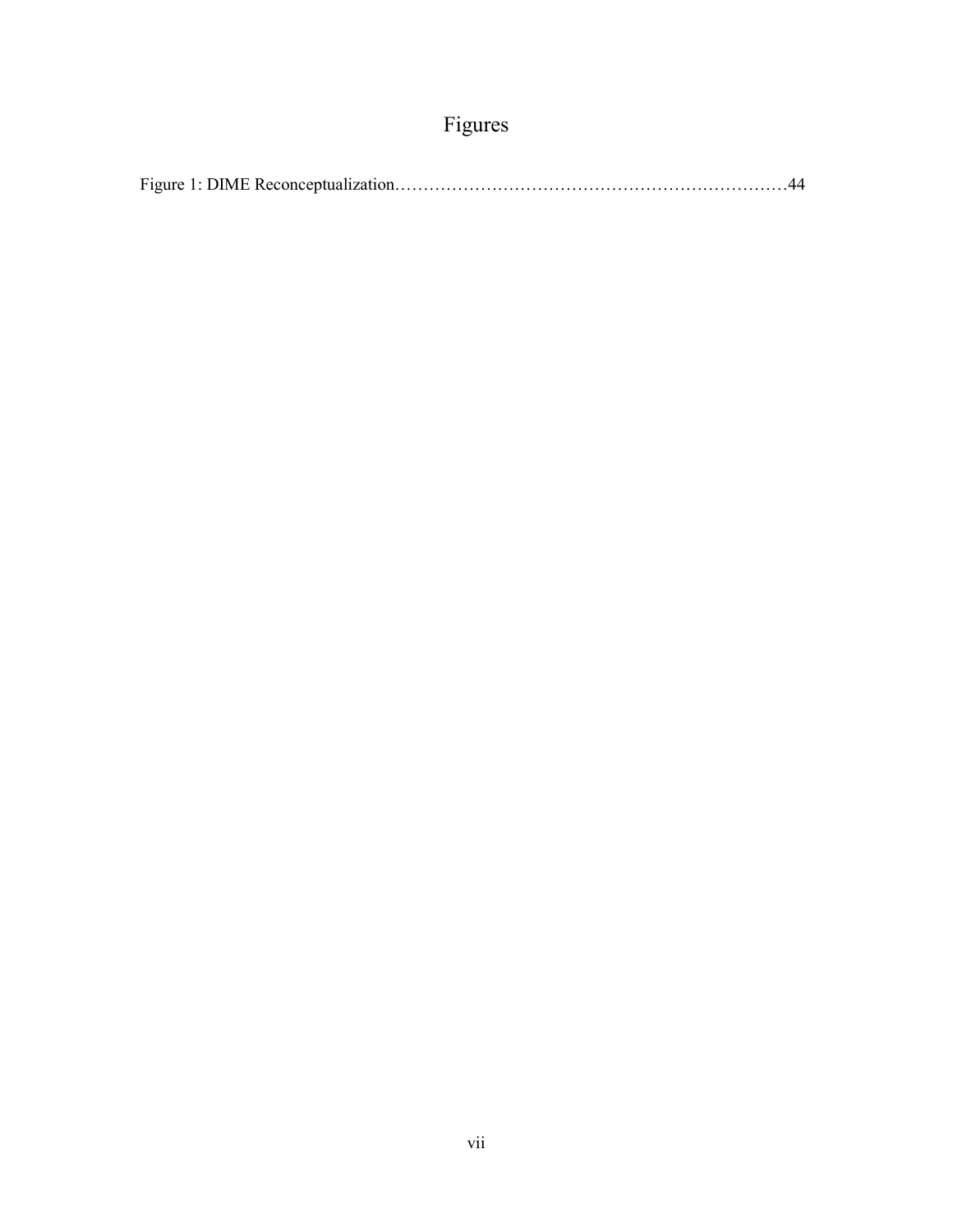#### Introduction

<span id="page-8-0"></span>World War III is a guerilla information war with no division between military and civilian participation.

—Marshall McLuhan, *Culture is Our Business*

Truth in itself is rarely sufficient to make men act…The most powerful springs of action in men lie in his emotions.

—Carl Von Clausewitz, *On War*

#### <span id="page-8-1"></span>Reactive Discourse and Fundamental Surprise

Since the well-publicized Russian influence operations during the 2016 US election, the national security community has undertaken a discourse on information warfare. Unfortunately, too much discussion centers around the shock of the seminal event in 2016, as opposed to the proximate causes and trends associated with the broader issue of information warfare. For example, the transcript of the 2018 US Senate Intelligence Community Hearing on "Foreign Influence Operations' Use of Social Media Platforms," lists the word "Russia" thirty-two times more than "information," and "IRA," Russia's Internet Research Agency, eight more times than "influence," despite influence being in the hearing's title.<sup>1</sup> Analysis of this hearing reveals the reactive nature of the discourse on information warfare, as national security officials are still attempting to understand what exactly happened, and why.

In Zvi Lanir's "Fundamental Surprises," the author explores surprise and identifies two key types: situational and fundamental. Situational surprises are generally isolated to a single incident, and come about primarily because of a lack of data to warn decision-makers of the event. Conversely, fundamental surprises reveal more systemic issues, where sufficient

<sup>&</sup>lt;sup>1</sup> "Open Hearing on Foreign Influence Operations' Use of Social Media Platforms," § US Senate Select Committee on Intelligence (2018), accessed 20 October 2020, https://www.intelligence.senate.gov/hearings/open-hearing-foreign-influence-operations%E2%80%99-usesocial-media-platforms-third-party-expert#.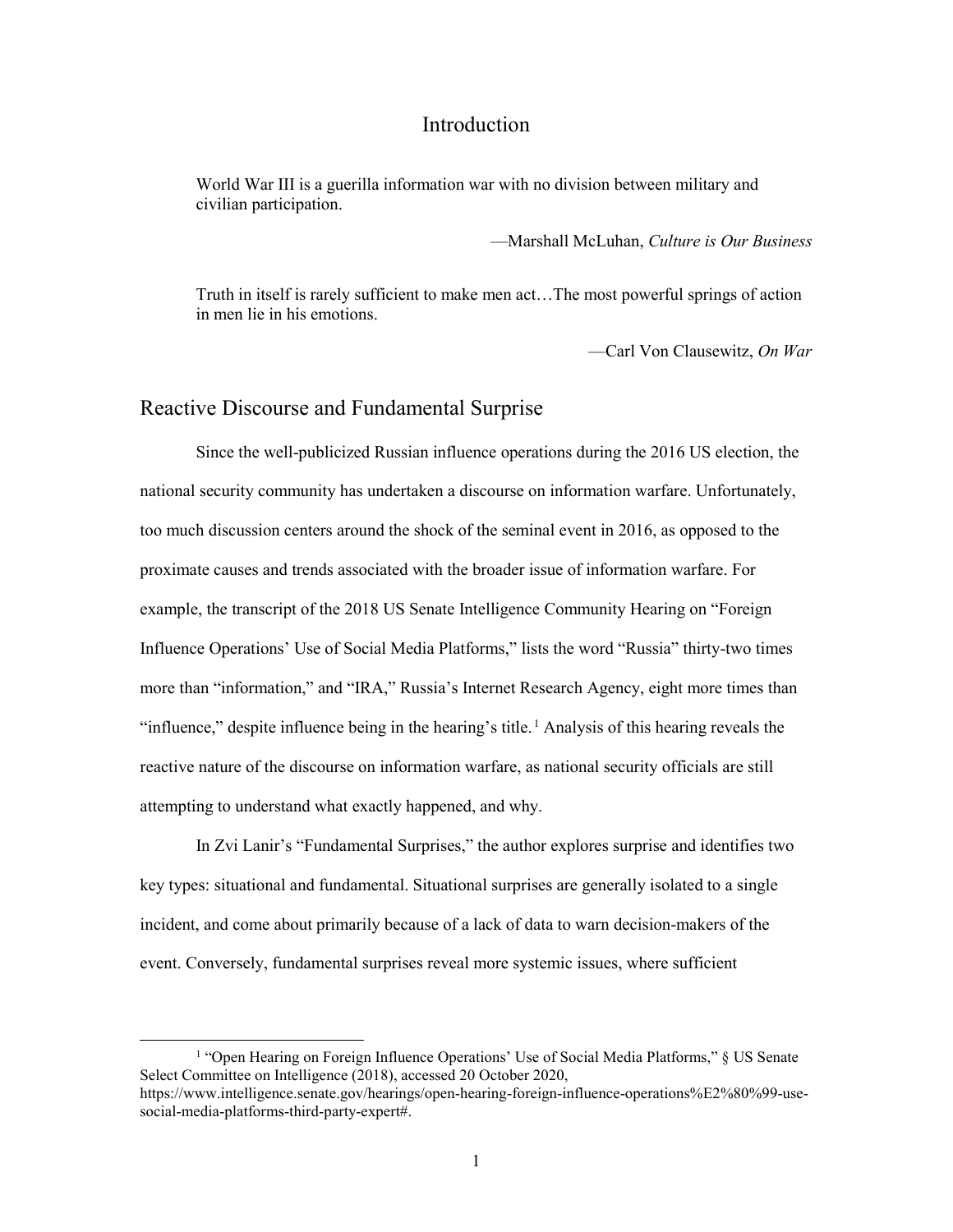information for warning was available, but malfunctions in mindset prevent proper action to avoid the surprise.<sup>2</sup> Based on myriad media reports of malign Russian activity in the run-up to the 2016 election and the residual confusion surrounding the event, one can classify this event as a fundamental surprise that has yet to produce fundamental learning, or a cognitive reframe  $-$  a change of understanding.<sup>3</sup>

Recent events of similar magnitude and strategy, including China's use of misinformation to sow panic regarding the COVID-19 pandemic, indicate a more holistic review of information warfare is necessary.<sup>4</sup> For multiple reasons, the efficacy of information warfare is increasing at a significant rate. With that in mind, how does the US adopt a broader perspective to learn from these events and identify better strategies for the "information environment" (IE)?

As a result of the fundamental surprise, the US must think differently about contemporary information warfare. Lanir describes this as "fundamental thinking," where one must "remove oneself from the time and place of the specific event that triggered the thinking process."<sup>5</sup> A significant barrier to change is the lack of consensus in terminology associated with information, and some refuse to adopt the term "information warfare."<sup>6</sup> Despite internal disagreements, current practitioners informally define information warfare as, "a strategy for the use and management of information to pursue a competitive advantage, including both offensive and

<sup>5</sup> Lanir, 31.

 <sup>2</sup> Zvi Lanir, *Fundamental Surprises* (Ramat Aviv: Center for Strategic Studies University of Tel Aviv, 1983), 27.

<sup>&</sup>lt;sup>3</sup> Ellen Nakashima, "Russian Government Hackers Penetrated DNC, Stole Opposition Research on Trump," *The Washington Post*, June 14, 2016, accessed 20 October 2020, https://www.washingtonpost.com/world/national-security/russian-government-hackers-penetrated-dncstole-opposition-research-on-trump/2016/06/14/cf006cb4-316e-11e6-8ff7-7b6c1998b7a0\_story.html.

<sup>4</sup> Edward Wong, "Chinese Agents Helped Spread Messages That Sowed Virus Panic in US, Officials Say," *The New York Times*, April 22, 2020, accessed 20 October, 2020, https://www.nytimes.com/2020/04/22/us/politics/coronavirus-china-disinformation.html.

<sup>6</sup> Mark Pomerleau, "5 Questions with the Marine Corps' Deputy Commandant for Information," *C4ISRNET*, April 3, 2020, accessed 21 October 2020, https://www.c4isrnet.com/informationwarfare/2020/04/03/5-questions-with-the-marine-corps-deputy-commandant-for-information/.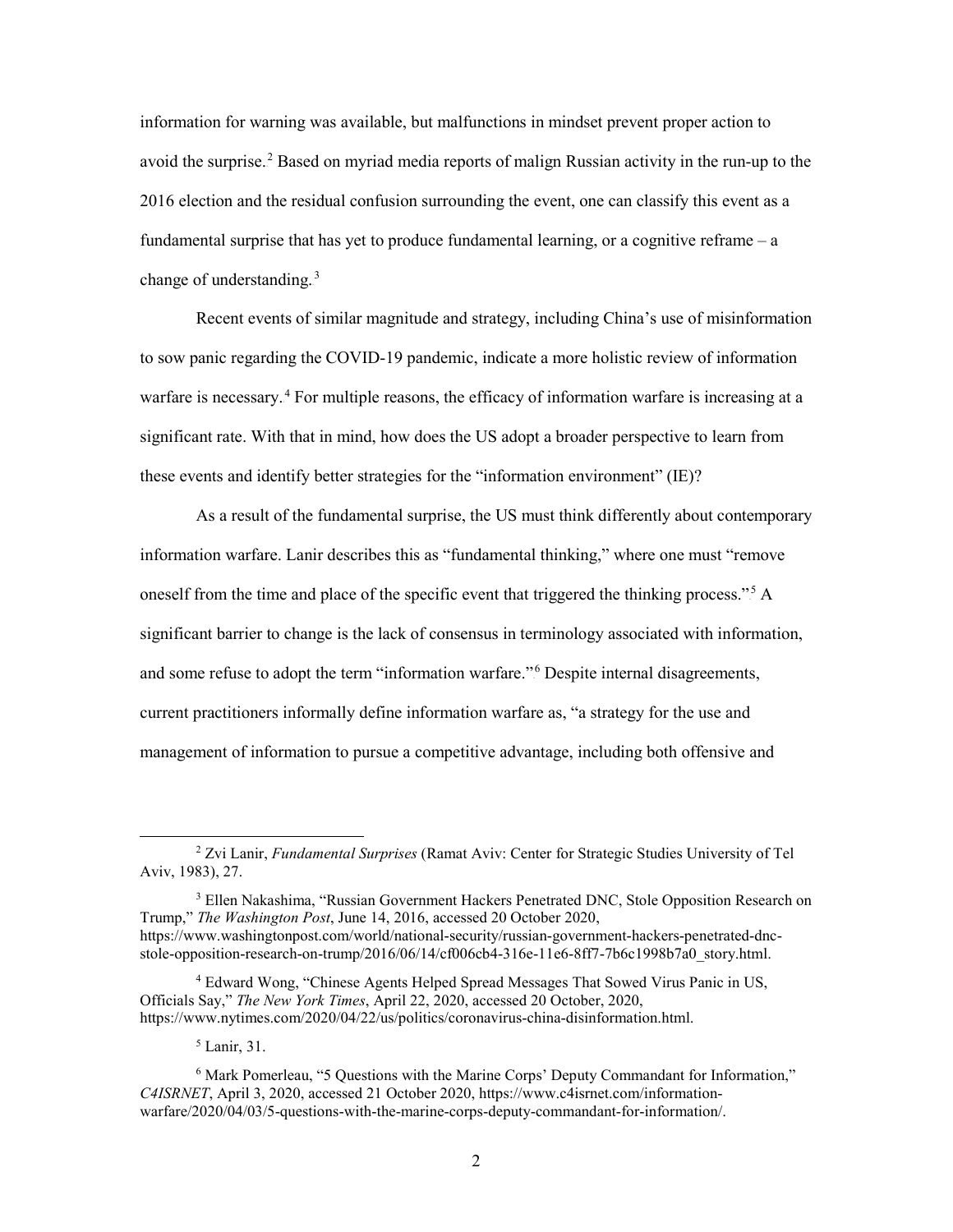defensive operations."<sup>7</sup> While this definition is useful, it does not capture the contemporary essence of information. This monograph defines information warfare as *the use of words and/or actions to exploit symbols, stories, myths, and/or identities to alter attitudes and behaviors in a direction favorable to prescribed objectives.*

When thinking fundamentally, one must examine a wide range of topics to understand the true nature of the emerging phenomenon, and derive sustainable conceptions of contemporary information warfare. While this monograph will offer general recommendations, the primary purpose of this paper is to frame the problem in a way that encourages fundamental thinking about the nature of information. This paper will examine emergent trends that explain the efficacy of contemporary information warfare, particularly when employed against western societies.

#### <span id="page-10-0"></span>Objective Reality, Polarization, and Social Media

Throughout history, societies and their governments have generally formed around shared values and beliefs, with shared constructions of reality serving as the basis for social organization. Individuals become socialized into these structures through education and social interactions, enabling the collective inculcation of the shared reality. The way societies function depends heavily upon the production, transmission, and consumption of information about the world around them. In *The Social Construction of Reality*, Peter Berger and Thomas Luckman explain this phenomenon through the concepts of objective reality and socialization. Interpretations of the external world become objective reality, or accepted truth, when recognized institutions embrace these interpretations.<sup>8</sup> Additionally, when one internalizes these realities, they become socialized into the society.<sup>9</sup> In recent years, socio-political commentators have

 <sup>7</sup> Congressional Research Service, "Defense Primer: Information Operations," December 15, 2020.

<sup>8</sup> Peter Berger and Thomas Luckmann, *The Social Construction of Reality: A Treatise in the Sociology of Knowledge* (New York: Doubleday, 1966), 60.

<sup>&</sup>lt;sup>9</sup> Ibid., 131.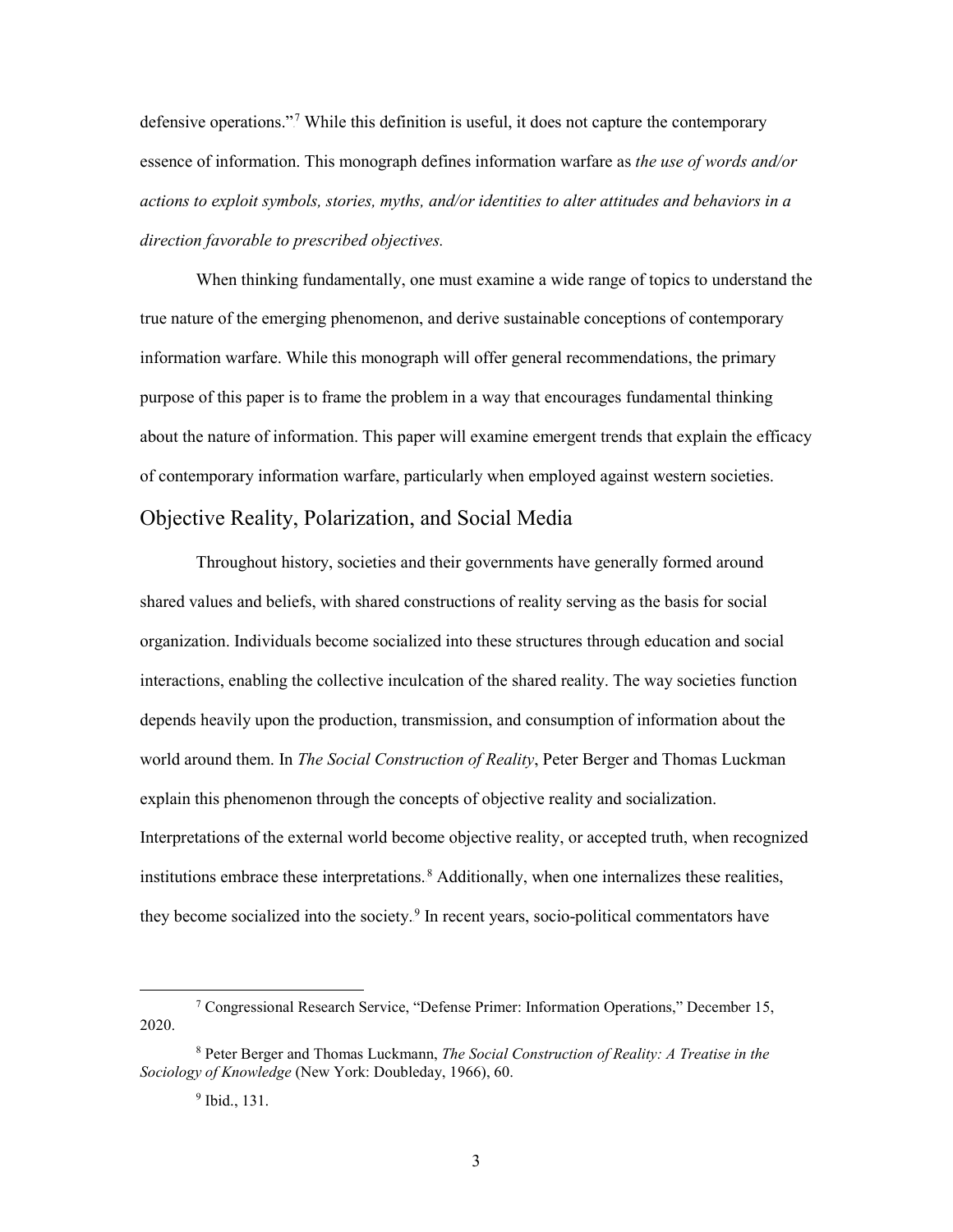lamented this "post-truth" era. Unfortunately, that trope is often just a partisan rhetorical tool that disregards that everyone is susceptible to falsehoods regardless of ideology.<sup>10</sup> This monograph asserts that the growth of postmodernist worldviews created conditions where this "post-truth world" could manifest, and the consequences thereof.<sup>11</sup>

Currently, much of one's socialization occurs digitally, and often without respect to geographic region. As information technology expands at its current rate, so will the rate in which virtual interactions influence socialization, in lieu of physical interactions. As information becomes easier to customize and consume, individuals attain more power to shape their own socialization through "echo chambers," which is likely to exacerbate polarization and societal disunity.<sup>12</sup> The scope and scale of future disunity will directly impact the efficacy of future information warfare, as malign actors can exploit socio-political rifts to induce domestic chaos.

#### <span id="page-11-0"></span>Hypothesis

The internet and social media have significantly affected society, and its affects are likely to expand.<sup>13</sup> To conduct "fundamental thinking," one then must examine what specifically is occurring in society, the reasons why, and how it impacts the character of war. This monograph

 <sup>10</sup> John Ehrenreich, "Why Are Conservatives More Susceptible to Believing Lies," *Slate*, November 9, 2017, accessed 22 October 2020, https://slate.com/technology/2017/11/why-conservativesare-more-susceptible-to-believing-in-lies.html.; Scott Barry Kaufman, "Liberals and Conservatives Are Both Susceptible to Fake News, but for Different Reasons," *Scientific American*, February 14, 2019, accessed 22 October 2020, https://blogs.scientificamerican.com/beautiful-minds/liberals-and-conservativesare-both-susceptible-to-fake-news-but-for-different-reasons/.

 $11$  In this piece, the author frames the issue from a partisan political perspective. This monograph seeks to avoid assigning partisan blame, and instead explore the philosophical role postmodernism plays in the rejection of truth. Notwithstanding the author's partisan framing, his insights into postmodernism are valuable: Bob Brecher, "Is the Left Responsible For Post-Truth Politics?," *Open Democracy*, September 8, 2020, accessed 22 October 2020, https://www.opendemocracy.net/en/transformation/left-responsible-posttruth-politics/.

<sup>12</sup> Recent works, including Cass Sunstein's *#Republic: Divided Democracy in the Age of Social Media*, *InfoTopia: How Many Minds Produce Knowledge*, and Andrew Shapiro's *The Control Revolution* discuss how the internet enables individuals to decide which information they consume, and the implications of that phenomenon.

<sup>13</sup> Works including, P.W. Singer and Emerson Brookings' *LikeWar: The Weaponization of Social Media*, and Nicholas Carr's *The Shallows: What the Internet is Doing to Our Brains* examine the internet and social media's impact on society.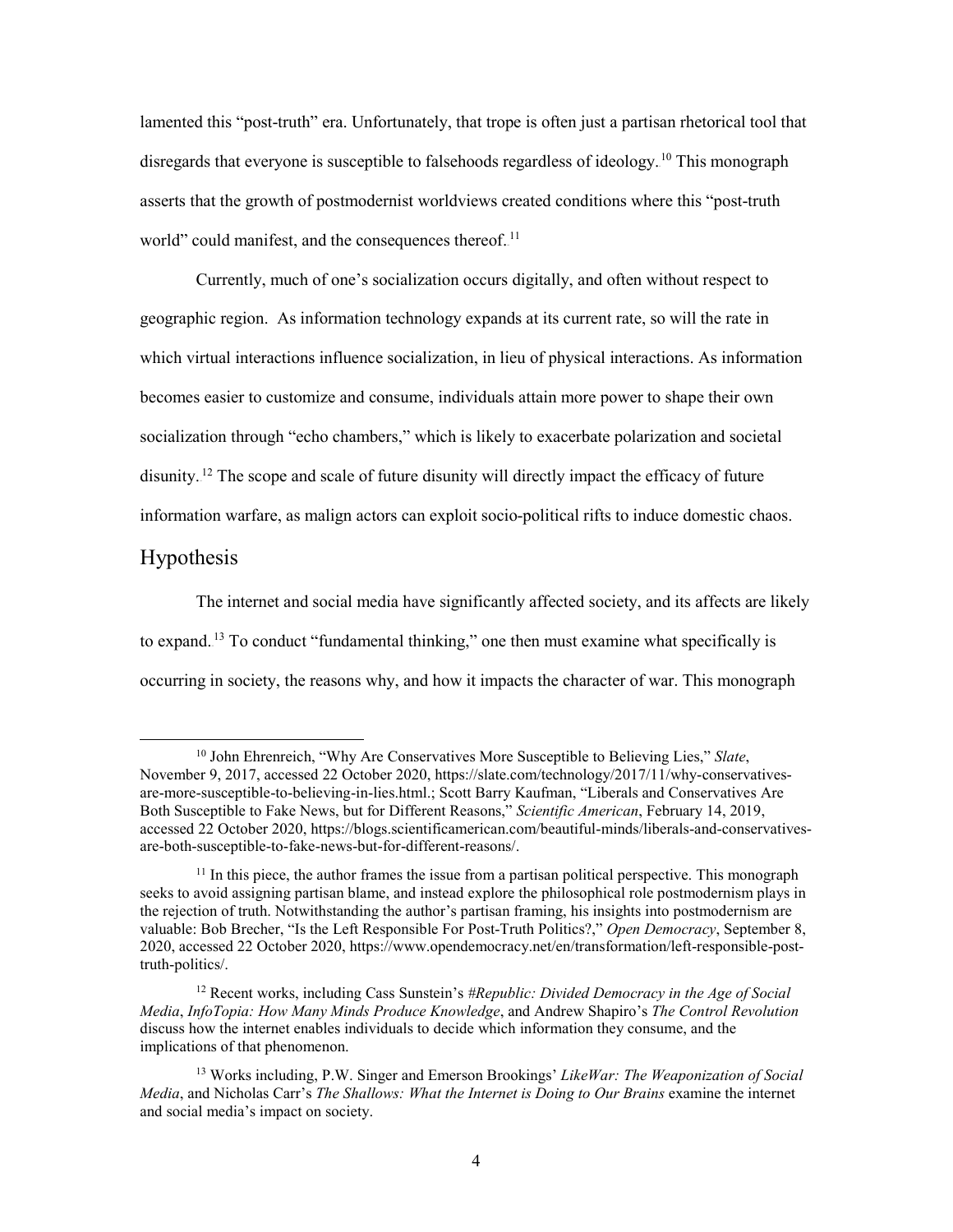will examine the question: What philosophical, psychological, and technological factors are influencing the efficacy of contemporary information warfare? What are the broader implications for the future character of competition and conflict?

Despite being relatively new technologies, there is a robust menu of academic works related to the internet and social media's impact on society.<sup>14</sup> Military professionals must understand the internet's societal implications. The military must also adapt its theory of warfare for this new reality, where one can livestream battles on the other side of the world, instantly formulate opinions about those conflicts, and even communicate with the combatants with a handheld device in their pocket.

A common theme of academic works on social media's effects on society is the difficulty of distinguishing fact from fiction, and postmodern strategies seize upon this phenomenon. Although postmodern thought emerged prior to the advent of the internet, much of its early work envisioned a future marred by confusion and disagreement over objective reality.<sup>15</sup> Rather than adjusting to the difficulty in ascertaining truth, postmodernists embrace a nihilistic approach, discouraging the mitigation of ambiguity and encouraging its exploitation.

The confluence of advancements in information technology and postmodernist philosophies that thrive on confusion have created conditions where contests of narrative are, by far, the dominant method of achieving political and military aims. More operationally and strategically significant actions in future conflict will occur in the "information environment" than elsewhere. Events in the physical domains will become increasingly tactical in nature, and the portrayal of these events in the form of narrative will become a dominant form of operational art. Current conceptions of Multi-Domain Operations (MDO) and Large-Scale Combat

 $14$  This monograph will thoroughly examine the works from Sunstein, Carr, and Singer/Brooking, among others, which explore the internet's impact of society.

<sup>15</sup> Foundational postmodern philosophical works, including Ludwig Wittgenstein's *Philosophical Investigations*, Jean-Francois Lyotard's *The Postmodern Condition*, and Jean Baudrillard's *Simulacra and Simulation*, each explore the difficulties of depicting reality through language and images.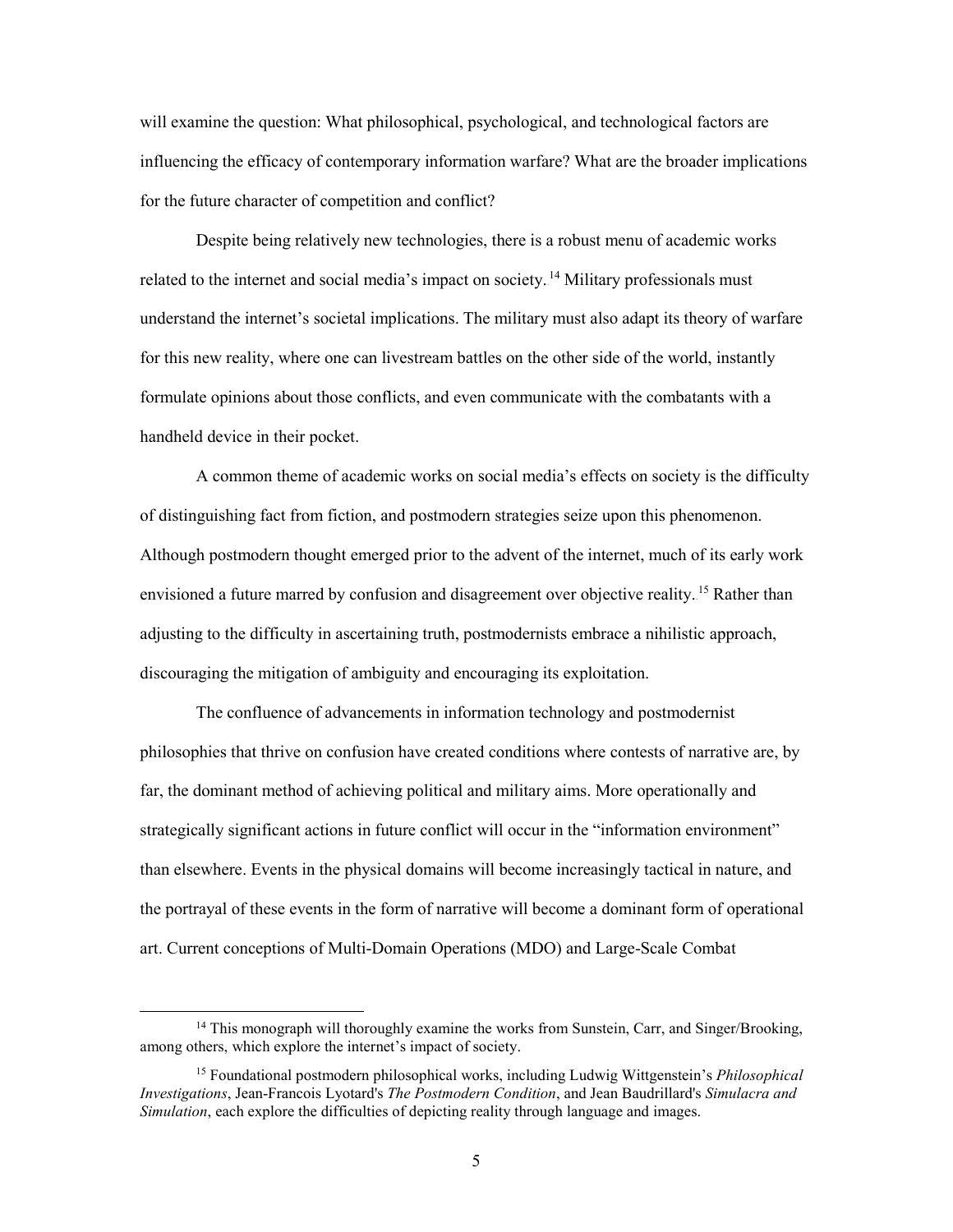Operations (LSCO) overemphasize the intrinsically tactical aspects of future warfare and do not address the contemporarily dominant form of operational art, which exploits information technology and postmodernism through the power of narrative. The US military must recognize the significance of the social change wrought by the internet and social media, and its effects on the character of war. Just as the Enlightenment brought *levée en masse*, and the Industrial Revolution brought "Industrial warfare," the Information Revolution is revolutionizing the character of war and placing information warfare at the forefront. In contemporary war, information is not simply a capability  $-$  it is the essence of strategy and operational art. Therefore, Commanders and planners must view "the message" itself as the mission, and not just an enabler to tactical and operational-level missions.

In the information environment, status quo powers seeking to operate from a "moral high ground" must be consistent and transparent in applying their principles. If not, belligerents can easily point to any inconsistency, real or perceived, as a sign of hypocrisy and unworthiness of global leadership. Because there are multiple interpretations on any action and/or message, they will never obey the ideal of a single trajectory. Therefore, the US is at a strategic disadvantage in the information environment, as it is rhetorically easier to criticize global leadership than it is to actually exercise and tout one's own global leadership. For example, the "Black Lives Matter" movement spurred worldwide protests, whereas public outcry over the genocide of Uighur Muslims in China has been scanty at best.<sup>16</sup> This contrast shows the burden of narrative consistency placed upon actors devoted to the "moral high ground."

<sup>&</sup>lt;sup>16</sup> Jen Kirby, "Black Lives Matter' Has Become a Global Rallying Cry against Racism and Police Brutality," *Vox*, June 12, 2020, accessed 24 October 2020,

https://www.vox.com/2020/6/12/21285244/black-lives-matter-global-protests-george-floyd-uk-belgium.; Kate Lyons, "The World Knows What Is Happening to the Uighurs. Why Has It Been So Slow to Act?," *The Guardian*, July 26, 2019, accessed 24 October 2020,

https://www.theguardian.com/world/2019/jul/27/the-world-knows-what-is-happening-to-the-uighurs-whyhas-it-been-so-slow-to-act.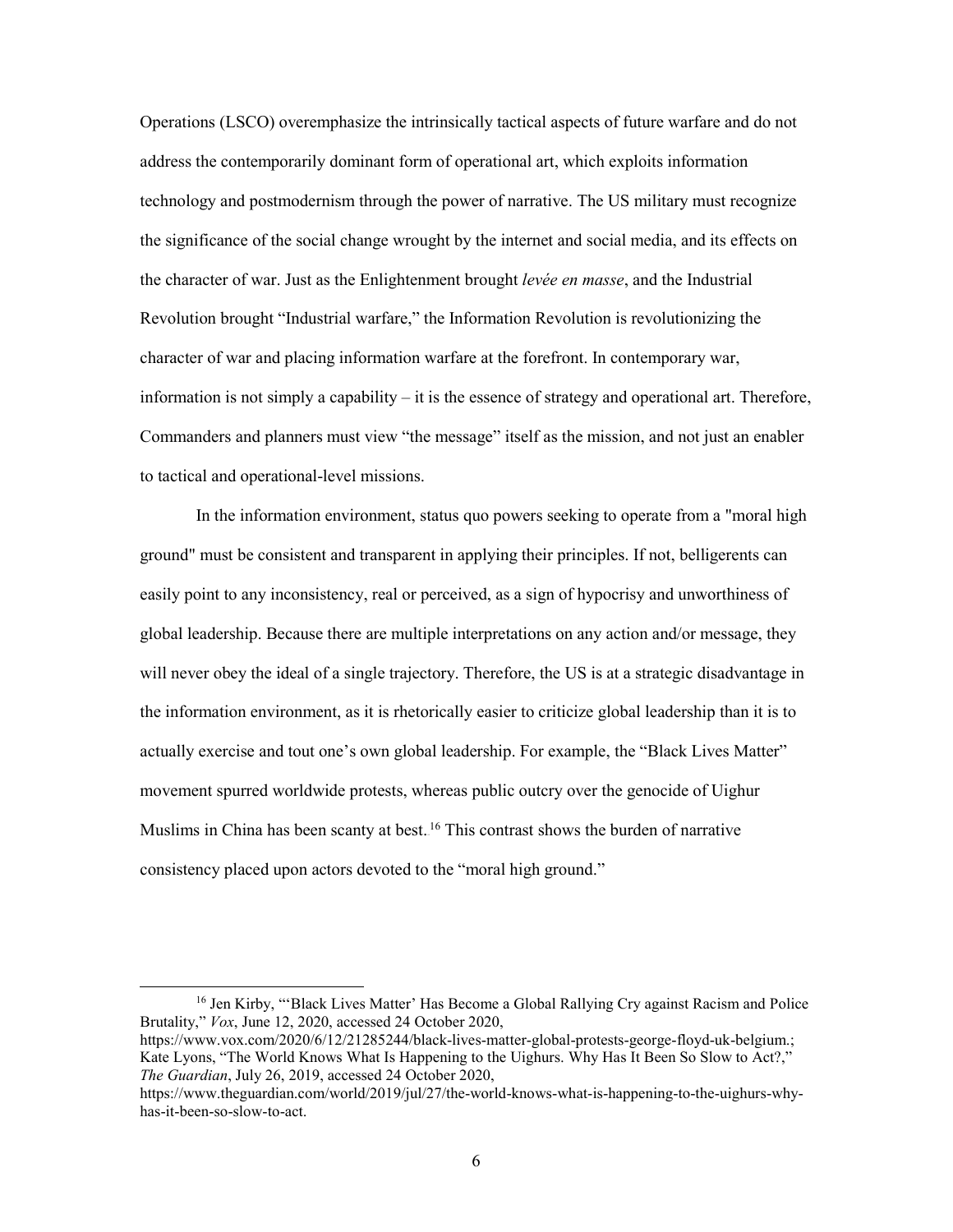US Military operations must possess narrative consistency to be strategically effective, lest our adversaries exploit any potential lines of argument against it. Postmodernism disrupts our ability to maintain narrative consistency, and the internet provides the venues for contesting our narrative(s). The US' current state of polarization and political division is not historically unique, except for the presence of social media and postmodern philosophies that can poison the well of socio-political discourse. With these inexpensive tools of information warfare available to US' adversaries, it begs the question of why they would not employ them as the primary means of achieving political ends.

#### <span id="page-14-0"></span>Methodology

This monograph will rely on psychology, sociology, political science, philosophy, information technology, and military history, theory, and doctrine to answer the research question. Section one will examine the philosophies of modernism and postmodernism to explain contemporary difficulties in basic communication, and techniques by which postmodernists exploit linguistic ambiguities. Section two will review the human propensity to value narratives in lieu of hard data, and how that presents vulnerabilities in the information age. Section three will examine how the internet and social media has changed society and enhanced the efficacy of information warfare. The monograph will conclude by explaining the military utility of this work by applying all previous theories and concepts into existing military thought, and explain how the US military's conceptions of LSCO and MDO do not account for the efficacy of contemporary information warfare and what the military can do to improve.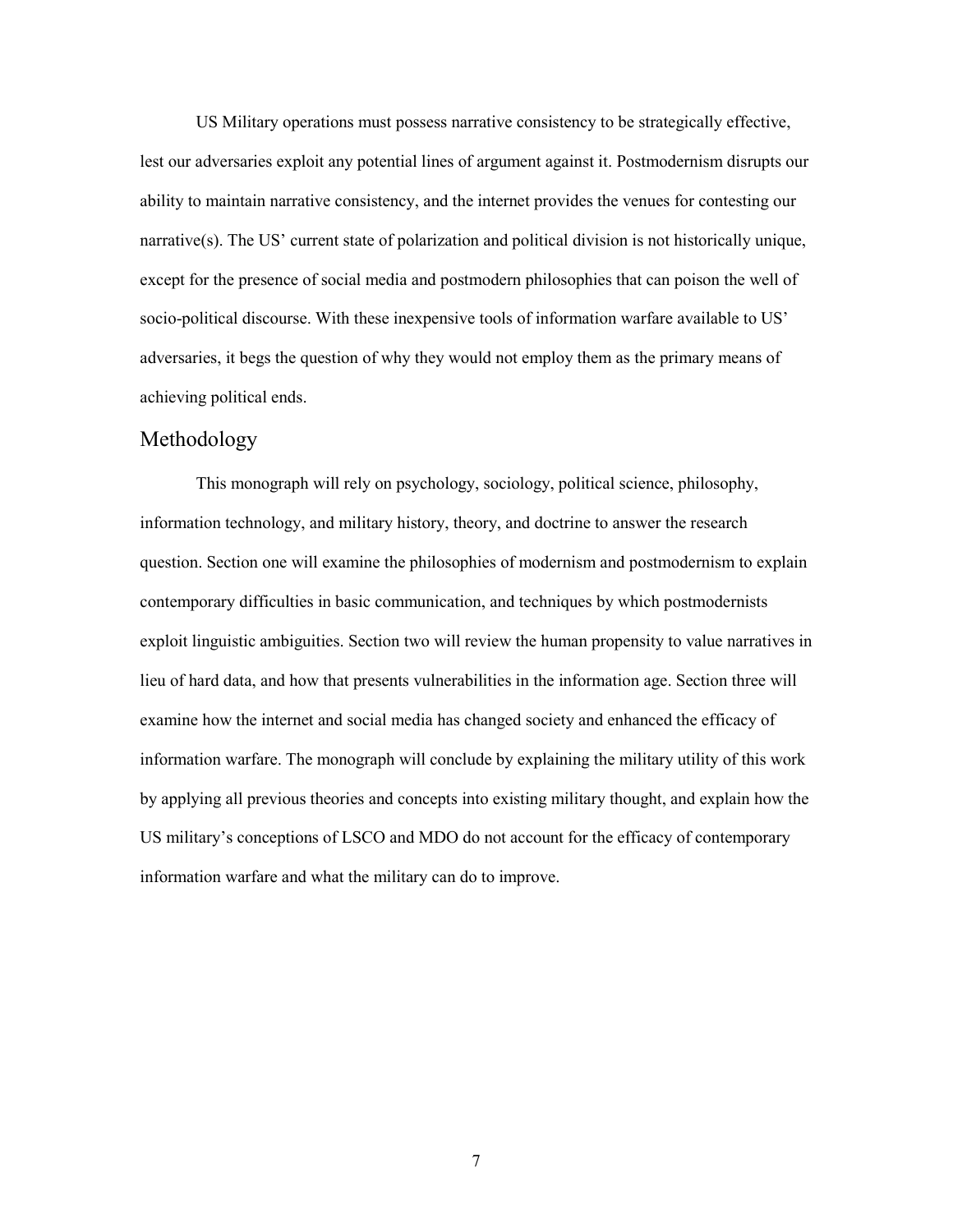#### Modern and Postmodern Perspectives on Information

<span id="page-15-0"></span>It is conceivable that the nation-states will one day fight for control of information, just as they battled in the past for control over territory...

—Jean-Francois Lyotard, *The Postmodern Condition: A Report on Knowledge*

#### <span id="page-15-1"></span>Modernism and The Pursuit of Truth

For centuries, the west has invested in an education system that emphasizes processes based on the scientific method, reason, and logic as the keys to human progress, development, and the identification of objective truth. The pursuit of universal truth served as the philosophical underpinning to western education. Modernism embraces the existence of universal truths and the pursuit of said truths for the betterment of humanity. Modernist ideas refined in the enlightenment led to the American and French revolutions of the 18<sup>th</sup> century and perceived successes of those movements propelled modernism's appeal throughout the west.<sup>17</sup>

The underlying message of modernism is eternally optimistic, as it assumes that human progress can arrive through knowledge and pursuit of universal truths. Everett Dolman describes modernism as "propelled on the belief that applied science could reveal the inner working of the universe, and through it, humanity could one day be delivered unto paradise."<sup>18</sup> Similarly, Mary Jo Hatch explains how enlightenment philosophy centered upon the belief that "reason would eventually free humankind from slavery and superstition."<sup>19</sup> This viewpoint constitutes a metanarrative of the world in which mankind is destined for improvement as long as it harnesses the nature of the universe. This metanarrative provides a potential for societal unity centered

 <sup>17</sup> William Bristow, "Enlightenment," in *The Stanford Encyclopedia of Philosophy* (Stanford University, n.d.), accessed 26 October 2020, https://plato.stanford.edu/archives/fall2017/entries/enlightenment/.

<sup>18</sup> Everett Dolman, *Pure Strategy: Power and Principle in the Space and Information Age* (London; New York: Frank Cass, 2005), 95.

<sup>19</sup> Mary Jo Hatch, *Organization Theory: Modern, Symbolic, and Postmodern Perspectives*, 4th ed. (Oxford: Oxford University Press, 2018), 34.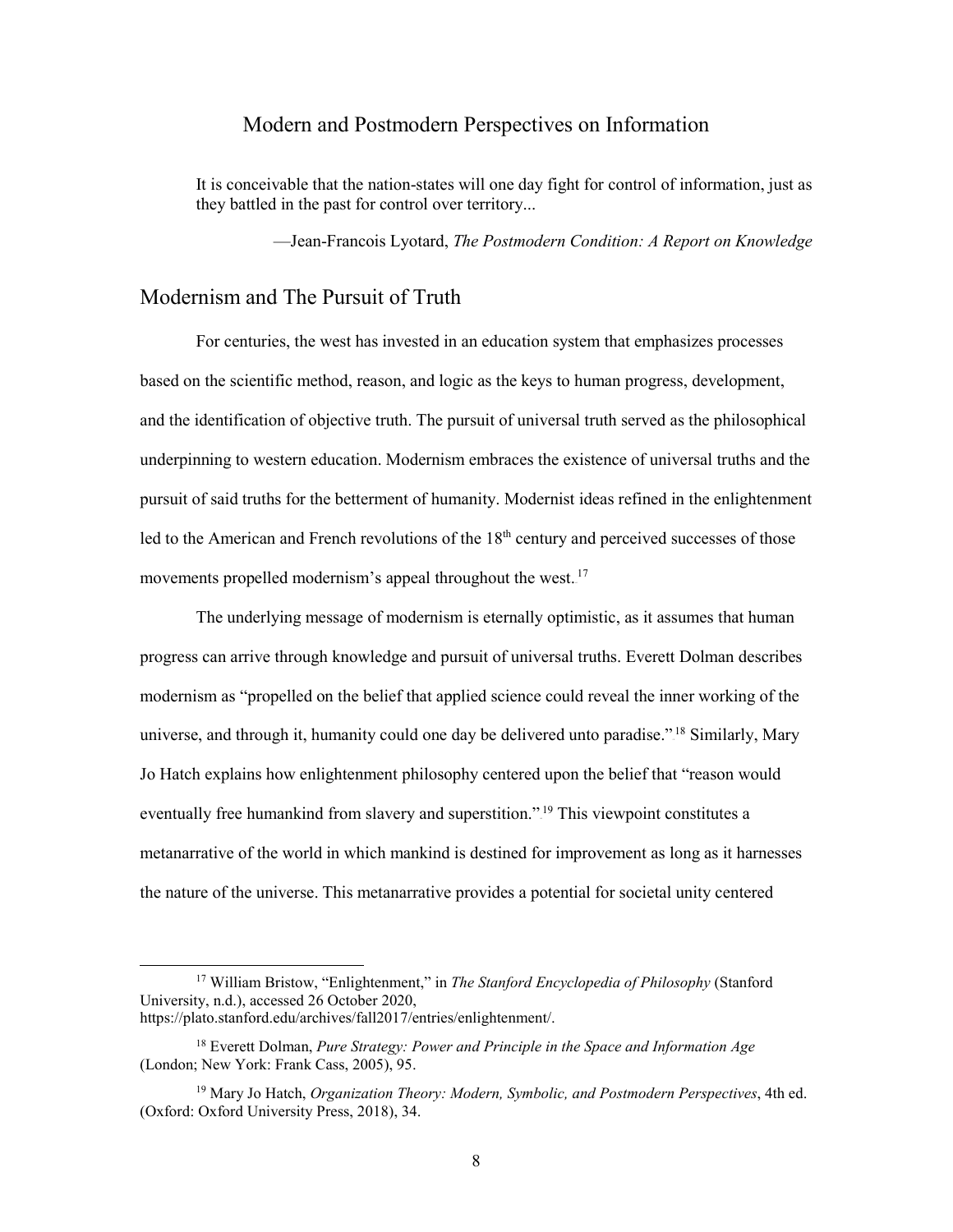around truth and individuals' rights and responsibilities.

The modernist metanarrative of human progress rests upon objectivist ontology, which asserts that "an external reality whose existence is independent of our knowledge of it; the world exists as an independent object waiting to be discovered."<sup>20</sup> This assertion reveals the modernists' view on the relationship between ontology and epistemology, where existence consists of an "unshakable reality," which human knowledge is perpetually pursuing.<sup>21</sup> This framework can encourage a sense of togetherness in society where the world can work together under agreement on facts to improve quality of life. This improvement comes in large part through the arranging of society based on these agreed upon facts where anyone who disputes the consensus has the burden of proof to overturn the status quo, and paradigms can be updated based upon compelling evidence and logic.<sup>22</sup> This process allows for sober discussions of reality based on a consensus view of facts and methods, where all parties share a common interest of progress towards truth.

The modernist tendency to view information as neatly categorized into narrow topic areas and clearly measurable as true or false presents a vulnerability in the information environment which calls for holistic thought.<sup>23</sup> Despite the dangerous predicates of postmodern philosophy, its relativist and nonlinear thought patterns represent conceptual benefits when thinking about contemporary information warfare. Postmodern thought also increases vulnerability to manipulation primarily because it ultimately encourages disunity, opportunism, and nihilism. Postmodernism and Nihilistic Opportunism

<span id="page-16-0"></span>Simplifying to the extreme, I define postmodern as incredulity toward metanarratives.

—Jean-Francois Lyotard, *The Postmodern Condition: A Report on Knowledge*

 <sup>20</sup> Hatch, *Organization Theory: Modern, Symbolic, and Postmodern Perspectives*, 18.

<sup>21</sup> Ibid., 14.

<sup>22</sup> Thomas Kuhn, *The Structure of Scientific Revolutions*, 3rd ed. (Chicago: University of Chicago Press, n.d.), 52–53.

<sup>23</sup> Jonathan Haidt, *The Righteous Mind: Why Good People Are Divided by Politics and Religion* (New York: Vintage Books, 2013), 112–14.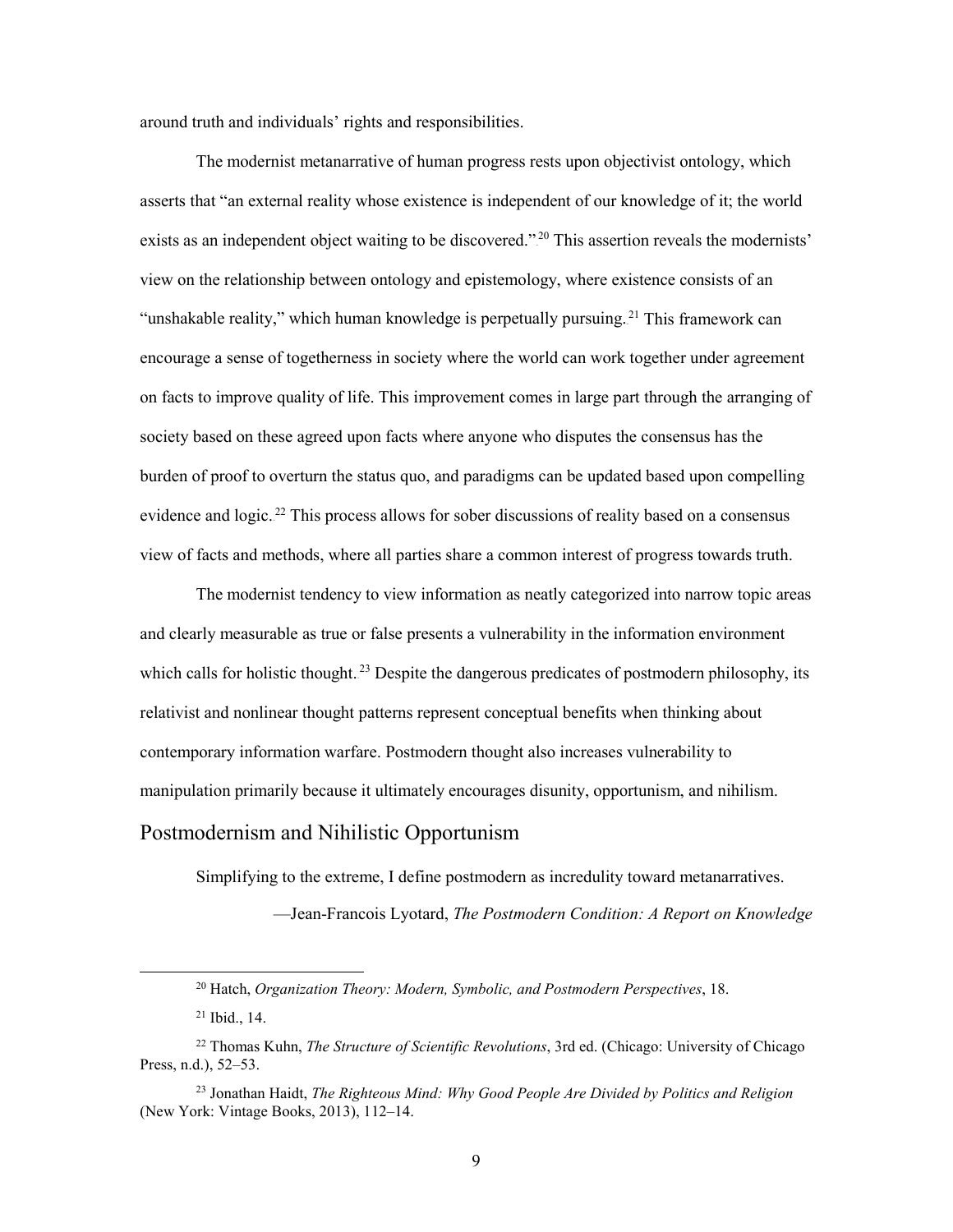In the aftermath of World War II, some Western European intellectuals began to question the modernist metanarrative of human progress through pursuit of truth.<sup>24</sup> The fact that enlightenment-driven human progress had not yet advanced past a point where the atrocities of World War II could not occur, postmodern scholars concluded such metanarratives were just a vehicle for maintaining power.<sup>25</sup> While concerns regarding such destruction is well-founded, early postmodern work set forth a chain of reasoning that concludes with the rejection of any possibility of universal truth and a relegation to pure relativism.<sup>26</sup> Foundational postmodern works, including Lyotard's "Postmodern Condition," presciently forecast the epistemological difficulties of the information age, but their assertions, when taken to the extreme, advocate for a nihilistic exploitation of language's imperfections in pursuit of power.<sup>27</sup>

Early postmodern thought earnestly attempts to explain the confusion of life in the initial phases of the information age.<sup>28</sup> However, postmodernism's eventual refusal to recognize the validity of empirical truth promoted thought tendencies that discourage unity, increasing vulnerability to information warfare. Although postmodernism began in the west, there is strong evidence of its global proliferation.<sup>29</sup> The expanding prevalence of postmodernist philosophies enhances the efficacy of contemporary information warfare because it sees language as the central means of legitimating power, conceives of everything as a political struggle, and values criticism over accomplishment.<sup>30</sup> Postmodernism promotes a cynical and nihilistic form of

<sup>29</sup> Ning Wang, "The Mapping of Chinese Postmodernity," *Duke University Press* (1997).

<sup>30</sup> In works by postmodern scholar Michel Focault, including *Power/Knowledge*, and *The History of Sexuality*, he discusses how discourse in and of itself generates power.; The concept of deconstruction,

 <sup>24</sup> Christopher Butler, *Postmodernism: A Very Short Introduction* (Oxford: Oxford University Press, 2002), 13.

 $25$  Ibid., 16.

<sup>26</sup> Ibid., 16.

 $27$  This section will later describe how power can come from, and be maintained by access to and control of the dominant narrative.

<sup>28</sup> In Lyotard's *The Postmodern Condition: A Report on Knowledge*, the author does not outright advocate for pure postmodernist ideals but instead contends with implications of the "computerization of society."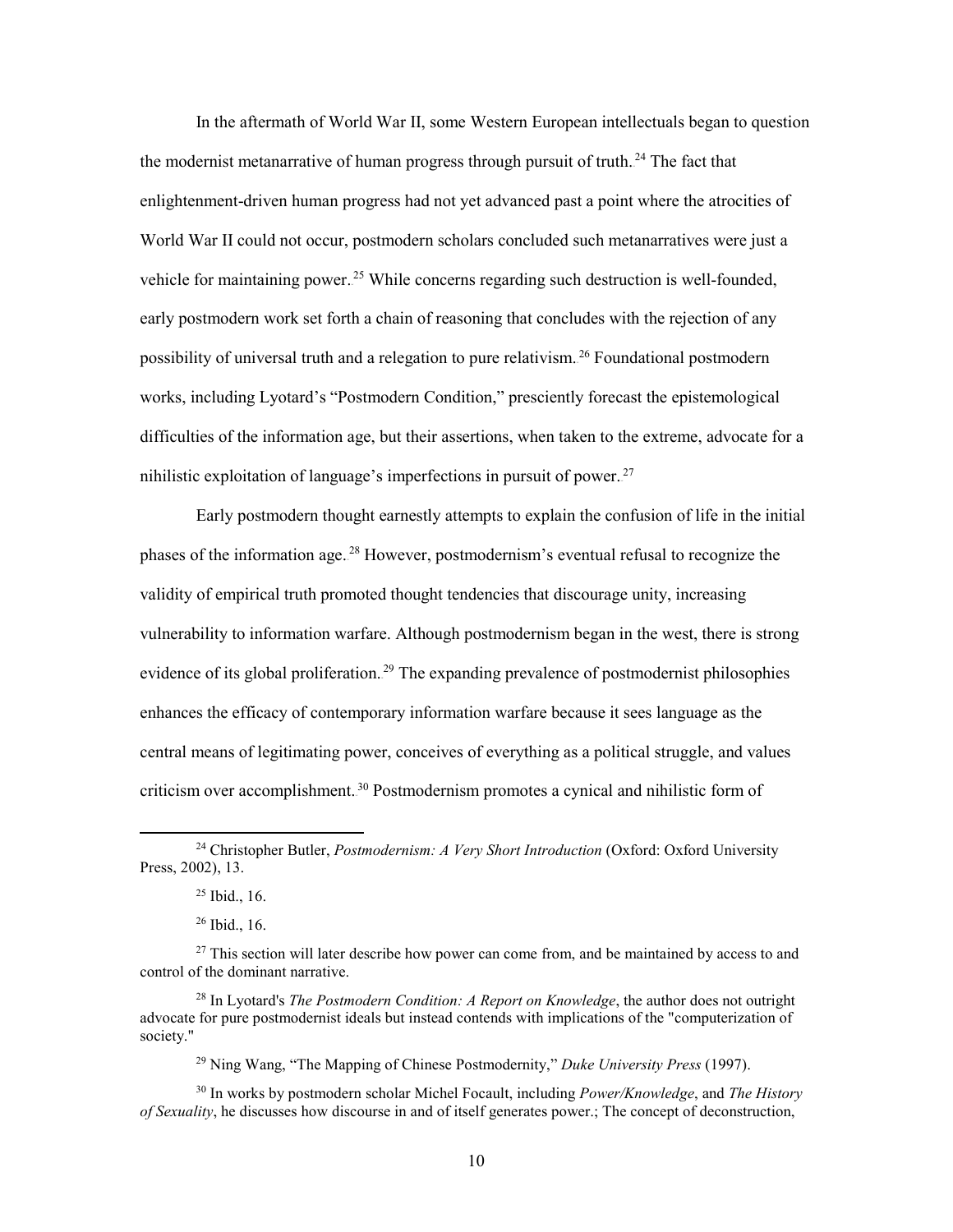opportunism which focuses on dominating power relationships through the control of language and meaning creation for the purpose of achieving predetermined outcomes. Disruption through finding flexibility in narratives provides gaps for leverage and exploitation, and ultimately the manipulation of power structures and societal institutions.

Regardless of the breadth of one's vocabulary, words are finite in nature and cannot fully capture the essence of the messenger's idea, and this contributes to pervasive misunderstanding in human communication. In *Philosophical Investigations*, Ludwig Wittgenstein explores the problem of imprecision in language and his work serves as a foundational text for postmodernism.<sup>31</sup> The assertion that language is imperfect and can never reflect complete reality is reasonable and logical, but extrapolations from that benign observation can lead one down the road toward nihilism. Postmodernists have by and large opted to focus on the fallibility of language as the basis for their linguistic ontology, which asserts "knowledge and knowing arise in and from language."<sup>32</sup> The linguistic ontology led to the concept of the "linguistic turn," meaning the acceptance that "the world is made by, rather than mirrored in, language."<sup>33</sup> This philosophical assumption led to the rejection of truth's necessity, since absolute truth was unattainable through language. Because of the close relationship between ontology and epistemology, one can conclude the nihilistic postmodern view of existence influences a similar perspective on the nature of knowledge.

If one adopts the postmodern assumption that "nothing exists separately from its renderings" then there are little prospects for purity in knowledge.<sup>34</sup> From the linguistic

 $\overline{a}$ 

rooted in the works of Jacques Derrida, encourages the dissection of authoritative texts for the purpose of undermining them, in lieu of providing alternative arguments.; In *Postmodernism: A Very Short Introduction*, Butler discusses how postmodernism is used in a wide variety of contexts as a vehicle for commenting on and attempting to affect political power dynamics.

<sup>31</sup> Ludwig Wittgenstien, *Philosophical Investigations* (New York: The Macmillan Company, 1953).

<sup>32</sup> Hatch, *Organization Theory: Modern, Symbolic, and Postmodern Perspectives*, 16. <sup>33</sup> Ibid., 16.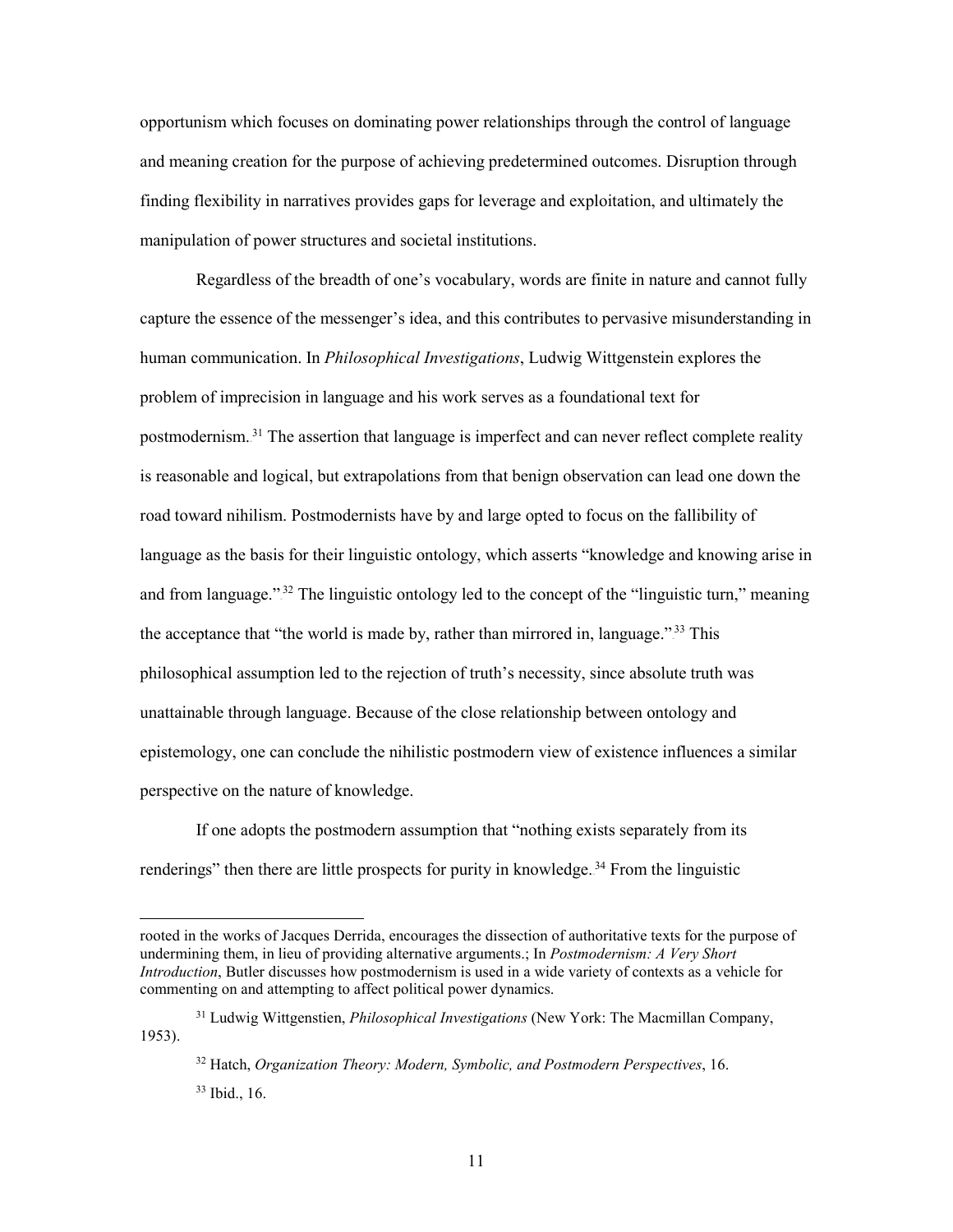ontological view that places language at the forefront comes reflexive epistemology, which asserts that knowledge is not related to reality and that "every knowledge claim is a power play."<sup>35</sup> When taken to their conclusion, these assertions can justify the twisting of words for any predetermined outcome, thus encouraging nihilism and opportunism.<sup>36</sup>

In *Complexity and Postmodernism*, Paul Cilliers attempts to rebut the assertion that postmodernism encourages nihilism. His argument centers upon Lyotard's idea that "a self does not amount to much" outside of the individual's placement within localized discourses of society which messages pass through. He describes the interactions of these discourses as "in constant interaction, battling with each other for territory, the provisional boundaries between them being the very stakes in the game."<sup>37</sup> This rebuttal is incomplete though, as envisioning a world of groups competing via discourse does not negate the possibility that this world is inherently nihilistic. An "anything goes" mentality of nihilism can certainly exist, if not thrive, in a world characterized by competing discourses. Of note, prominent postmodern scholar Jean Baudrillard's hallmark text, *Simulacra and Simulation* concludes with a chapter titled "On Nihilism," where he proclaims, "I am a nihilist."<sup>38</sup> Notwithstanding Baudrillard's personal conclusions of postmodern thought, neither the implications of Cilliers' assertion nor nihilism present positive outlooks for liberal democracies, as neither encourage national unity, and both enhance the efficacy of information warfare. When individuals adopt Cilliers' vision of competing groups, it is likely they will view all activity as a form of political discourse as he calls the "stakes in the game."

 <sup>34</sup> Hatch, *Organization Theory: Modern, Symbolic, and Postmodern Perspectives*, 18.

<sup>35</sup> Ibid., 16–18.

<sup>&</sup>lt;sup>36</sup> The Merriam-Webster dictionary defines nihilism as "a viewpoint that traditional values and beliefs are unfounded and that existence is senseless and useless." This monograph asserts that postmodernism encourages nihilism primarily due to its rejection of empiricism. This rejection leads to "nihilistic opportunism" which asserts that since traditional means of determining objective reality are purely means of maintaining power, one should exploit linguistic ambiguities to adjust power structures in a direction more favorable to your personal desires. Nihilistic opportunism values outcomes over processes.

<sup>37</sup> Paul Cilliers, *Complexity and Postmodernism* (London: Routledge, 1998), 116.

<sup>38</sup> Jean Baudrillard, *Simulacra and Simulation* (Ann Arbor, MI: University of Michigan Press, 1994), 160.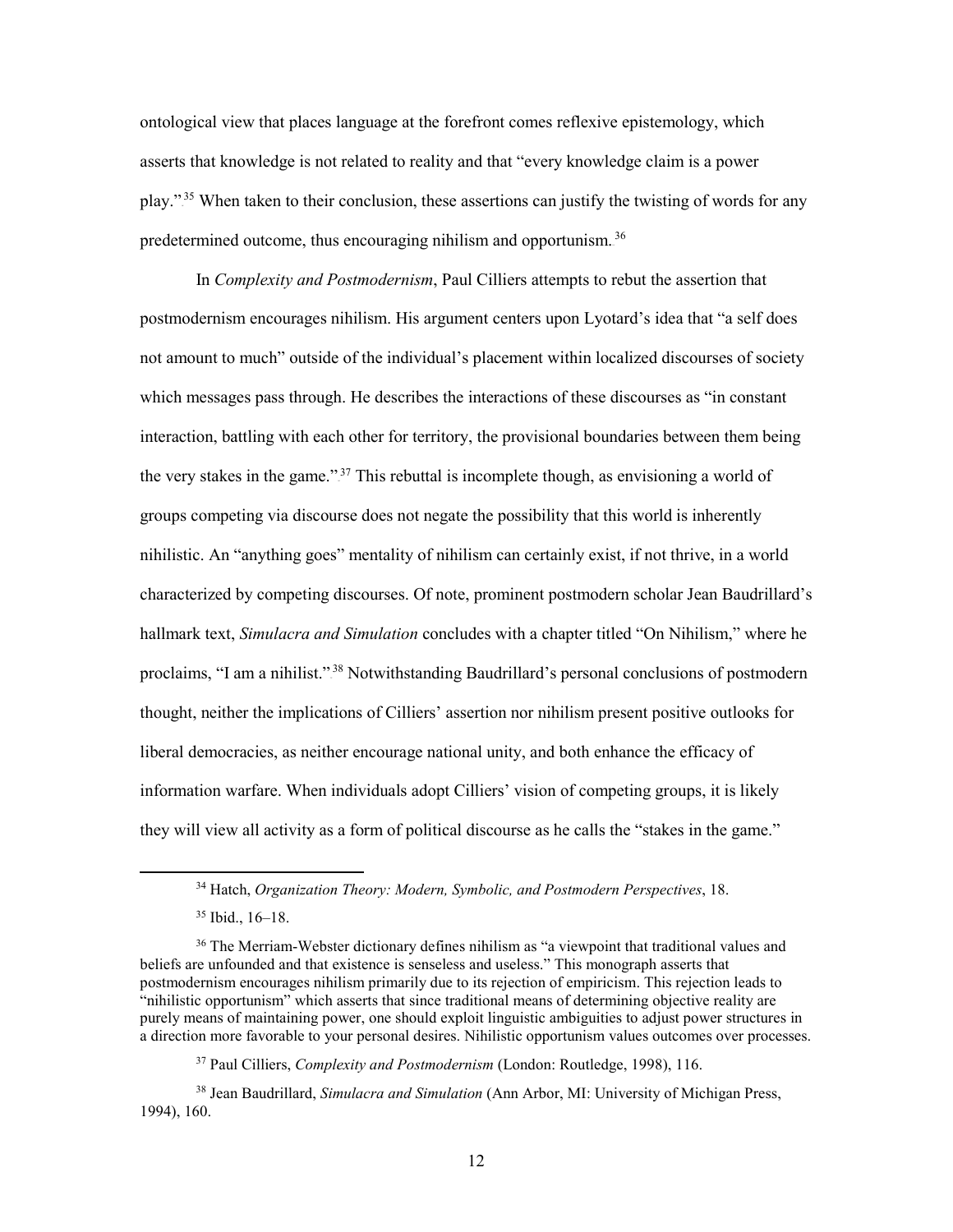As information technology enables the formulation and insulation of groups based on political identity, postmodernists can open new discourse battlefields.<sup>39</sup> It is difficult nowadays to view a sporting event, attend a concert, or take part in other cultural practices without exposure to political messages. Politicizing otherwise non-political cultural events encourages increased disunity and polarization in society.<sup>40</sup> If the logical conclusions of one's philosophy are a world of discourse battles, one might as well take the battle every place possible. Christopher Butler describes postmodernists as those who tend "to see everything, from abstract painting to personal relationships, as political undertakings."<sup>41</sup> Understanding that postmodernists tend to see this political fight occurring everywhere, individuals must then examine how they view the concept of power and how it is leveraged in this ubiquitous struggle between discourses.

In *Pure Strategy*, Dolman describes the concept of power as related to freedom of choice. "When one can make a choice, one has power. When one has no choice, he or she is powerless and succumbs to fatalism."<sup>42</sup> To have choice, one must possess a reasonable amount of information in order to possess the capacity to select between multiple alternatives and therefore have power. Considering the postmodernist linguistic epistemology, one can begin to understand the conception of power as coming from language, which is inseparable from knowledge according to postmodernists.

"Incredulity towards metanarratives" as Lyotard puts it, comes from the notion that these metanarratives existed solely to maintain modernist power structures.<sup>43</sup> Hence, postmodernists focus much of their work on "the relationship between discourse and power."<sup>44</sup> Postmodernist

<sup>&</sup>lt;sup>39</sup> Section three will explore this phenomenon in further detail.

<sup>40</sup> The Wall Street Journal Editorial Board, "The Politicization of Everything," *The Wall Street Journal*, September 24, 2017, accessed 2 November 2020, https://www.wsj.com/articles/the-politicizationof-everything-1506291118.

<sup>41</sup> Butler, *Postmodernism: A Very Short Introduction*, 2.

<sup>42</sup> Dolman, *Pure Strategy*, 42.

<sup>43</sup> Jean-Francois Lyotard, *The Postmodern Condition: A Report on Knowledge, xxiv*.

<sup>44</sup> Butler, *Postmodernism: A Very Short Introduction*, 44.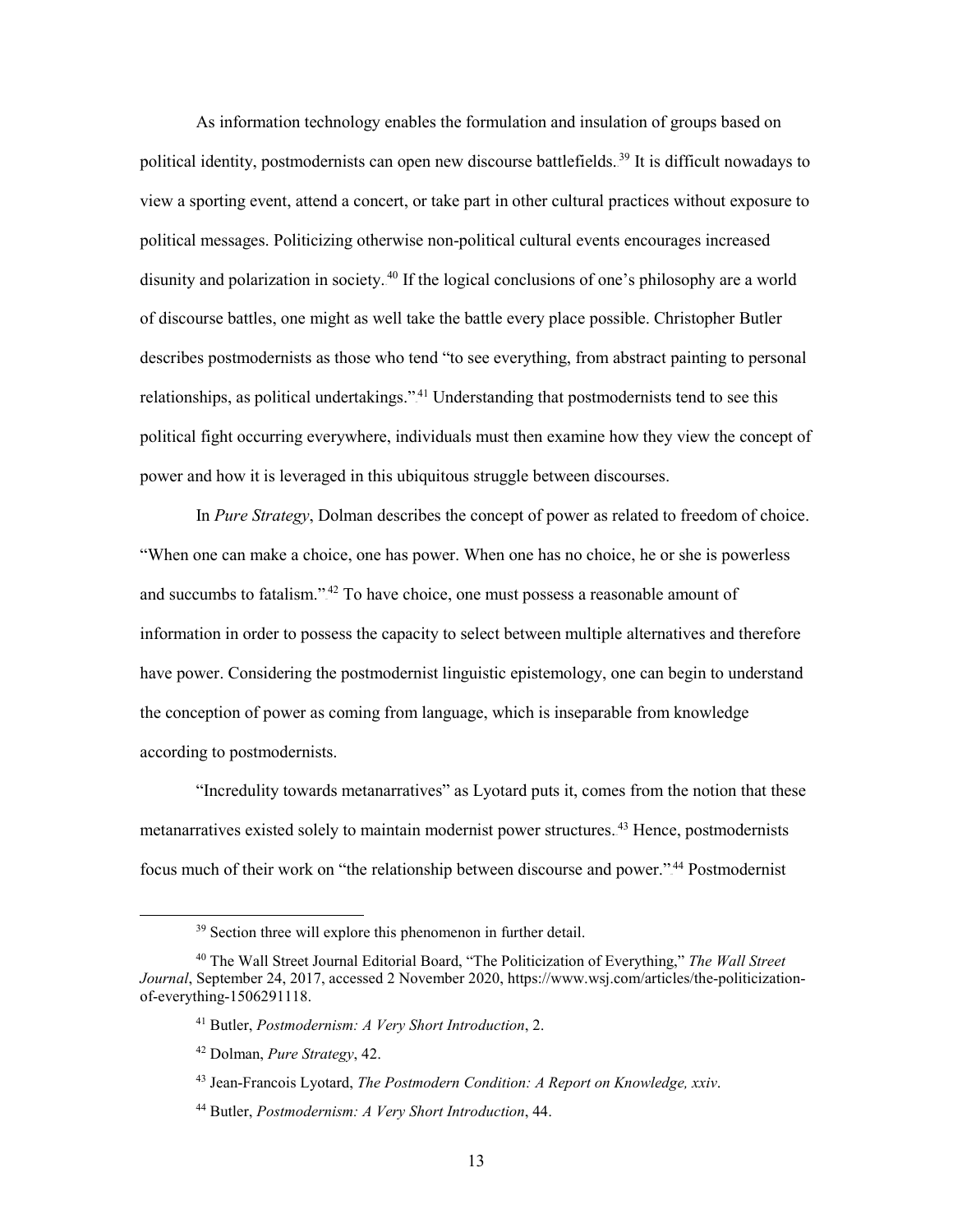scholar Michel Foucault devoted much of his work to the study of this theory, specifically how prevailing discourses shape how particular groups of people can be viewed as social deviants.<sup>45</sup> According to Foucault, knowledge and power are tightly linked because specific information can coerce or persuade collective action.<sup>46</sup> Foucault would certainly agree with Cilliers' vision of discourse battles, as he said, "discourse transmits and produces power; it reinforces it, but also undermines and exposes it, renders it fragile and makes it possible to thwart."<sup>47</sup> This postmodernist viewpoint gives credence to the theory that information warfare is the dominant from of conflict and/or competition. Understanding that, one must examine the specific methods postmodernists use to exploit the ambiguity of language.

In *Philosophical Investigations*, Ludwig Wittgenstein explores the problem of linguistic imprecision and conceptualizes the notion of "language games." He describes language games as rules that guide conversational behavior depending on their context.<sup>48</sup> In discussing the use of words, Wittgenstein compares them to tools, saying, "the function of words are as diverse as the function of these objects."<sup>49</sup> This, combined with his conception of the language game, leads to his identification of "the rule-following paradox," where he asserts that "every action according to the rule is an interpretation." He argues that because rules are comprised of imprecise multi-use words, countless interpretations of specific rules are inevitable.<sup>50</sup> While this makes sense at facevalue, the problem once again lies in the implications of the assumption, as this line of logic could justify any statement or action that runs counter to a broadly accepted rule. This occurred

 <sup>45</sup> Hatch, *Organization Theory: Modern, Symbolic, and Postmodern Perspectives*, 51.

<sup>46</sup> Michel Foucault, *Power/Knowledge: Selected Interviews and Other Writings* (London: Panthon, 1980), 134–135.

<sup>47</sup> Michel Foucault, *The History of Sexuality: The Will to Knowledge* (London: Penguin, 1998), 100–101.

<sup>48</sup> Wittgenstein, *Philosophical Investigations*, 5.

 $49$  Ibid., 6.

<sup>50</sup> Ibid., 81.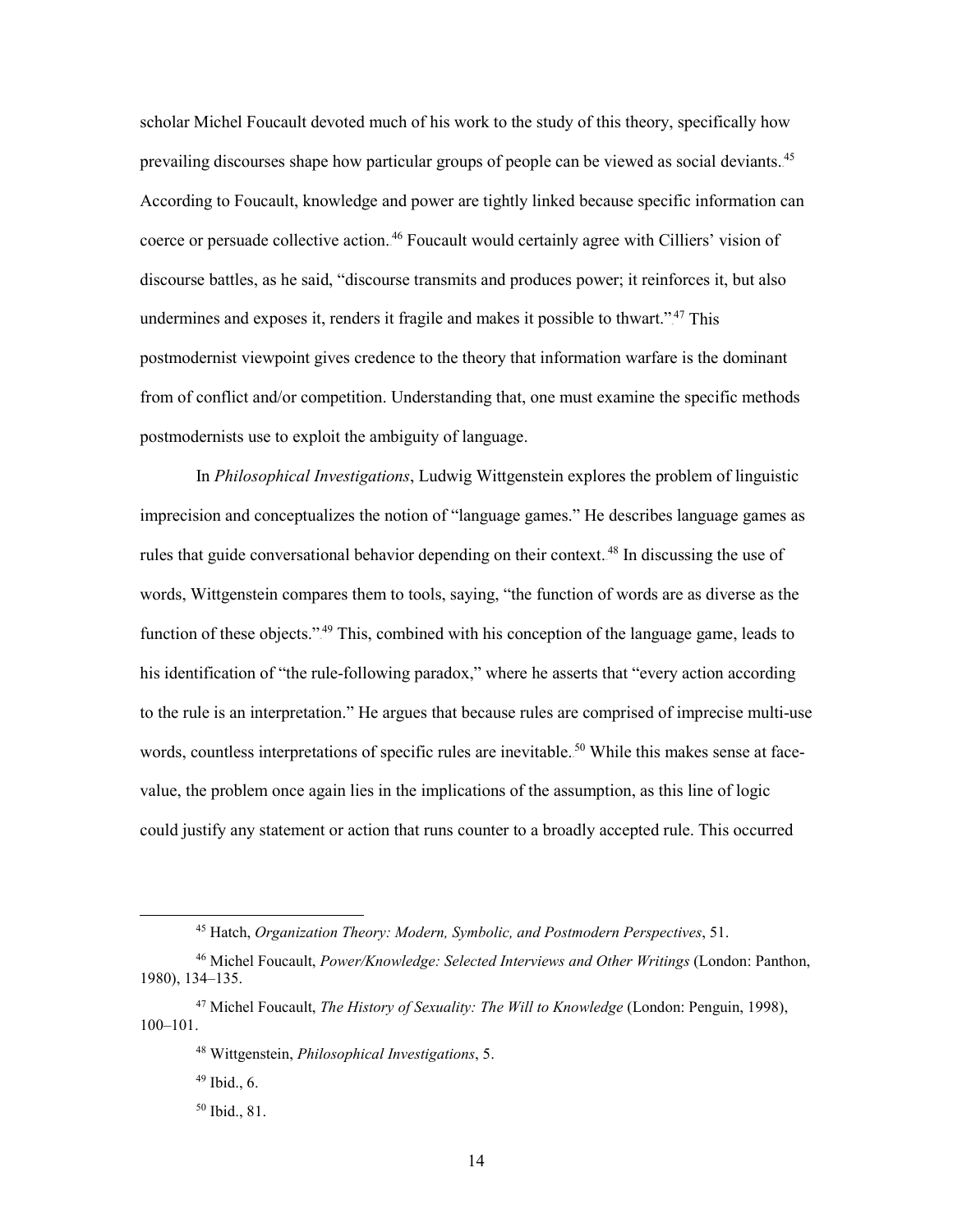recently on social media, where some academics attempted to rationalize the notion that  $2+2=5$ .<sup>51</sup> This line of thinking gives postmodernists freedom of maneuver in the information environment, as they feel unconstrained by socially constructed rules of language and can assert any wild claim and retroactively justify it through the ambiguity of interpretation. Just as postmodernists use this theory to opportunistically justify any claim, they can also use it to discredit any assertion as well.

If one analogizes postmodernist communication to warfare, offensive operations would center upon language games and the rule-following paradox. In turn, defensive operations would use similar principles to neutralize undesirable claims prior to initiating a counter-offensive. This manifests through the concept of deconstruction, where one dissects texts by their multiplicity of interpretations with the goal of undermining their authority.<sup>52</sup> Jacques Derrida championed deconstruction and *différance*, which again emphasize the imprecision of language. Derrida explains *différance* as the idea that the meaning of words relies upon the usage of other words with their own elusive meanings.<sup>53</sup> In practice, a deconstructionist can exploit the ambiguities of any text or argument to undermine its authority in a specific context, even if the context is purely hypothetical. Postmodernist's exploitation of ambiguity transcends language by also exploring potential gaps in symbols, images, and simulations.

The popular film series *The Matrix* examines difficulties in ascertaining reality from simulation, where the main character becomes aware that the "normal life" he was leading was a mere illusion. The works of postmodernist scholar Jean Baudrillard, particularly *Simulacra and*  Simulation, inspired much of the screenwriters' work on the films.<sup>54</sup> Baudrillard explains how the bombardment of symbols and simulations without clear origin has left life as a "procession of

 <sup>51</sup> Caroline Delbert, "Why Some People Think 2+2=5," *Popular Mechanics*, August 7, 2020, accessed 3 November 2020, https://www.popularmechanics.com/science/math/a33547137/why-somepeople-think-2-plus-2-equals-5/.

<sup>52</sup> Hatch, *Organization Theory: Modern, Symbolic, and Postmodern Perspectives*, 54.

<sup>53</sup> Ibid., 55.

<sup>54</sup> Ibid., 55.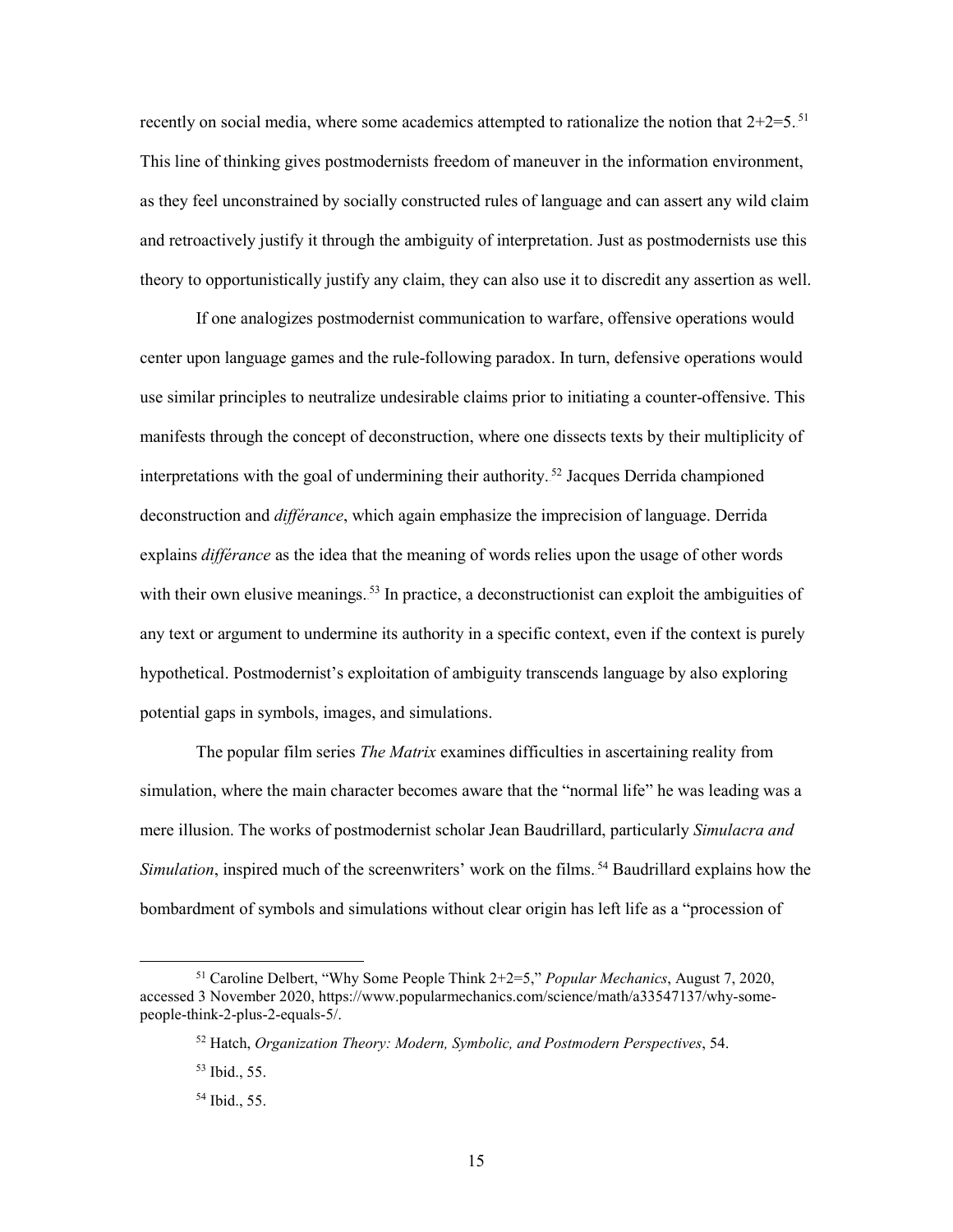simulacra."<sup>55</sup> He explains the concept of a simulacra through a model of phasing in which images become increasingly disconnected from the supposed referent. He characterizes initial images as good appearances of "profound reality," but as the images get recycled they lose their connection to reality until completely disconnected from the initial representation.<sup>56</sup> As images succeed in the phases of simulacra, our concept of reality gets warped, where according to Baudrillard, "when the real is no longer what it was, nostalgia assumes its full meaning." $57$ 

Baudrillard adapts his view of simulacra to contemporary conflict in his series of essays titled "The Gulf War Did Not Take Place," where he argues that "war has entered a definitive crisis," as deterrence eventually led to "self-deterrence" and the US became "paralyzed by its own strength."<sup>58</sup> Despite the title, Baudrillard doesn't argue against the actual existence of the Gulf War, but that one should not characterize it as a war. His argument hinges upon the point that actual, direct fighting did not occur, as the US military relied heavily upon airpower and long-range weapons to induce heavy Iraqi casualties, while the US experienced much less death. Additionally, he argues that pervasive media coverage of the conflict became a simulacrum that did not represent the totality of the circumstances.<sup>59</sup> This case represents how one can use postmodernist viewpoints to make compelling and potentially persuasive arguments concerning warfare.

The burgeoning philosophy of postmodernism presents a serious challenge in the information environment. Postmodernism is as much of a "condition" (per Lyotard's title) as a worldview. It can develop in a person over time, as they become confused in the contemporary information environment. Many can have postmodern tendencies without being an outright

 <sup>55</sup> Baudrillard, *Simulacra and Simulation*, 1.

<sup>56</sup> Ibid., 6.

<sup>57</sup> Ibid., 6.

<sup>58</sup> Jean Baudrillard, *The Gulf War Did Not Take Place* (Bloomington, IN: Indiana University Press, 1995), 24–25.

<sup>59</sup> Ibid., 24–32.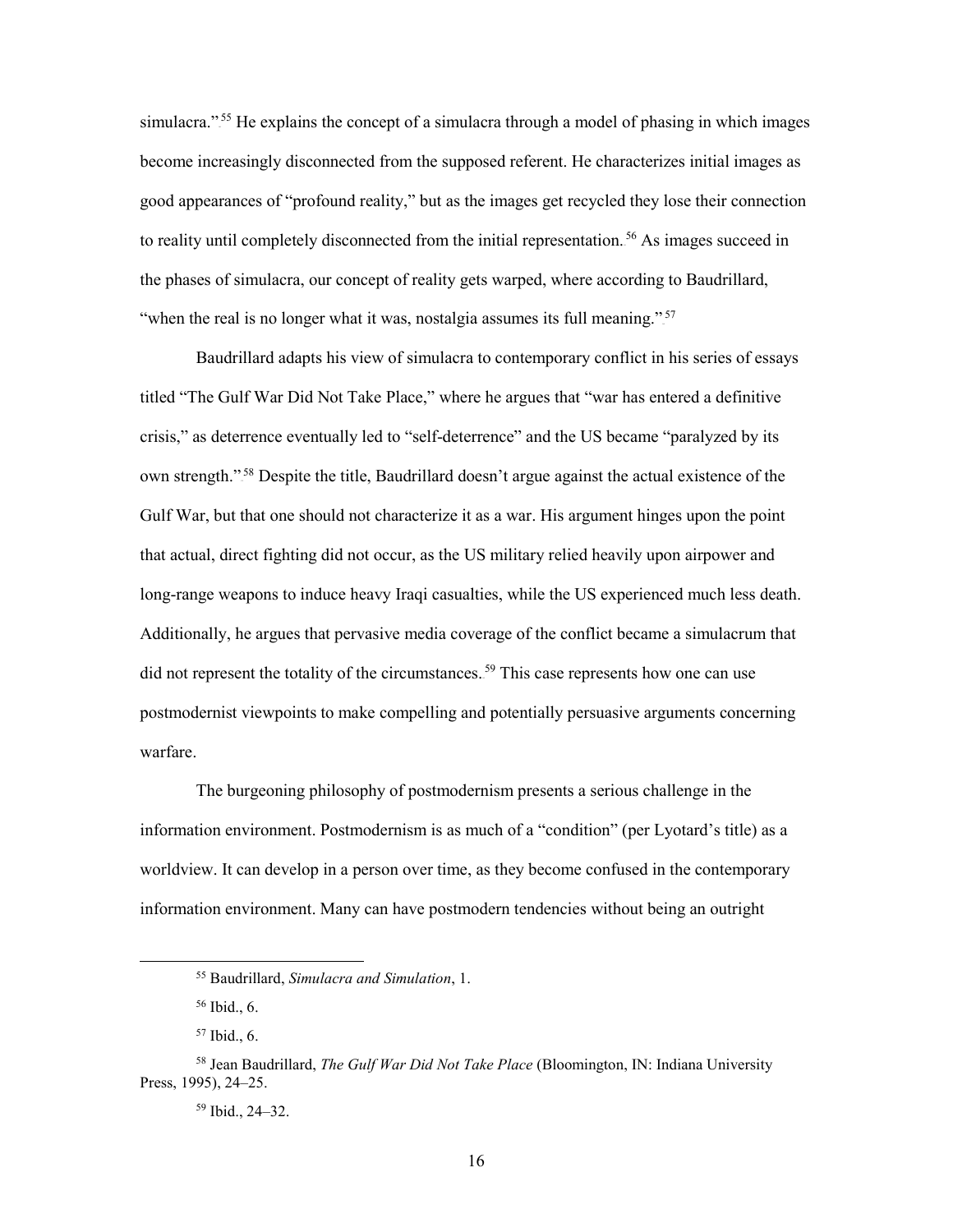postmodernist. This factor expands the rate in which postmodern ideas spread, thus increasing the efficacy of contemporary information warfare. If individuals adopt Cilliers' vision of "discourse battles," they can use postmodernist tactics of language games and deconstruction to gain footholds in the boundaries between discourses.<sup>60</sup>

As posited, information warfare is *the use of words and/or actions to exploit symbols, stories, myths, and/or identities to alter attitudes and behaviors in a direction favorable to prescribed objectives.* This section demonstrates how postmodernists exploit linguistic ambiguities to gain rhetorical advantages. The expanding prevalence of such actions will impact the character of war in the information age. Postmodernism exploits the ambiguities of language to perpetuate an apathetic view of objective reality, and a nihilistic form of rhetorical opportunism. Contemporary operational artists must recognize postmodern information warfare methods and acknowledge the discourse battles that will invariably surround the physical battles of future warfare.

<span id="page-24-0"></span> <sup>60</sup> Cilliers, *Complexity and Postmodernism*, 116.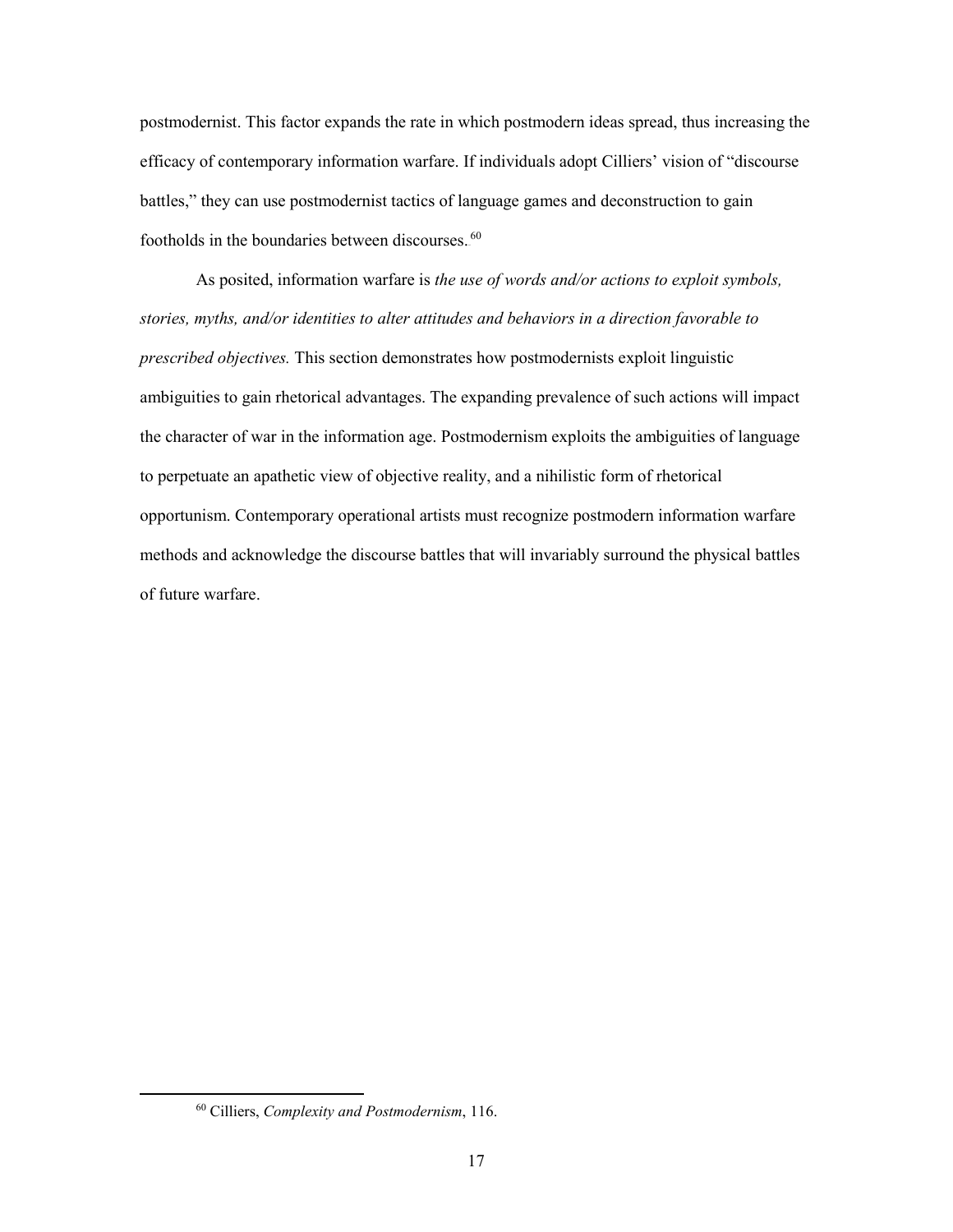### Narrative as Contemporary Operational Art

The world is not run by those who are right. It is run by those who can convince others they are right.

—Jamshid Gharajedaghi, *Systems Thinking*

#### <span id="page-25-0"></span>Bridging Language Games and Strategic Aims

Operational art, the process of "linking strategy and tactics through the arrangement of tactical actions in time, space, and purpose to achieve a strategic goal" manifests in information warfare through narrative construction.<sup>61</sup> Narratives provide the bridge between tactical language games and strategic information warfare objectives. Postmodern operational artists arrange tactical information actions, including deconstruction and language games, into narratives that *alter attitudes and behaviors in a direction favorable to prescribed objectives*.

While formulating his theory of operational art, Russian Colonel Georgii Isserson examined historical trends from the Napoleonic era through World War I.<sup>62</sup> He realized that "the operational art of the era turned out to be powerless for solving the new problems inherent in the nature of contemporary armed conflict," largely because of new factors including evolving sociopolitical conditions.<sup>63</sup> This lesson holds value for present-day operational artists, where ubiquitous internet access and postmodernist attitudes towards truth shape the way people see the world. Military professionals must acknowledge the change in the environment, where the click of a button can alter prevailing narratives.

<span id="page-25-1"></span>What is a Narrative?

In *The Cambridge Introduction to Narrative*, H. Porter Abbot defines narrative as "the

 <sup>61</sup> Wilson C. Blythe, "A History of Operational Art," *Military Review*, December 2018, 47.

<sup>62</sup> Georgii Isserson, *The Evolution of Operational Art* (Fort Leavenworth, KS: Combat Studies Institute Press, 2013), 7–38.

<sup>63</sup> Ibid., 13, 38.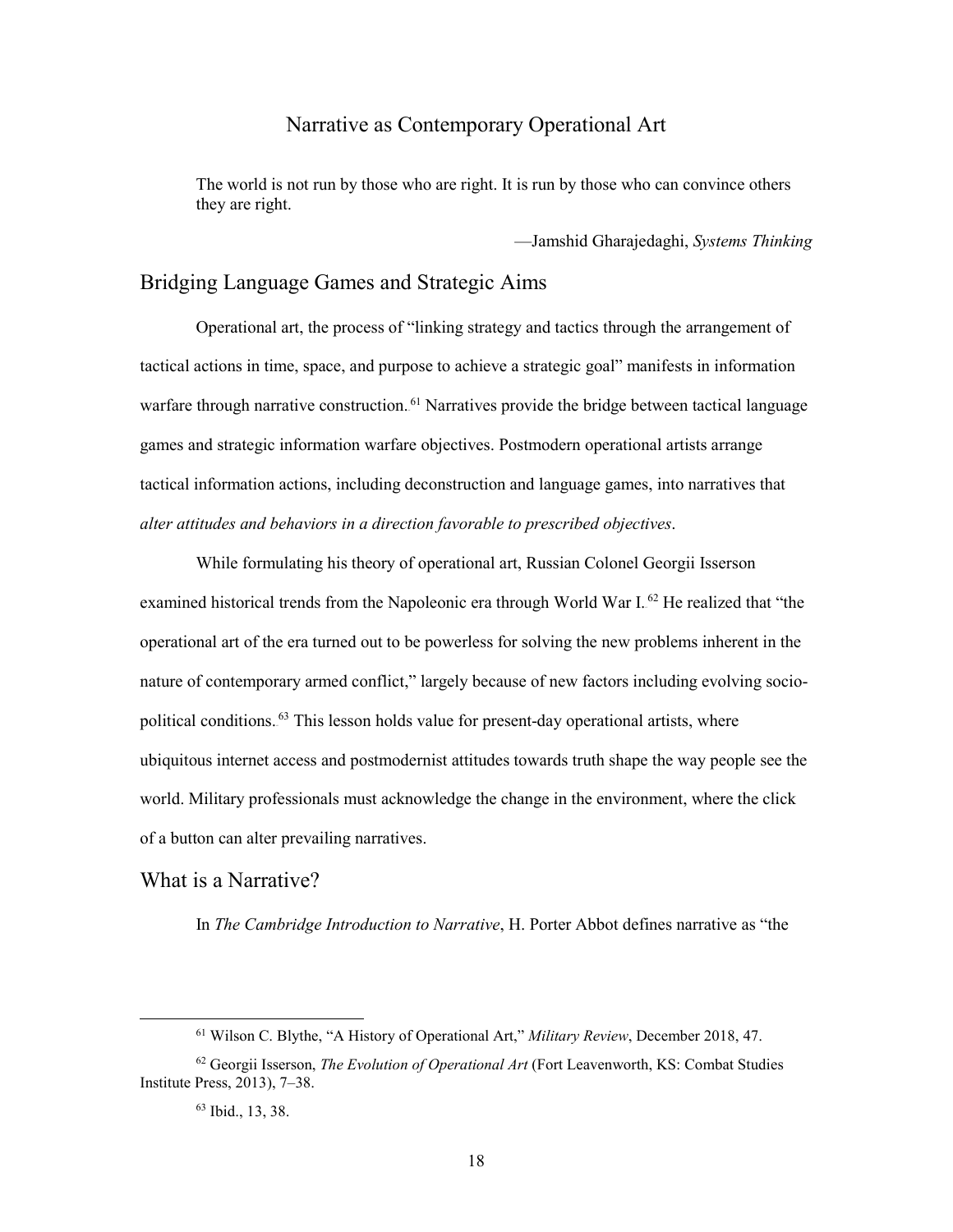representation of an event or series of events.".<sup>64</sup> The complete depiction of reality is unattainable because of linguistic imprecision. This section will explore this epistemological ambiguity further as it relates to the construction of narratives. Narratives, as historian John Lewis Gaddis says, "simulate what transpired in the past," rather than provide a complete account.<sup>65</sup>

One must understand the difference between stories, narratives, and narrative discourse. Abbott defines stories as actual events, narratives as the events' representation, and narrative discourse as the methods used in conveying stories, through familiar plot structures.<sup>66</sup> This aligns with Gaddis' assertion of narratives being simulations. Despite their fallibility, narratives exist in ubiquity because narration is the "least bad" option available when attempting to retell events. Hayden White describes narrative as "a solution to a problem of general human concern, namely, the problem of how to translate knowing into telling." $67$  The word comes from the Latin terms gn*ārus*, for "know" and *narrō*, for "tell."<sup>68</sup> This etymology emphasizes narrative's centrality to human knowledge.

Narrative is a form of operational art because it bridges specific tactics of language games with strategic objectives via the representation of events.<sup>69</sup> Narratives are powerful because they are the primary way humans make sense of the world.<sup>70</sup> Narrators can use specific techniques to influence human sensemaking, leveraging the fact that narratives are more psychologically satisfying than bland, unpackaged information.<sup>71</sup> This section will explain how

 <sup>64</sup> H. Porter Abbott, *The Cambridge Introduction to Narrative* (New York: Cambridge University Press, 2008), 13.

<sup>65</sup> John Lewis Gaddis, *The Landscape of History* (Oxford: Oxford University Press, 2002), 105.

<sup>66</sup> Abbott, *The Cambridge Introduction to Narrative*, 15.

<sup>67</sup> Hayden White, *The Content of the Form: Narrative Discourse and Historical Representation* (Baltimore: Johns Hopkins University Press, 1987), 1.

<sup>68</sup> Ibid., 215.

<sup>69</sup> Lyotard, *The Postmodern Condition: A Report on Knowledge*, 20.

<sup>70</sup> Abbott, *The Cambridge Introduction to Narrative*, 3.

 $71$  Ibid., 3.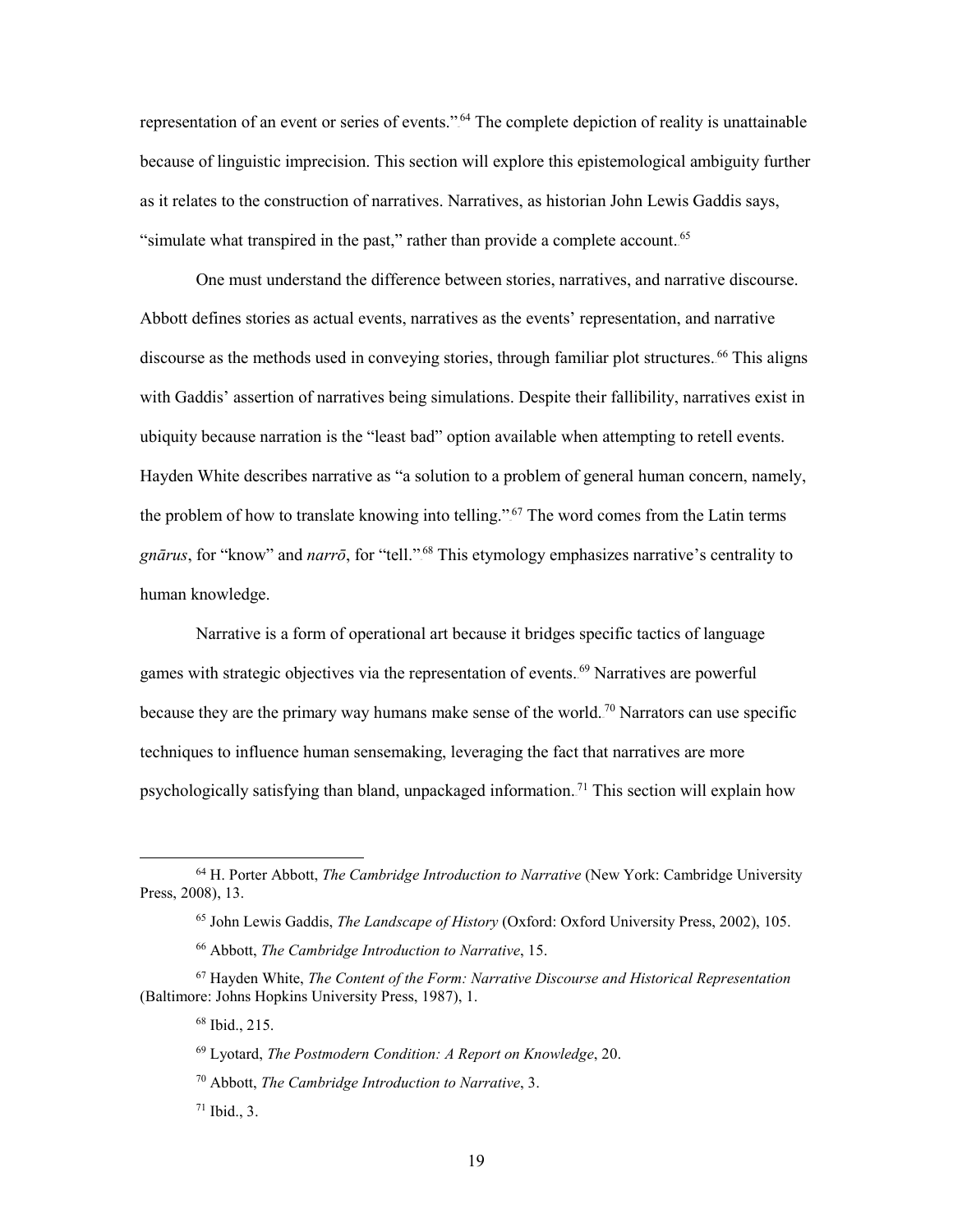narratives can influence collective action and ultimately define "discourse battles."

#### <span id="page-27-0"></span>Making Sense of the World

A child's need for stories is as fundamental as his need for food.

—Paul Auster, *The Invention of Solitude*

Multiple studies have shown the educational and developmental benefits of reading "bedtime stories" to children. Along with enhancing vocabulary, one study found that consistent bedtime stories improved children's narrative ability, or their "retelling the sequence of goaldirected actions."<sup>72</sup> Much of the way people learn and retain information comes in the form of narrative. This is likely related to the fact that prior to the advent of written word, stories were the primary vehicle for transmitting knowledge. People tend to learn and retain information when one can categorize it within a larger context, therefore narrative is central to human sensemaking.

Klaus Krippendorf refers to sensemaking as a circular process that "may start with some initially incomprehensible sensation, which then proceeds to imagining hypothetical contexts for it and goes around a hermeneutic circle…and meanings are constructed until this process has converged to a sufficiently coherent understanding."<sup>73</sup> In short, people conduct sensemaking by placing things within a narrative so they can develop relational understanding. Hayden White identifies the prevalence of narrative in humanity when he says questioning "the nature of narrative is to invite reflection on the very nature of culture, and possibly, even on the nature of humanity itself."<sup>74</sup> Daniel Kahneman reinforces this, saying, "the confidence that individuals have in their beliefs depends mostly on the quality of the story they can tell about what they see, even if they see little."<sup>75</sup> The extent of the human propensity toward narrative can be explained in

 <sup>72</sup> Joanna Blake and Nicholas Maiese, "No Fairytale...the Benefits of the Bedtime Story," *The British Psychological Society* 21, no. 5 (May 2008), Accessed 1 December 2020, https://thepsychologist.bps.org.uk/volume-21/edition-5/no-fairytalethe-benefits-bedtime-story.

 $73$  Klaus Krippendorff, "On the Essential Contexts of Artifacts or on the Proposition That 'Design Is Making Sense (Of Things),'" *Design Issues* 5, no. 2 (1989): 13.

<sup>74</sup> White, *The Content of the Form: Narrative Discourse and Historical Representation*, 1.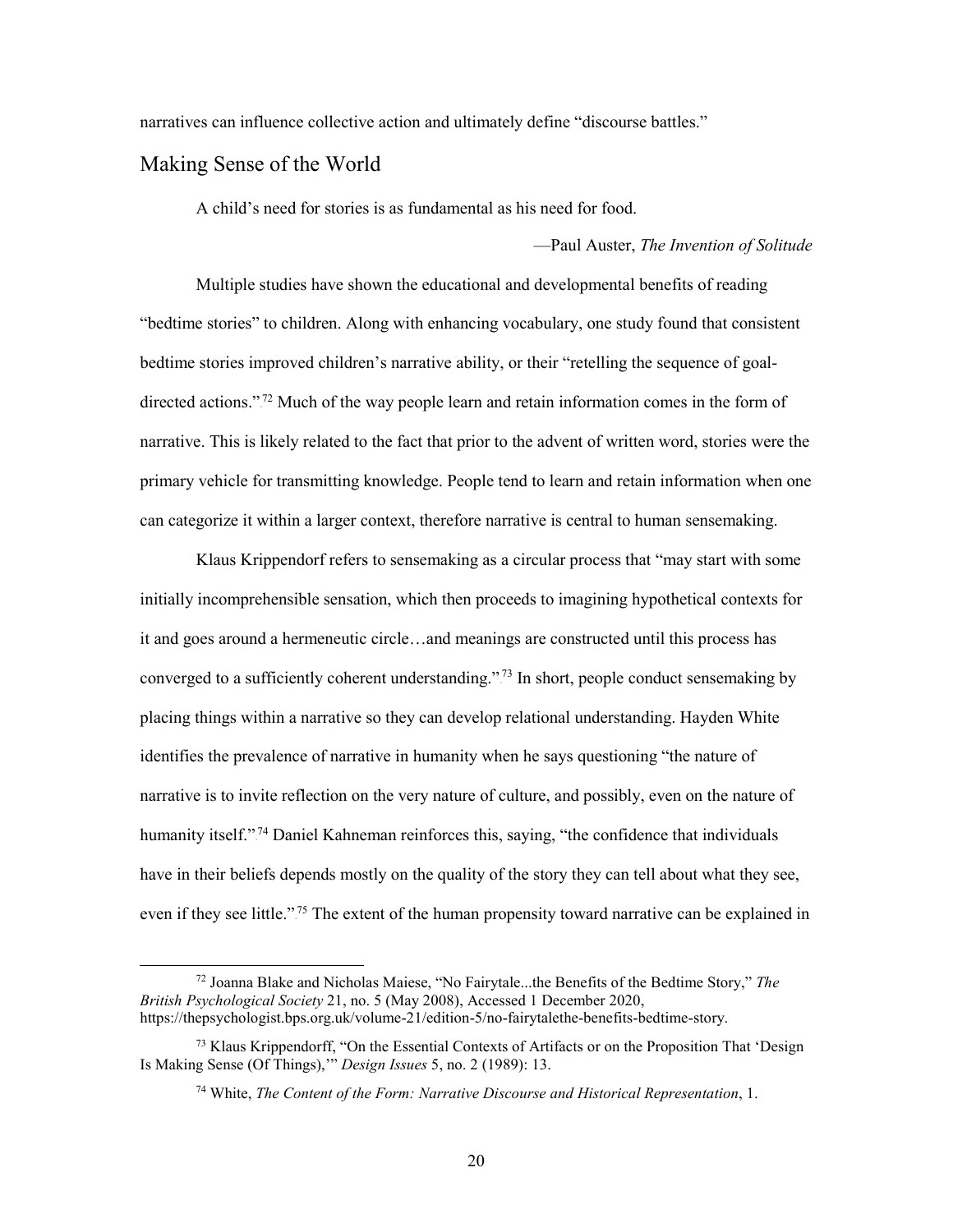part by narrative's ability to connect entities through time and space.

As people attempt to understand the world, they must examine multiple occurrences across space and time. Narratives provide the best means of drawing connections between disparate events. In *The Landscape of History*, Gaddis explains that historical narratives enable rich understanding of events because of their *simultaneity*, or their ability to span time and/or space, describe distant occurrences, and adapt them into a broader theme.<sup>76</sup> Additionally, Abbot explains that "narrative is the principal way in which our species organizes its understanding of time."<sup>77</sup> This powerful trait of narrative allows people to adapt otherwise confusing experiences into a perception of reality, misguided or not. As White says, narratives portray "an image of life that is and can only be imaginary."<sup>78</sup> Narratives possess a significant degree of fallibility, as they attempt to provide order to an often order-less world, but they resonate with people significantly more than any other form of discourse. Specific narrative mechanics provide benefits to an operational artist in a world characterized by discourse battles.

#### <span id="page-28-0"></span>Narrative Mechanics

All narratives are not created equal. For specific and sometimes elusive reasons, people consider certain narratives more compelling than others. Abbott refers to this as *narrativity*, or "the set of qualities marking a narrative."<sup>79</sup> There is no consensus among narrative theorists regarding a list of qualities that guide one toward determining levels of narrativity. However, White offers an initial framework in the *Content of the Form* where he refers to "coherence, integrity, fullness, and closure" as key elements of narrativity.<sup>80</sup> White examines the value of

 <sup>75</sup> Daniel Kahneman, *Thinking, Fast and Slow*, 1st edition (New York: Farrar, Straus and Giroux, 2013), 87.

<sup>76</sup> Gaddis, *The Landscape of History*, 24.

<sup>77</sup> Abbott, *The Cambridge Introduction to Narrative*, 3.

<sup>78</sup> White, *The Content of the Form: Narrative Discourse and Historical Representation*, 24.

<sup>79</sup> Abbott, *The Cambridge Introduction to Narrative*, 25.

<sup>80</sup> White, *The Content of the Form: Narrative Discourse and Historical Representation*, 24.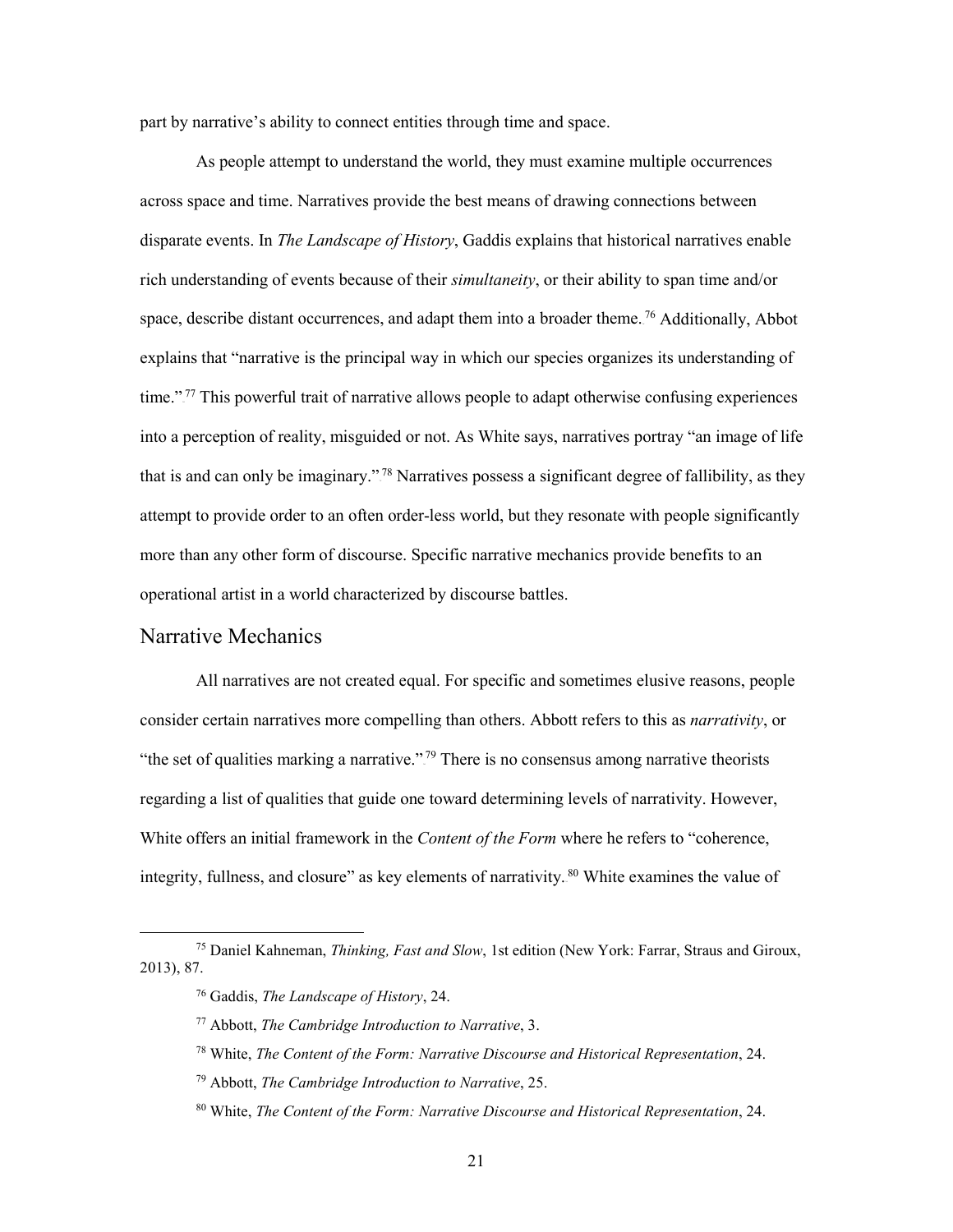different forms of historical representation: the annals, the chronicles, and historical narratives; and he finds that narratives provide a fuller, more compelling account, but can be more inaccurate. White concludes that the aspects of narrativity best serve the purpose of "moralizing judgements."<sup>81</sup> Therefore, an operational artist who desires an audience to derive an intended conclusion from a narrative must lean upon White's principles of narrativity.

Because of linguistic imprecision, and the fact that an observer cannot personally experience all aspects of an event, tangible evidence alone cannot constitute a narrative. In *Tropics of Discourse*, White explains that "the facts do not speak for themselves, but that the historian speaks for them, speaks on their behalf, and fashions the fragments of the past into a whole whose integrity is  $-$  in its representation."<sup>82</sup> The narrative constructor must order the available facts and fill in the gaps to fulfill White's narrativity principles of coherence and fullness.

Narrative is the most efficient and most stimulating method of simplifying otherwise complex phenomena, as it provides a way of filtering and organizing uncontextualized data into a compelling plot. Some data is required for narrative construction, but the operational artist need not have "all" the data to complete their plotlines. Gaddis explains that historians achieve this by using "macro-generalizations to bridge such gaps in the evidence and to move the narrative forward."<sup>83</sup> This process of gap-filling is relatable if it follows a familiar thread. Narratives allow one to simplify otherwise complex phenomena. Because people tend to possess proclivities toward narrative while constantly experiencing them, they have a series of "narrative formulas" in their memory that assist us in making sense of an otherwise disordered series of facts. <sup>84</sup> An effective operational artist can leverage these proclivities by emphasizing particular evidence that

 <sup>81</sup> White, *The Content of the Form: Narrative Discourse and Historical Representation*, 1–25.

<sup>82</sup> Hayden White, *Tropics of Discourse: Essays in Cultural Criticism* (Baltimore: Johns Hopkins University Press, 1978), 125.

<sup>83</sup> Gaddis, *The Landscape of History*, 106.

<sup>84</sup> Abbott, *The Cambridge Introduction to Narrative*, 8.

<sup>22</sup>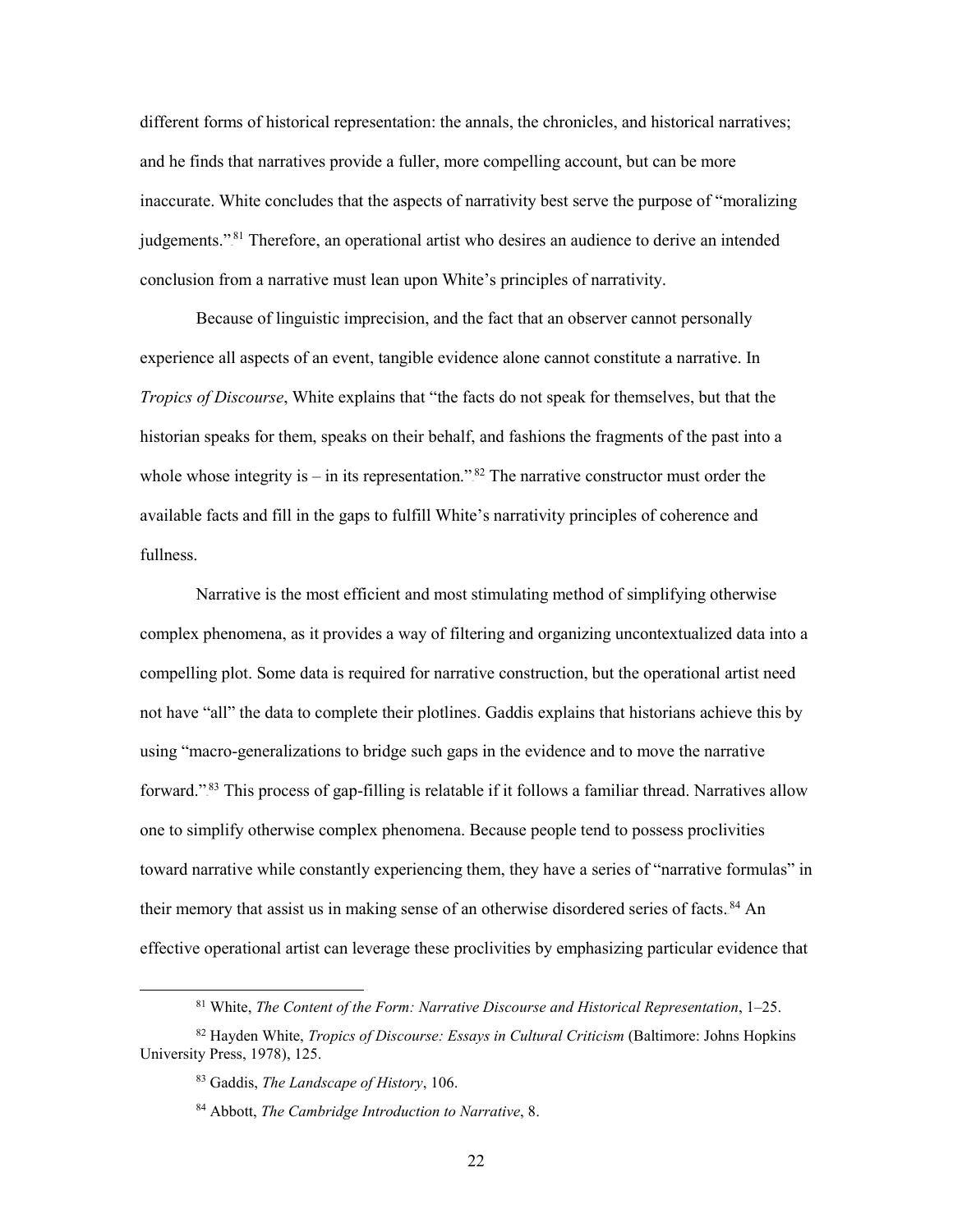supports an information warfare objective and deemphasizing those that do not.

When constructing a narrative, one must decide how much emphasis to place on certain events, preferably based on how much detail is available concerning the event, and how much the event jives with the underlying message. Abbott explains this through the concept of constituent and supplementary events. Constituent events "are necessary for the story to be the story it is," while supplementary events "are not necessary for the story."<sup>85</sup> This technique is pervasive in political media and social media management, where events that support a desired narrative are amplified and those that do not are neutralized.<sup>86</sup> Gaddis describes how narrative constructors navigate this process like tailors who look at what they have to cover and select the best option among the wide range of materials available.<sup>87</sup> The amplification of convenient events increases their narrativity and appeal because of people's propensity to seek out causal relationships.

Largely because of the western education system's emphasis on the scientific method, westerners tend look for tangible causal links to explain phenomena, even when they may not clearly exist.<sup>88</sup> Western proclivity toward causal relationships enables the construction of clean, sequential narratives. Using White's principles of narrativity, one can assert that X event directly caused Y outcome, even if the ground truth of a case is not that clear. This is rampant in political media, where the juxtaposition of two events can imply causation regardless of evidence, thus advancing a constructed narrative.<sup>89</sup> Abbott expounds upon this by saying, "the sequencing of narrative works on us so suggestively that we often don't need the explicit assignment of cause to

<sup>87</sup> Gaddis, *The Landscape of History*, 107.

 <sup>85</sup> Abbott, *The Cambridge Introduction to Narrative*, 22–23.

<sup>86</sup> The Wall Street Journal Editorial Board, "Twitter's 'Living' Censorship," *The Wall Street Journal*, November 1, 2020, accessed 1 December 2020, https://www.wsj.com/articles/twitters-livingcensorship-11604263210.

<sup>88</sup> Abbott, *The Cambridge Introduction to Narrative*, 43.

<sup>89</sup> Niv Elis, "Dow Breaks 30,000 for First Time as Biden Transition Ramps Up," *The Hill*, November 24, 2020, accessed 25 November 2020, https://thehill.com/policy/finance/527350-dow-breaks-30000-for-first-time-as-biden-transition-ramps-up.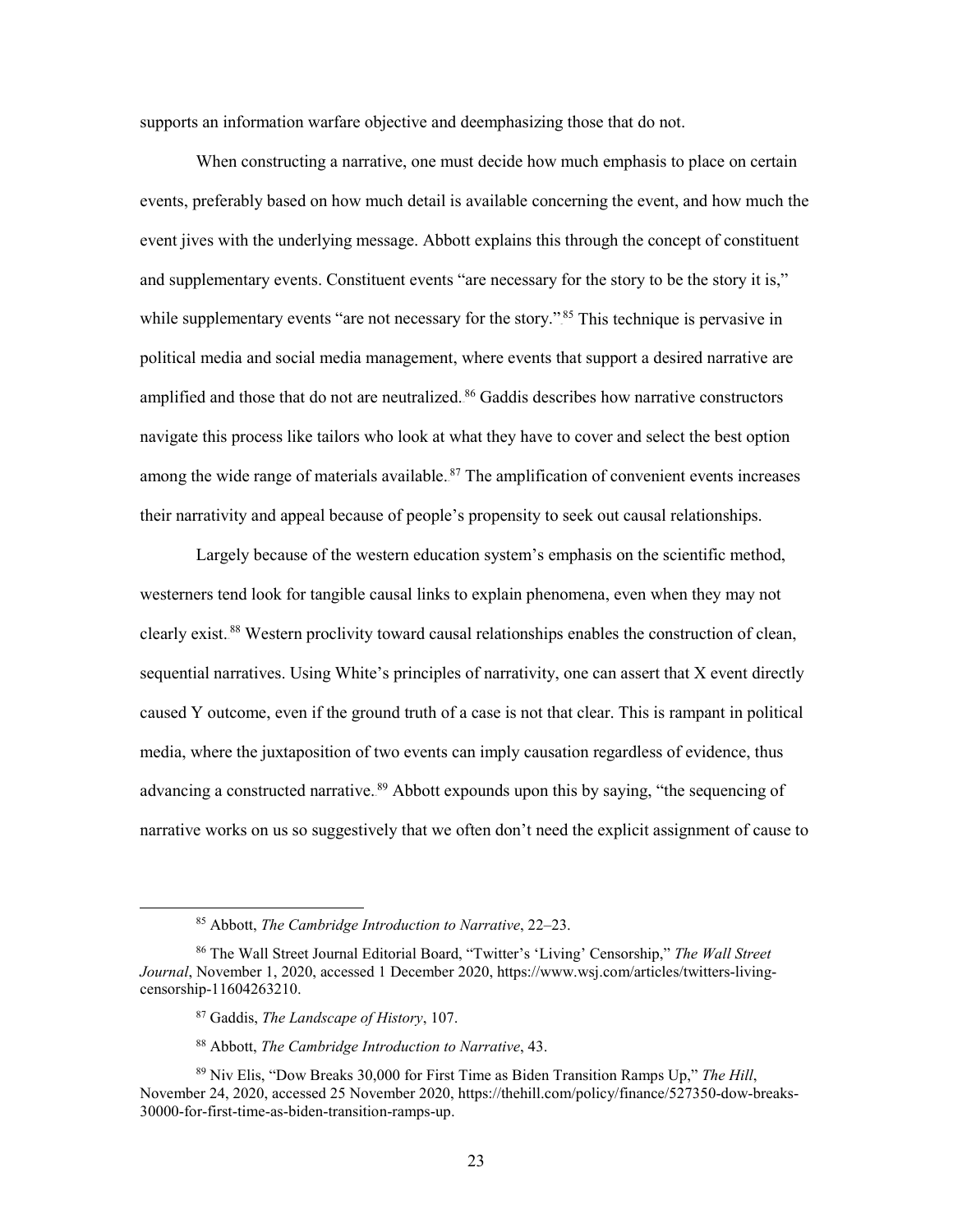be encouraged to think causally."<sup>90</sup> Our desire to identify causation drives us toward perceptions of normalcy because a world with unambiguous and linear causality is more appealing than a chaotic and nonlinear world.

"Understanding is a process of rendering the unfamiliar, or the "uncanny" in Freud's sense of that term, familiar."<sup>91</sup> In *Tropics of Discourse*, White explains how tropes work to establish new conceptions of normalcy as a "movement from one notion of the way things are related to another."<sup>92</sup> There is a reason why popular sayings, or tropes, dominate conversations, and White asserts this is because "understanding can only be tropological in nature."<sup>93</sup> Lyotard says "consider the form of popular sayings, proverbs, and maxims: they are like splinters of potential narratives."<sup>94</sup> This signals to an operational artist that consistency and repetition can enhance narrativity in its own right because if people constantly hear a trope, they are likely to eventually believe it, or at least accept it as a norm of discourse, and even repeat the trope.

In *The Seven Pillars of Wisdom*, T.E. Lawrence describes his efforts to lead an Arab revolt against the Ottoman empire during World War I. He reaches a turning point in the fight when he recognizes the Arabs fought as a human-centered force, while the Ottoman Turks fought as a tech-centric force. This enabled Lawrence to formulate a narrative that galvanized his Arab counterparts, and served as the foundation for his successful "war of detachment" strategy.<sup>95</sup> The Arabs knew they were technologically inferior to the Turks, but their cultural pride and unity led them to believe they could win in the long run. This represents the use of a cultural narrative to rouse a fighting force toward a common goal. Abbott describes this as "masterplot," or a story "we tell over and over in myriad forms and that connect vitally with our deepest values, wishes,

 <sup>90</sup> Abbott, *The Cambridge Introduction to Narrative*, 42.

<sup>91</sup> White, *Tropics of Discourse: Essays in Cultural Criticism*, 5.

<sup>92</sup> Ibid., 2.

<sup>93</sup> Ibid., 5.

<sup>94</sup> Lyotard, *The Postmodern Condition: A Report on Knowledge*, 22.

<sup>95</sup> T.E. Lawrence, *Seven Pillars of Wisdom* (Middlesex, England: Penguin Books, 1962), 193–202.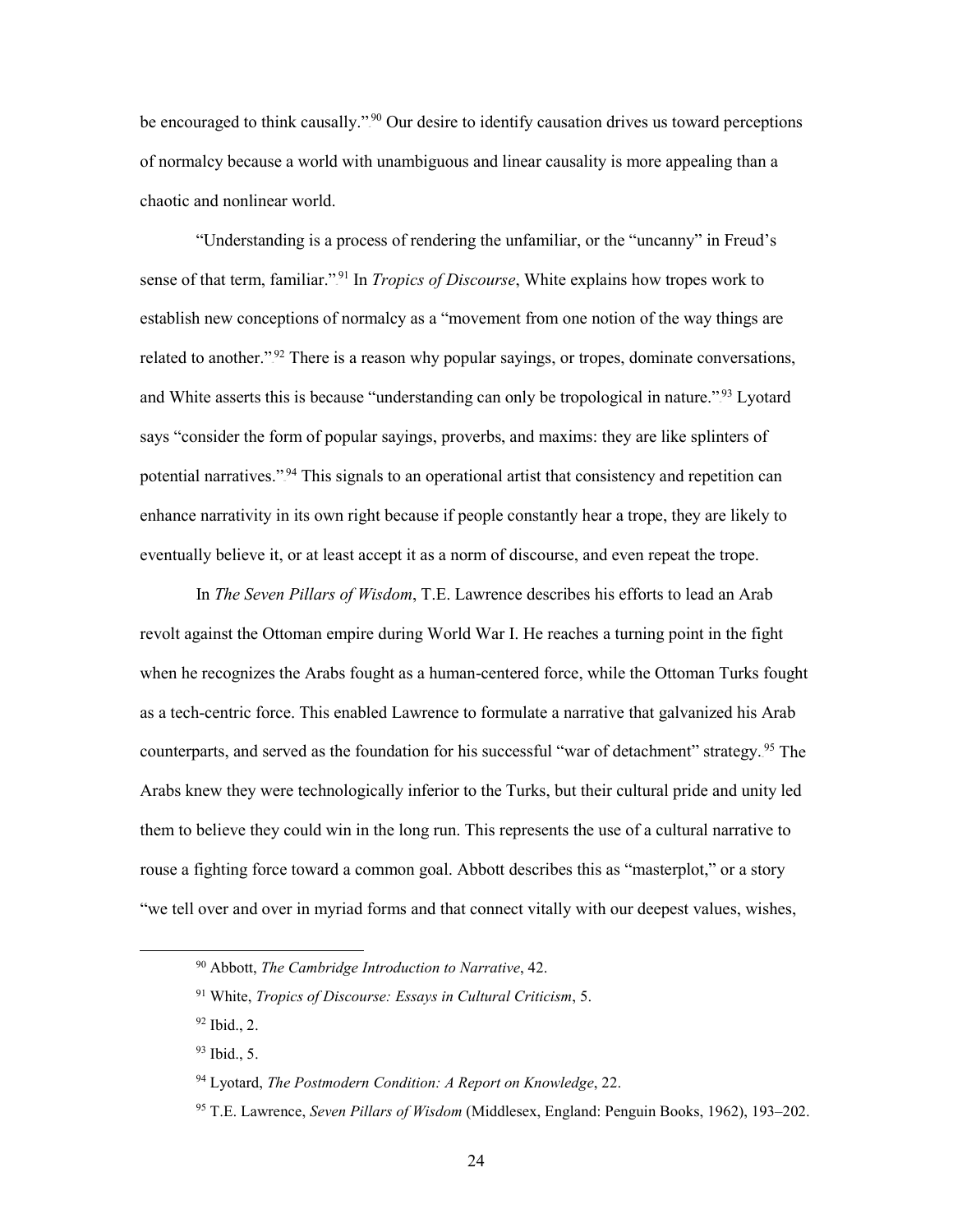and fears."<sup>96</sup> There are specific themes that paint the character of life in a particular culture, and that culture's masterplots are "a kind of cultural glue that holds societies together."<sup>97</sup> Specific events, if properly amplified, can activate masterplots, and inspire collective action. The inspiration of collective action gets at the essence of discourse battles, or what some may call "contests of narrative."

#### <span id="page-32-0"></span>Contests of Narrative

In Cilliers' explanation of discourse battles, he refers to the boundaries between discourses as the "stakes in the game."<sup>98</sup> The essential goal is to sway neutral or undecided parties toward one's favored discourse, or narrative. To describe contests of narrative, Abbott discusses criminal trials, where defense counsel and prosecution construct narratives based on evidence with the goal of convincing the jury to agree with their account.<sup>99</sup> While criminal trials provide a good framework for understanding narrative contests, they are also tightly regulated, as opposed to more chaotic examples.<sup>100</sup> In response to the COVID-19 pandemic, which originated in China, the Chinese Communist Party (CCP) has undertaken a nuanced approach to the narrative contest. When competing in Southeast Asian discourses, the CCP takes a conciliatory tone and amplifies narratives that support the notion of a benevolent China that handles the pandemic effectively. Conversely, the CCP takes a more aggressive approach toward the US and Europe, by amplifying narratives that discredit those governments' handling of the virus. <sup>101</sup> This effort clearly shows that the CCP seeks to gain ground in Southeast Asian discourses, by

<sup>100</sup> Ibid., 190.

 <sup>96</sup> Abbott, *The Cambridge Introduction to Narrative*, 46.

<sup>97</sup> Ibid., 47.

<sup>98</sup> Cilliers, *Complexity and Postmodernism*, 116.

<sup>99</sup> Abbott, *The Cambridge Introduction to Narrative*, 175–91.

<sup>101</sup> Audreye Wong, "COVID-19 and China's Information Diplomacy in Southeast Asia," *The Brookings Institute*, September 3, 2020, accessed 3 December 2020, https://www.brookings.edu/blog/orderfrom-chaos/2020/09/03/covid-19-and-chinas-information-diplomacy-in-southeast-asia/.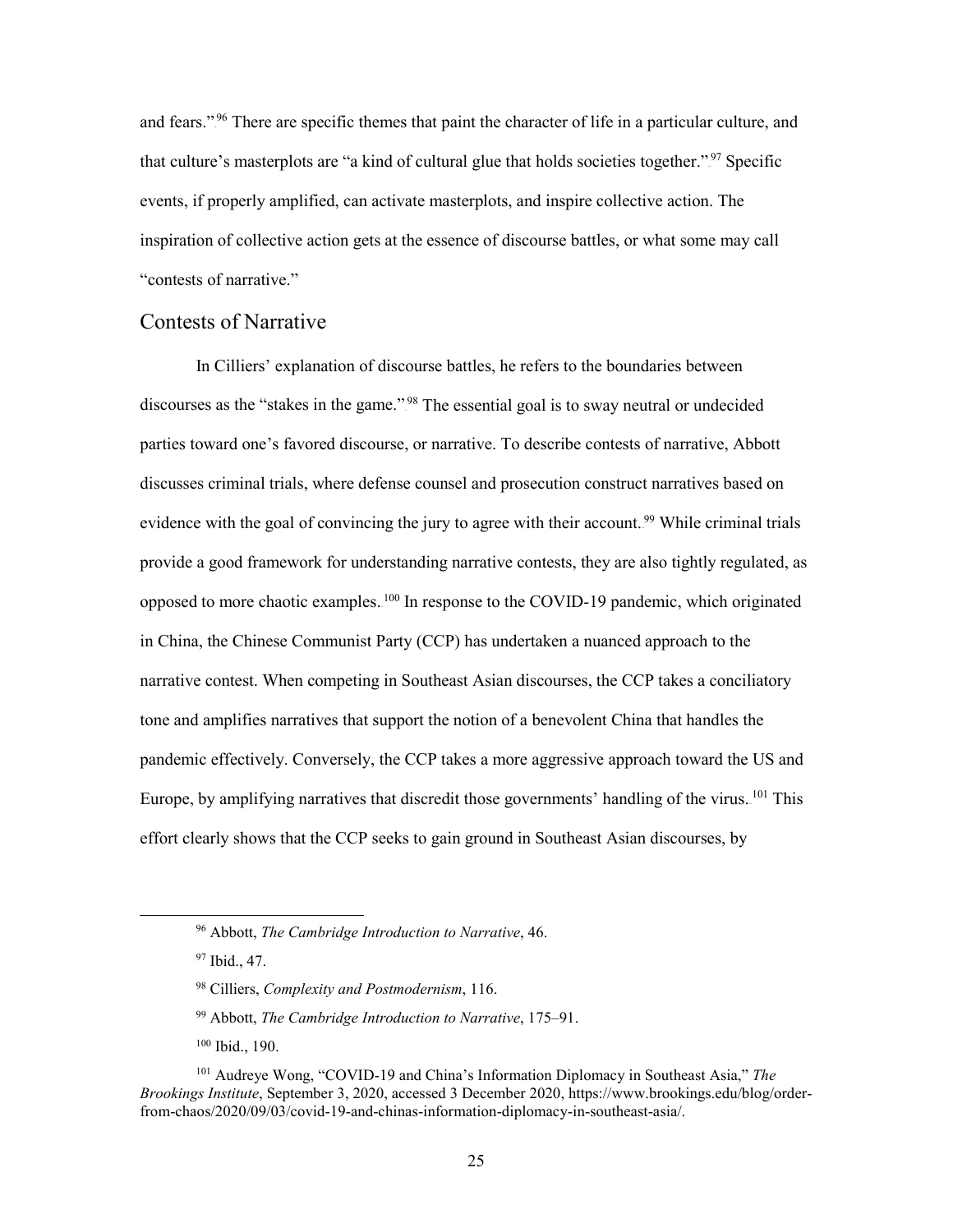attempting to convince those audiences to prefer pro-CCP narratives versus pro-Western narratives. Another complex factor of narrative contests, depending on one's leverage in the information environment, sowing doubt in an opponent's narrative can be as effective as persuading others toward your own.

In March 2018, Russian agents attempted to poison a former Russian spy in the United Kingdom. The operation failed and British officials immediately began collecting evidence of Russia's malfeasance. Before the Brits could publish a coherent narrative, Russia used social media to spread dozens of dubious alternative explanations for the poisoning to obfuscate the issue and confuse the west long enough to deter an effective response. <sup>102</sup> In this instance, Russia had no designs of convincing people of their absurd stories, but instead sought to muddy the waters and bring otherwise convincing evidence into question to level the playing field in the narrative contest. Abbott defines these techniques as "shadow stories," which require minimal evidence and aim to simply to make the audience doubt the clarity of the prevailing narrative. <sup>103</sup> These examples highlight the contemporary power of narrative and the myriad ways in which an operational artist can use them to bridge information warfare tactics and strategy.

This section examined how narrative resonates, techniques for narrative construction, and recent examples of narrative contestation. The depiction of events in the form of narrative is contemporary operational art because it provides the vehicle for exploiting imprecision in language and the elusiveness of truth to gain footholds in the boundaries between discourses. As Lyotard says, the narrative form "lends itself to a great variety of language games."<sup>104</sup> Narrative is "an instrument of power," as Abbott says.  $105$  Military professionals must be cognizant of

 <sup>102</sup> Joby Warrick and Anton Troianovski, "Agents of Doubt: How a Powerful Russian Propaganda Machine Chips Away at Western Notions of Truth," *The Washington Post*, December 10, 2018, accessed 3 December 2020, https://www.washingtonpost.com/graphics/2018/world/national-security/russianpropaganda-skripal-salisbury/.

<sup>103</sup> Abbott, *The Cambridge Introduction to Narrative*, 182.

<sup>104</sup> Lyotard, *The Postmodern Condition: A Report on Knowledge*, 20.

<sup>105</sup> Abbott, *The Cambridge Introduction to Narrative*, 40.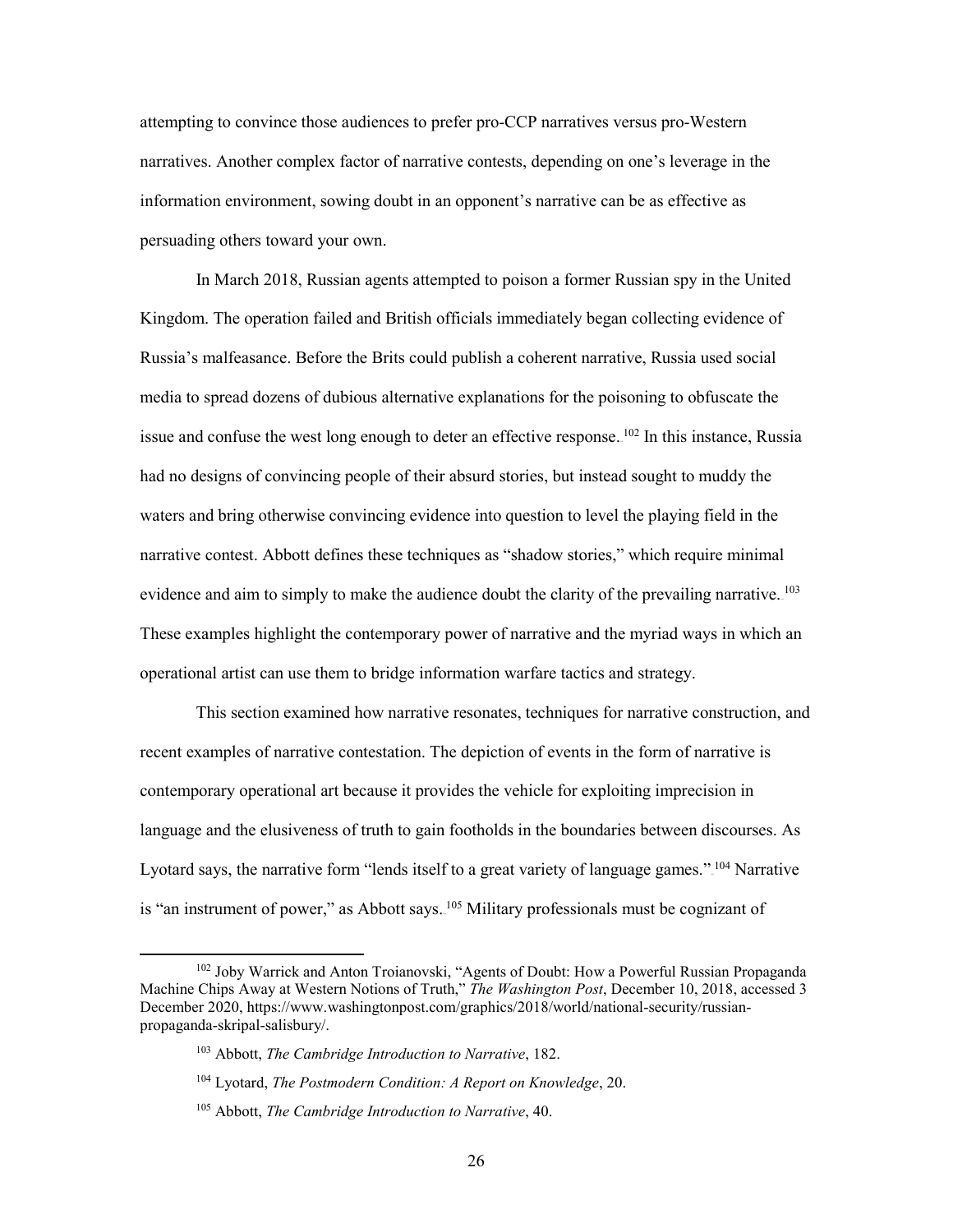narrative's power, because it "can be used to deliver false information; it can be used to keep us in darkness and even encourage us to do things we should not do.".<sup>106</sup> While the expanding prevalence of postmodern philosophies enhances the power of narrative, one must also consider the role of the internet and social media in contemporary narrative contests.

<span id="page-34-0"></span> <sup>106</sup> Abbott, *The Cambridge Introduction to Narrative*, 12.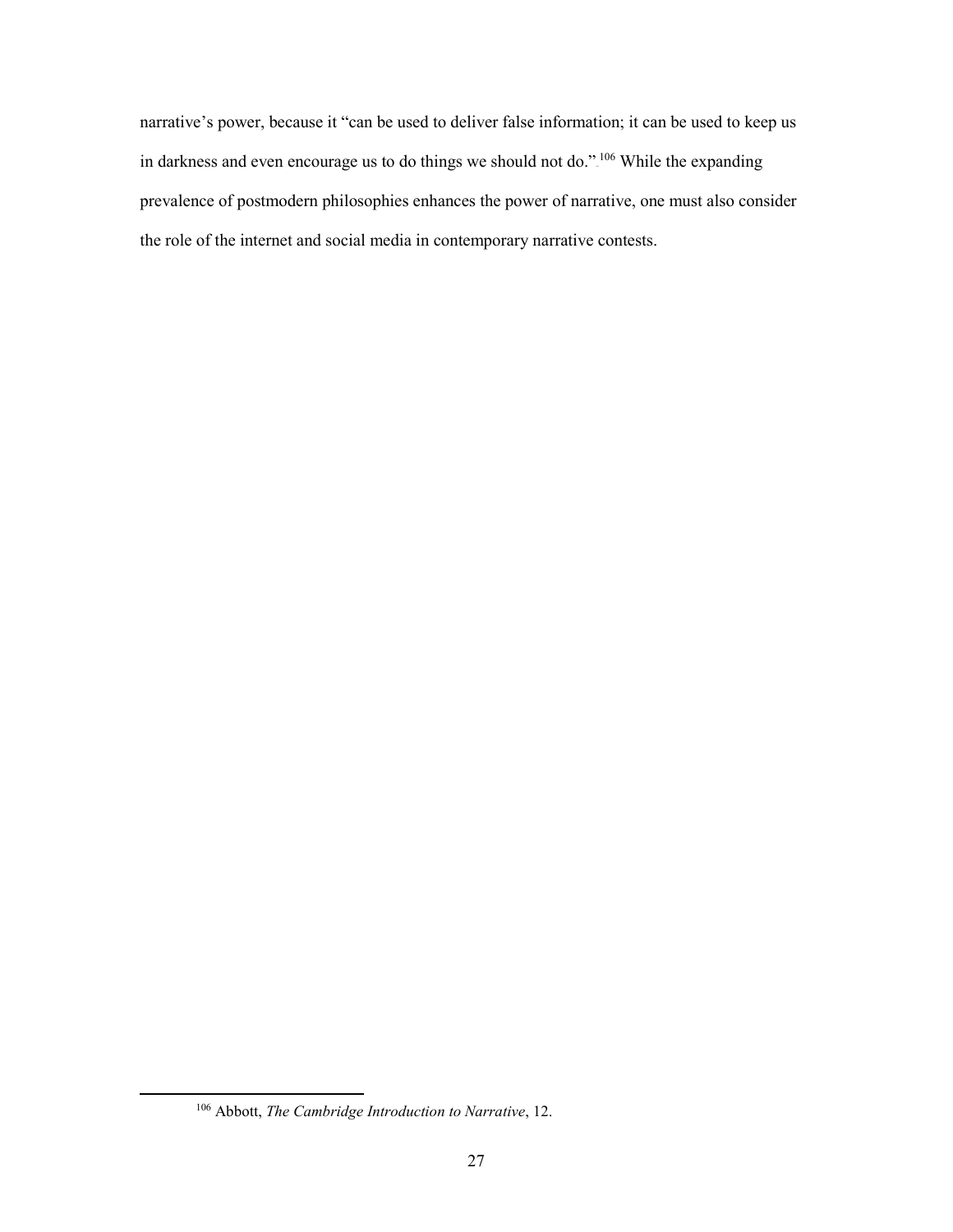#### The Impact of the Internet

When it was proclaimed that the Library contained all books, the first impression was one of extravagant happiness. All men felt themselves to be the masters of an intact and secret treasure. There was no personal or world problem whose elegant solution did not exist in some hexagon. The universe was justified, the universe suddenly usurped the unlimited dimensions of hope…As was natural, this inordinate hope was followed by an excessive depression. The certitude that some shelf in some hexagon held precious books and that these precious books were inaccessible, seemed almost intolerable.

—Jorge Luis Borges, *The Library of Babel*

In Jorge Luis Borges' short story, *The Library of Babel*, he describes a near infinite library that contains all possible books with all possible combinations of a 22-character language within a given length. When the citizens gained awareness of this library, they experienced overwhelming happiness because they knew that this library contained the answers to all of life's toughest questions and all they had to do was find the books. This happiness slowly gave way to confusion, then depression, when the citizens found the vast majority of the books were indecipherable nonsense and despite years of searching, they faced considerably low odds of finding any useful information.  $107$  This is an allegory for life in the information age and the allure of "big data." What is most interesting about Borges' story is that he presciently wrote it in 1941, long before the internet.

The internet and social media significantly increase the efficacy of contemporary information warfare not only because information can be distributed faster and wider, but also because it incentivizes individuals to make snap-judgements, creates states of "information overload," and enables people to self-organize into information "echo-chambers." As an increasing share of our lives take place online, it is likely that an increasing share of warfare will occur, or be influenced by the internet. <sup>108</sup> Throughout history, new information technologies have

 <sup>107</sup> Jorge Luis Borges, "The Library of Babel," in *Labyrinths: Selected Stories and Other Writings* (New York: New Directions Publishing, 1962), 54–55.

<sup>&</sup>lt;sup>108</sup> Gary Henderson, "How Much Time Does the Average Person Spend on Social Media?," *Digital Marketing*, August 24, 2020, accessed 15 December 2020, https://www.digitalmarketing.org/blog/how-much-time-does-the-average-person-spend-on-social-media.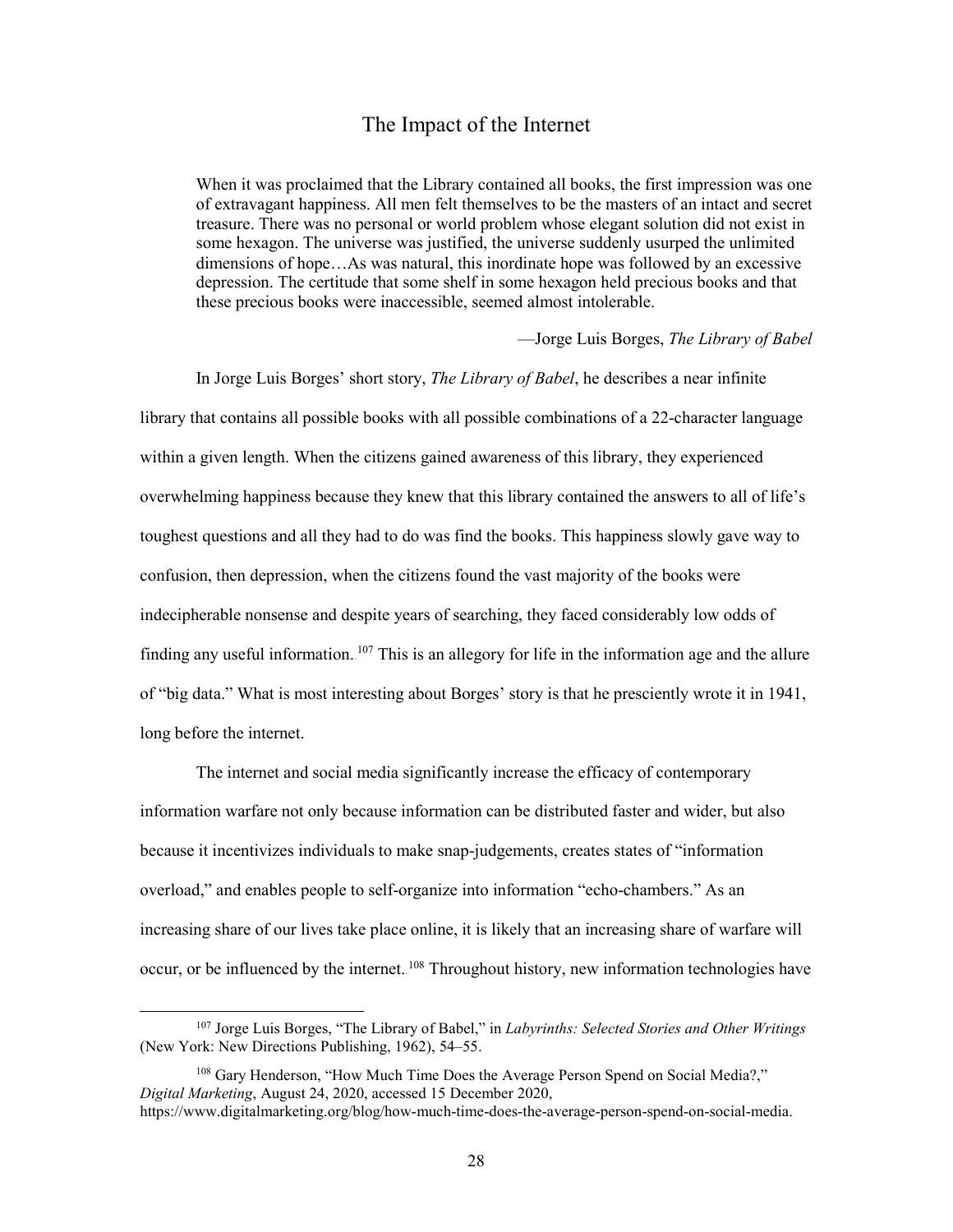contributed to significant socio-political changes. However, the internet is unique in the sense that it simultaneously allows global point-to-point communication and global "point-to-many" communication. <sup>109</sup> The internet's expanding influence on western life is significantly affecting mental habits, empowering individuals to shape the information environment, and enabling the formulation of interest groups, irrespective of geography, that polarize against one another and rapidly spread information that only support group preferences.

#### <span id="page-36-0"></span>How Information Technology Changed the World

It would not have been possible for us to take power or to use it in the ways we have without the radio.

—Joseph Goebbels

Prior to the advent of the written word, stories and parables were the primary vehicle for sharing information. There is strong evidence suggesting the authors of epics, including *Iliad* and *Odyssey* did not initially write them down, but musically composed them to enable memorization, allowing redistribution through singing. <sup>110</sup> However, the invention of the alphabet and written word enabled information to accurately transcend time and space without relying upon human memory.<sup>111</sup> In describing the influence the written word had on civilization, James Gleick says, "the written word – the persistent word, was a prerequisite for conscious thought. It was the trigger for a wholesale, irreversible change in the human psyche."<sup>112</sup> The invention of the written word represented the first significant breakthrough in information "technology," enabling subsequent inventions that enabled substantial socio-political changes across the span of history.

One of the key factors considered in one's identity is their national origin. Nation-states

 <sup>109</sup> P.W. Singer & Emerson T. Brooking, *LikeWar: The Weaponization of Social Media* (Houghton Mifflin Harcourt, 2018), 35.

<sup>110</sup> James Gleick, *The Information: A History, A Theory, A Flood* (New York: Pantheon Book, 2011), 34.

<sup>111</sup> Ibid., 31.

<sup>112</sup> Ibid., 37.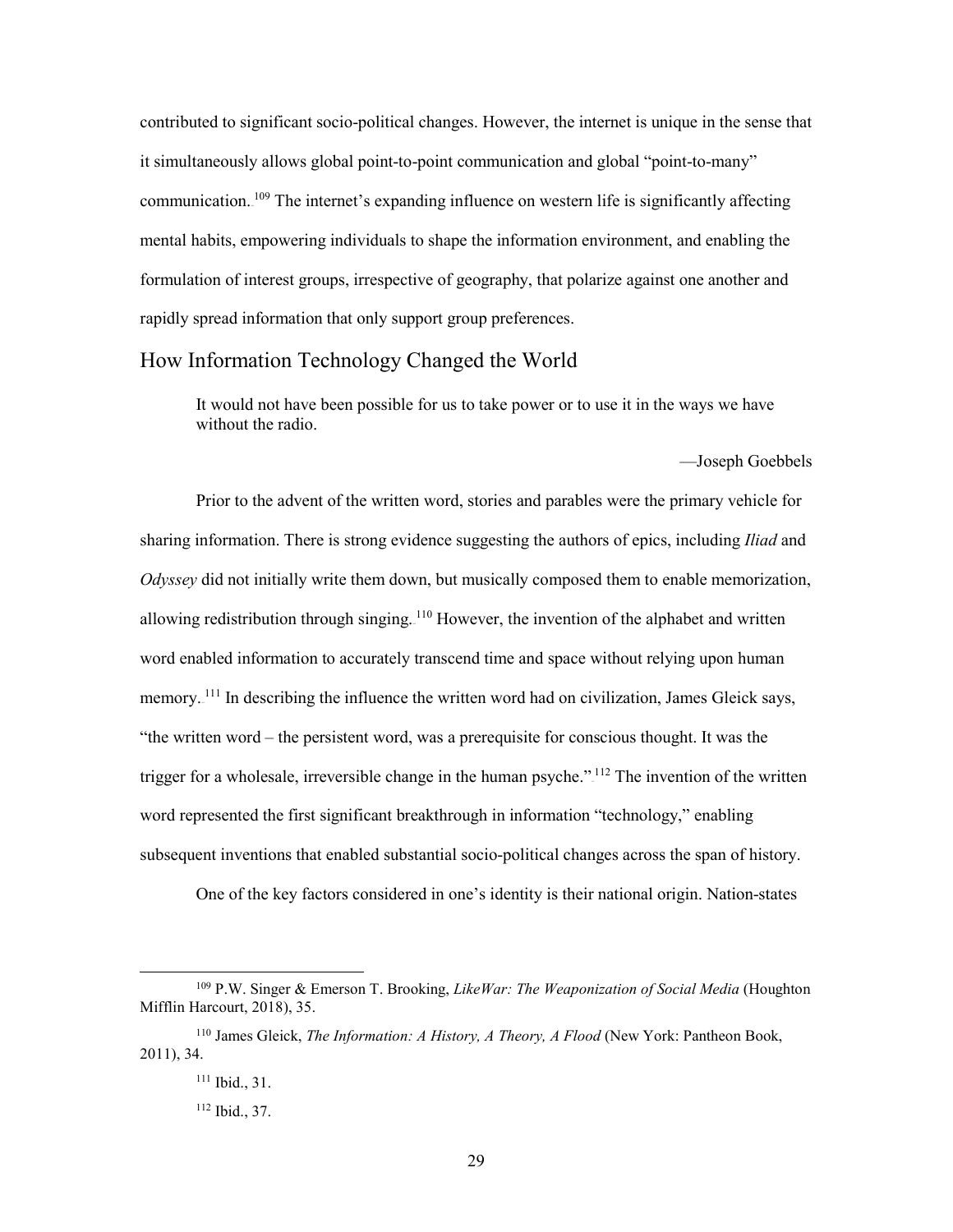are relatively new political entities, yet they are a dominant factor in shaping culture. In *Imagined Communities*, Benedict Anderson examines the origins of national identity. Anderson argues that the advent of the printing press and the subsequent monetization of books and newspapers led to the formulation of national identities. <sup>113</sup> Anderson asserts that this technological development "made it possible for rapidly growing numbers of people to think about themselves, and to relate themselves to others, in profoundly new ways."<sup>114</sup> Anderson later describes how Martin Luther exploited printing press technology to spread his 95 theses across Germany in less than 15 days, preventing the Catholic Church from censoring his work.<sup>115</sup>

Through the hindsight of history, one can ascertain the role information technology had in shaping world events. The newness of the internet makes it difficult to know what sociopolitical changes will come from this significant development in information technology. Some initial research indicates the changes are altering behaviors and attitudes of individuals, groups, and society at large. The military must study these changes, as they will certainly factor into the future character of war.

#### <span id="page-37-0"></span>The Internet's Impact on Individuals' Attitudes and Behaviors

When everything is handed to you, it's only worth as much as the time put in.

—Miranda Lambert, *Automatic*

Amid his scholarly work, renowned philosopher Friedrich Nietzsche fell severely ill, to the point where he could not focus on a page and write with his hand. During this time in the 1880s, typewriters were moving into the mainstream, so Nietzsche opted to purchase one so he could continue publishing his works. He experienced immediate results and was back to writing with minimal issue.<sup>116</sup> After reading some of his typewriter-based works, a close friend of his

 <sup>113</sup> Benedict Anderson, *Imagined Communities: Reflections on the Origin and Spread of Nationalism*, 2nd ed. (London: Verso, 1991), 35–37.

<sup>114</sup> Ibid., 36.

<sup>115</sup> Ibid., 39.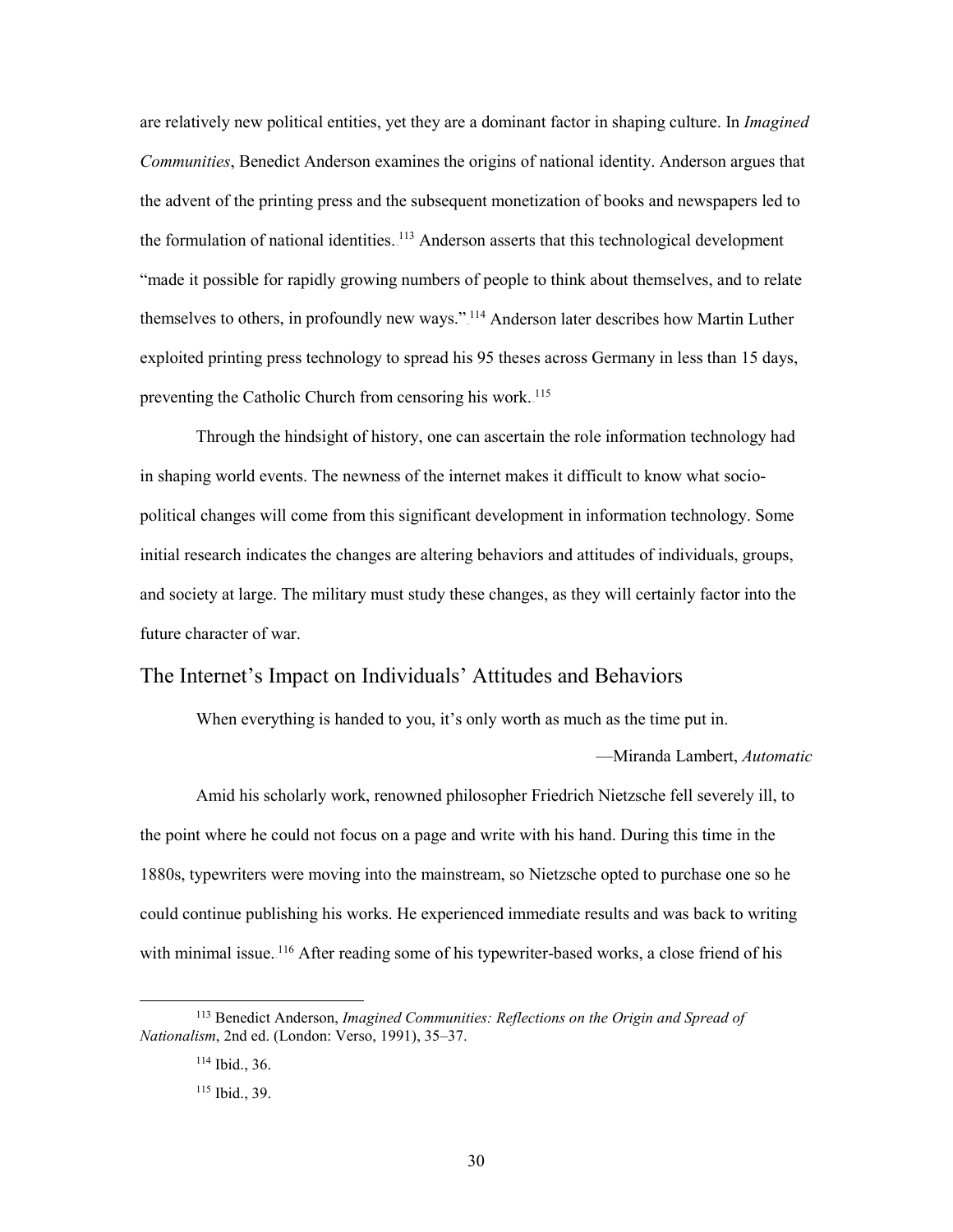noticed his writing style had changed, becoming "tighter, more telegraphic."<sup>117</sup> In response, Nietzsche concluded, "our writing equipment takes part in the forming of our thoughts."<sup>118</sup> If a typewriter, simple compared to contemporary technology, could induce a noticeable change in Nietzsche's mind, it is fair to assess the internet can do the same.

In *The Shallows*, Nicholas Carr examines the psychological impacts of the internet. He begins by discussing Marshall McLuhan's famous quote, "the medium is the message." According to Carr, the introduction of any new information medium has spurred on debates over the content shared on the media, with one side praising the "democratization" of information and the other concerned over the "dumbing down" of society.<sup>119</sup> This debate is playing out in present day, where those concerned about social media censorship have migrated to alternative platforms, while others deride the move as encouraging "echo chambers."<sup>120</sup> Carr says this debate is important, but misses the initial point McLuhan was making. Carr asserts "in the long run a medium's content matters less than the medium itself in influencing how we think and act.".<sup>121</sup> The internet is significantly different from previous methods of consuming information, and incentivizes different mental behaviors.

Prior to the internet, most information came via print, television, or radio. These media share similar characteristics of consumption, where one generally focuses on one topic at a time. Mediums "supply the stuff of thought, but they also shape the process of thought," says Carr.<sup>122</sup>

 $119$  Ibid., 2.

 <sup>116</sup> Nicholas Carr, *The Shallows: What the Internet Is Doing to Our Brains* (New York: W. W. Norton & Company, 2010), 17–18.

<sup>117</sup> Ibid., 18.

<sup>118</sup> Ibid., 19.

<sup>&</sup>lt;sup>120</sup> Li Cohen, "Why Some Americans Are Trading in Mainstream Social Networks for Ones That Tout 'Freedom of Speech,'" *CBS News*, December 1, 2020, accessed 17 December 2020, https://www.cbsnews.com/news/americans-trade-in-their-mainstream-social-networks-for-ones-that-toutfreedom-of-speech/.

<sup>121</sup> Carr, *The Shallows: What the Internet Is Doing to Our Brains*, 3. <sup>122</sup> Ibid, 6.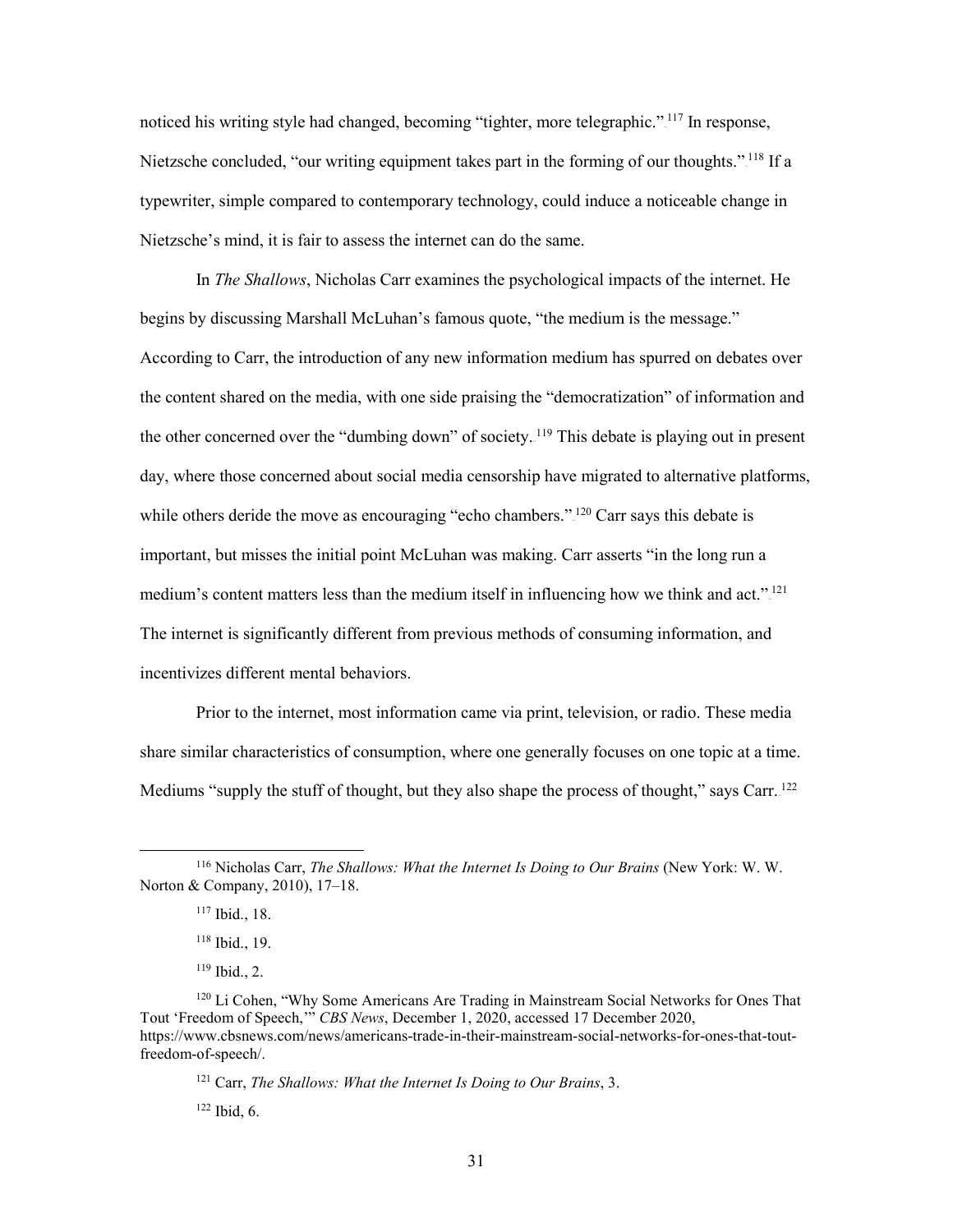Hence, Carr laments that the internet "is chipping away my capacity for concentration and contemplation."<sup>123</sup> This phenomenon has even manifested an acronym popularly used on social media, "TL;DR," for "too long; didn't read."<sup>124</sup> This increases information warfare vulnerabilities, as pithy, uncontextualized narratives can manipulate thought processes, in lieu of nuanced, holistic arguments. Carr argues "the imaginative mind of the Renaissance, the rational mind of the Enlightenment, the inventive mind of the Industrial Revolution, even the subversive mind of Modernism...may soon be yesterday's mind.".<sup>125</sup>

In *Thinking Fast and Slow*, psychologist Daniel Kahneman explores two broad methods of thought, which he calls "system 1 and system 2." He says "system 1 operates automatically and quickly, with little or no effort and no sense of voluntary control."  $^{126}$  Conversely, system 2 is more deliberate and activates when concentrating on complex problems.<sup>127</sup> Kahneman takes care to emphasize the importance, as well as the strengths and weaknesses of each system. Since system 2 requires a higher degree of focus, our brains employ system 1 to efficiently apply mental energy.<sup>128</sup> Unfortunately, system 1 is particularly vulnerable to biases and "focuses on existing evidence and ignores absent evidence."<sup>129</sup> This presents a significant challenge when attempting to mitigate information warfare narratives, as the internet's characteristics encourages perpetual system 1 thought. To this point, Carr says "it's possible to think deeply while surfing the net, just as it's possible to think shallowly while reading a book, but that's not the type of thinking the technology encourages and rewards."<sup>130</sup> Just as the internet incentivizes lazy mental

 <sup>123</sup> Carr, *The Shallows: What the Internet Is Doing to Our Brains*, 6.

<sup>124</sup> Alex Williams, "TL;DR," in *Merriam-Webster English Dictionary*, n.d., accessed 18 December 2020, https://www.merriam-webster.com/dictionary/TL;DR.

<sup>125</sup> Carr, *The Shallows: What the Internet Is Doing to Our Brains*, 10.

<sup>126</sup> Kahneman, *Thinking, Fast and Slow*, 20.

<sup>127</sup> Ibid., 21.

<sup>128</sup> Ibid., 25.

<sup>129</sup> Ibid., 105.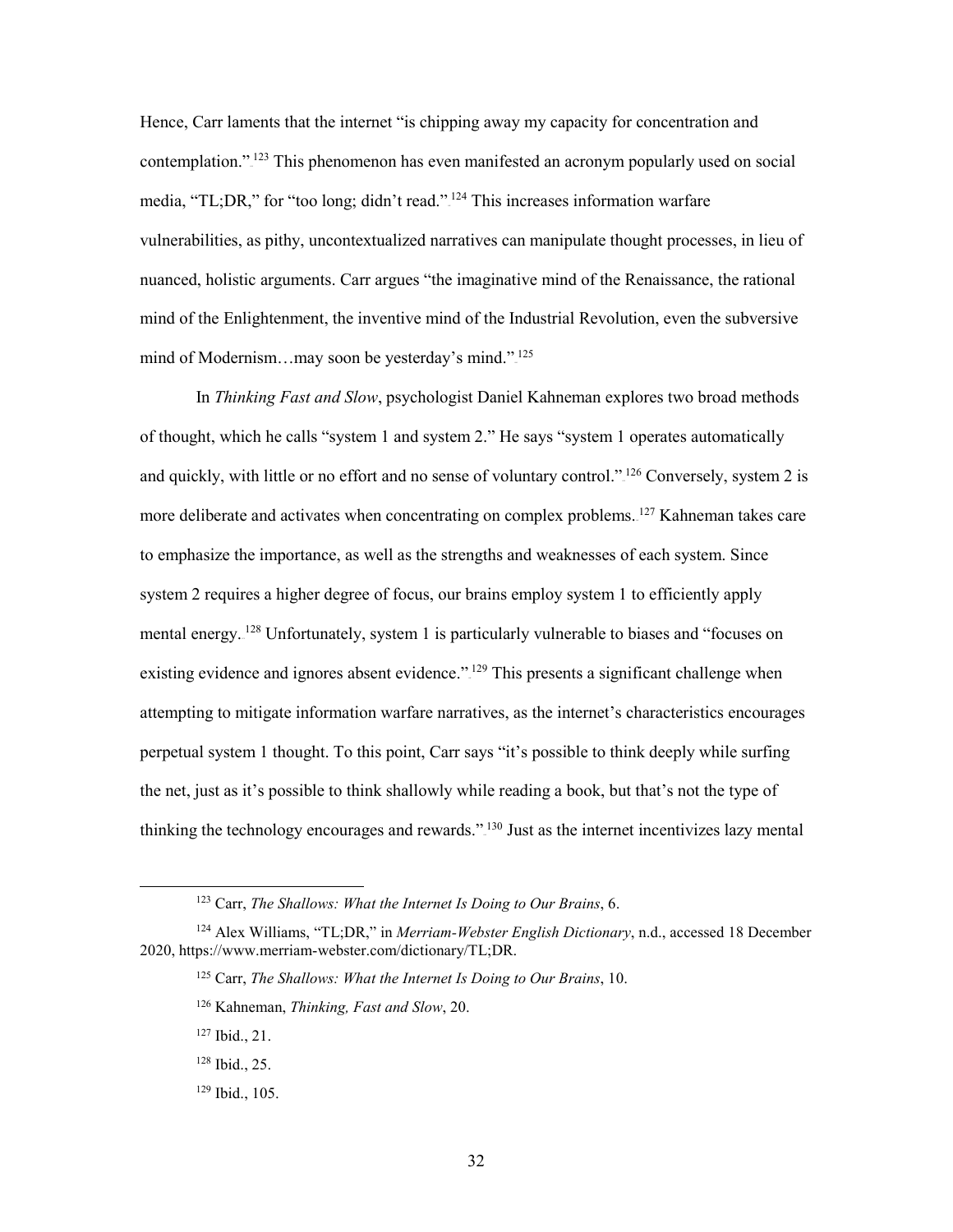habits, it also creates conditions where individuals possess more power.

In July 2020, malicious actors hacked a series of twitter accounts from high profile personalities, including Barack Obama, Bill Gates, Elon Musk, and Kanye West, and posted misleading tweets to scam people out of money. <sup>131</sup> Upon hearing these initial reports, one could reflexively assess that such an action had to be done by a nation-state. In fact, a teenager in Florida committed the crime with minimal external assistance. One cybersecurity expert proclaimed that "this is a great case study showing how technology democratizes the ability to commit serious criminal acts." <sup>132</sup> This case demonstrates how the internet places more power in the hands of individuals. Cybercrime represents just one area in which individuals gain power on the internet. Because any individual can publish information for near-global and near-real time consumption, people can gain outsized influence and present as key nodes to target for manipulation.

One of the more curious facts about business in contemporary times is that some people get paid exorbitant amounts of money for promoting products on social media. These "Social Media Influencers" essentially act as freelance information age advertisers and monetize their large followings by simply endorsing a product, with some netting over \$100,000 for each post.<sup>133</sup> This interesting phenomenon demonstrates the power of social media and the potential for certain well-positioned individuals to influence vast swaths of people. While this is particularly lucrative for some influencers, it represents a potential vulnerability in the information environment. The confluence of increased individual vulnerability to system 1 biases

<sup>132</sup> Ibid.

 <sup>130</sup> Carr, *The Shallows: What the Internet Is Doing to Our Brains*, 116.

<sup>131</sup> David Fischer and Frank Bajak, "Florida Teen Arrested as Mastermind of Twitter Hack," *The Associated Press*, August 1, 2020, accessed 20 December 2020, https://apnews.com/article/ap-top-newstechnology-florida-bitcoin-joe-biden.

<sup>&</sup>lt;sup>133</sup> Chavie Lieber, "How and Why Do Influencers Make So Much Money? The Head of an Influencer Agency Explains," *Vox*, n.d., accessed 21 December 2020, https://www.vox.com/thegoods/2018/11/28/18116875/influencer-marketing-social-media-engagement-instagram-youtube.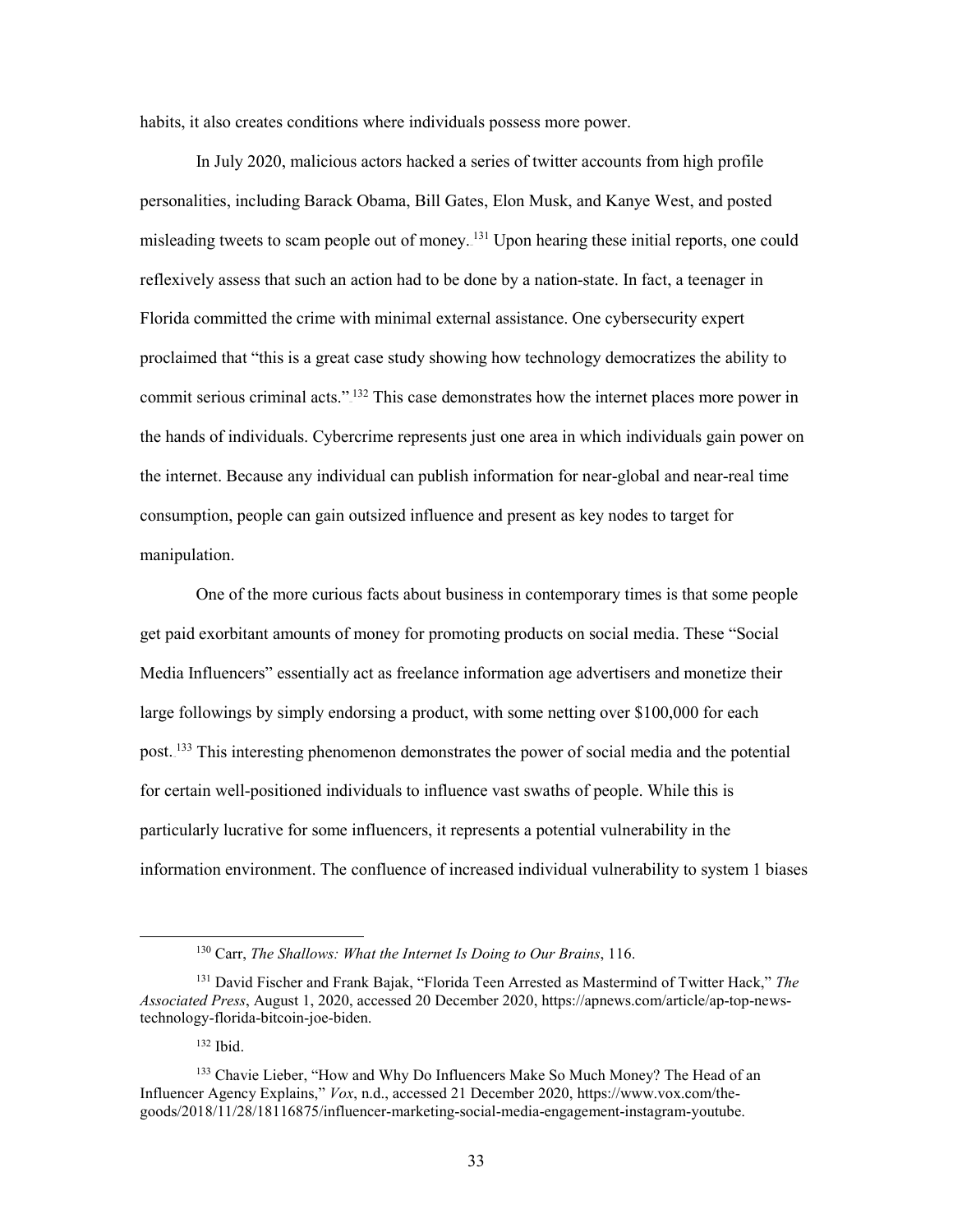and increased individual influence on the information environment has broader societal implications, including the growth of "echo chambers," ideological polarization, and enhanced difficulty in ascertaining truth.

#### <span id="page-41-0"></span>The Internet's Impact on Society

Prior to the internet, people had relatively few choices for information sources. During the Vietnam War, millions of Americans got their news from *CBS Evening News* correspondent, Walter Cronkite. At one particularly grim stage of the war, Cronkite proclaimed, "the Vietnam War was never going to be the victory the politicians and generals had promised." In response, President Lyndon Johnson reportedly told his staff, "if I've lost Cronkite, I've lost Middle America."<sup>134</sup> This narrow media landscape has gone by the wayside, and now, any wellpositioned individual with a smartphone and a social media account can report on major news. This occurred during the US raid to kill Osama Bin Laden, where a Pakistani civilian began tweeting complaints about the noise caused by helicopters in the area, and he unknowingly became the first to publish information about the raid.<sup>135</sup> This phenomenon has led to a vast increase in information sources, creating an "architecture of control," where individuals are in charge of the information they consume. $136$ 

In *#Republic: Divided Democracy in the Age of Social Media*, Cass Sunstein examines the implications of people's ability to curate the information they consume. He explains how *homophily*, the desire to "connect with and bond with people who are like them," along with the expansion of information options, increases the prevalence of "echo chambers."<sup>137</sup> If someone is uncomfortable with particular information and prefers other types of information, one can easily

 <sup>134</sup> Singer & Brooking, *LikeWar: The Weaponization of Social Media*, 34.

<sup>135</sup> Ibid., 53–54.

<sup>136</sup> Cass Sunstein, *#Republic: Divided Democracy in the Age of Social Media* (Princeton, NJ: Princeton University Press, 2017), 1.

<sup>137</sup> Ibid., 1–2.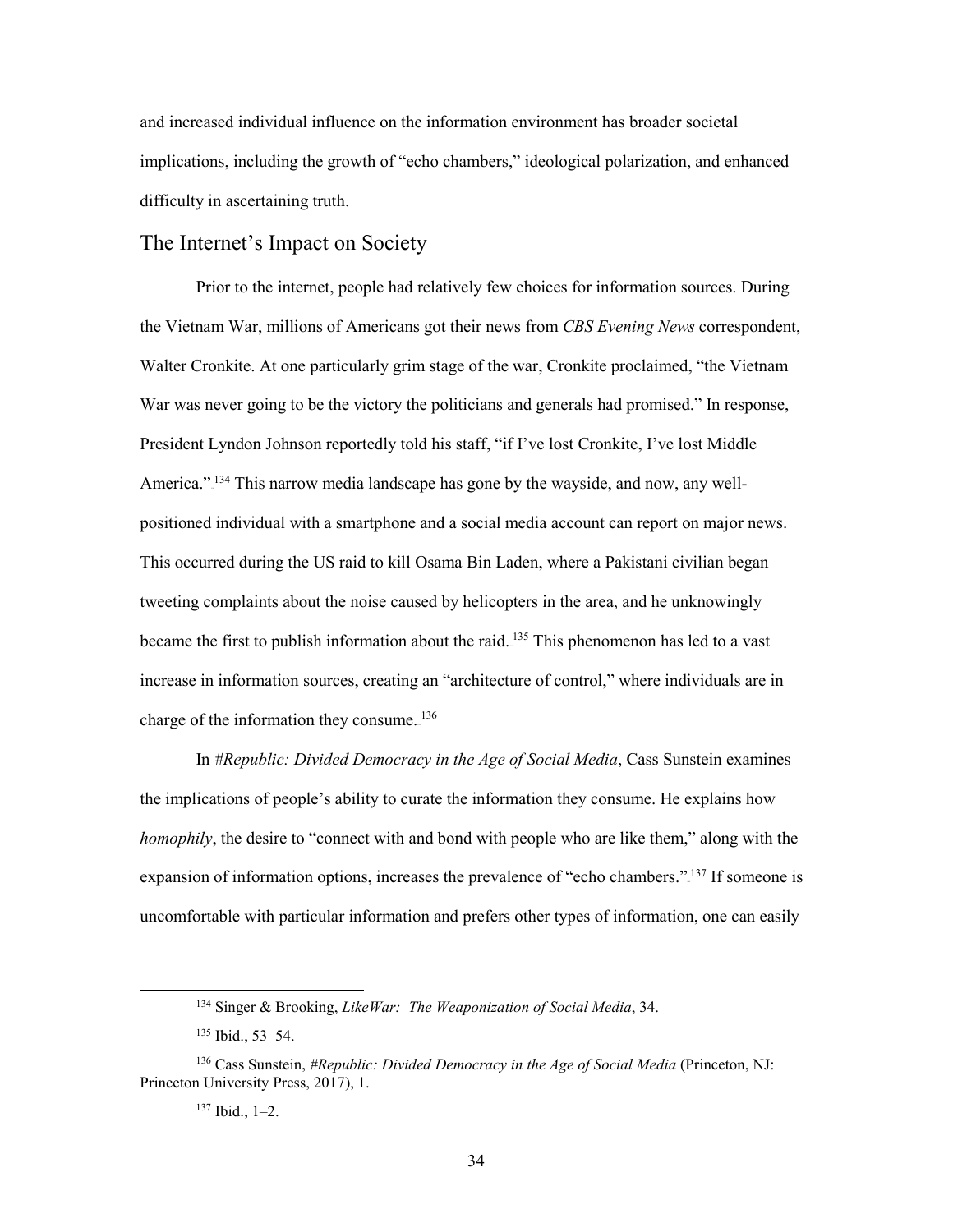manipulate their feed to ensure they only get information favorable to pre-existing beliefs. Social media algorithms enhance self-insulation, by collecting data on user behavior, amplifying content users prefer, and hiding content they dislike.  $138$  The teaming of individual preferences with advanced processing technologies creates conditions where society becomes filled with balkanized echo chambers that exist based on ideological identity. As the individual behavior and technological reinforcement progresses, malign actors can easily identify and target these echo chambers for manipulation.

With this advancement in information technology comes a shift in group identity. As identified by Benedict Anderson, the growth of information sharing fosters people's desire to "relate themselves to others." $139$  Just as Anderson identified the printing press' role in shaping national identity, the internet appears to be shaping political group identity. Human's natural tendency to identify their "in-group" and "out-group" appears to be manifesting along partisan lines.<sup>140</sup> Sunstein describes this as "partyism," and suggests it exceeds racism in prevalence. He cites separate studies between 1960 and 2010, that showed how the number of people who would be displeased by their child entering an interracial marriage decreased, while the number who would be displeased by their child entering an "inter-partisan" marriage increased.<sup>141</sup> This level of polarization enhances the efficacy of information warfare, as one's beliefs are evident by the information they consume, making targeting that much easier. This directly relates to "Magruder's Principle," which military deception doctrine explains, "it is generally easier to induce the deception target to maintain a preexisting belief than to deceive the deception target for the purpose of changing that belief." $142$  Information warfare practitioners can exploit

53.

 <sup>138</sup> Sunstein, *#Republic: Divided Democracy in the Age of Social Media*, 3–4.

<sup>139</sup> Anderson, *Imagined Communities: Reflections on the Origin and Spread of Nationalism*, 36.

<sup>140</sup> Dominic Tierney, "Does America Need an Enemy?," *The National Interest*, November 2016,

<sup>141</sup> Sunstein, *#Republic: Divided Democracy in the Age of Social Media*, 10.

<sup>142</sup> US Department of the Army, Field Manual (FM) 3-13.4*, Army Support to Military Deception*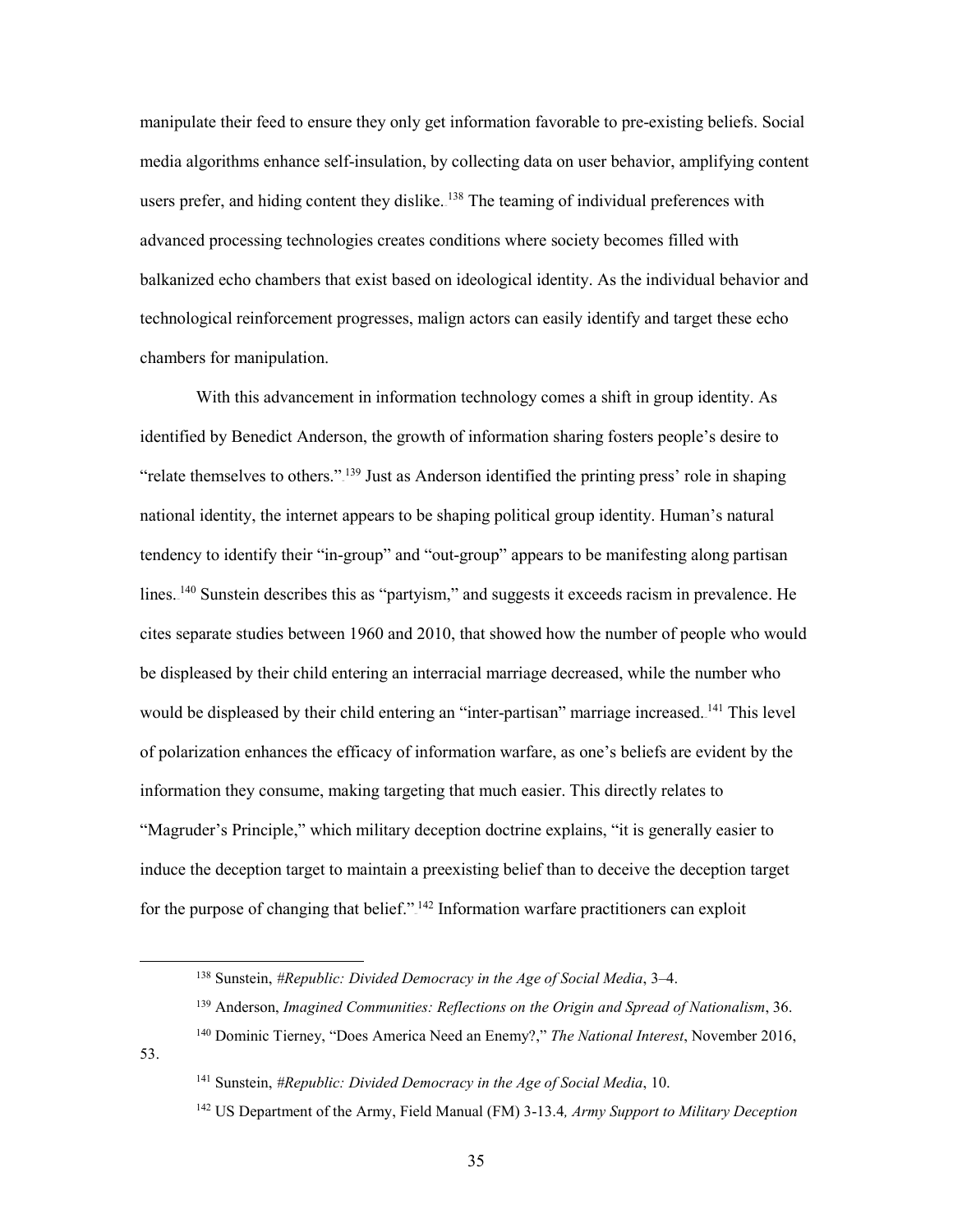Magruder's Principle inside of a digital echo chamber, and make a compelling narrative "go viral."

In August 2020, Minneapolis Police, still reeling from the death of George Floyd, pursued and cornered a murder suspect, who then committed suicide. Before the Police Department could publish a coherent narrative, dubious narratives circulated on social media blaming the Police for the death. Riots immediately ensued and some demonstrators persisted even after seeing the video footage of the suspect shooting himself.<sup>143</sup> This incident represents what Sunstein calls a "social cascade," where "information, even false information, can be spread to hundreds, thousands, or even millions by the simple press of a button."<sup>144</sup> As highlighted, no single person can have a completely accurate account of an event. Sunstein echoes this by saying, "for the vast majority of your beliefs, you really don't have direct information. You rely on the statements or actions of trusted others." <sup>145</sup> The reason he refers to this as a "social cascade" is because the spreading of the information, regardless of its veracity, is an inherently social event.

Online behavior is vulnerable to system 1, biased thinking. Such thought also tends to give way to logical fallacies. In describing how information can cascade, Sunstein says that "if one person sees that five, ten, a hundred, or a thousand people are inclined to say or do something, there is a tendency to think that each and every individual has made an independent decision to say or do it."<sup>146</sup> This directly relates to the logical fallacy of *Appeal to Popularity*, which "falsely assumes that anything favored by a large group is desirable.".<sup>147</sup> Although this is a

 $\overline{a}$ 

<sup>(</sup>Washington DC: Government Publishing Office, 2019), 1-8.

<sup>&</sup>lt;sup>143</sup> Amy Forliti and Jeff Baenen, "Misinformation, Police Mistrust Stir Unrest in Minneapolis," *The Associated Press*, August 28, 2020, accessed 2 January 2021, https://apnews.com/article/0f83ff2105567c9da602c930a8951e56.

<sup>144</sup> Sunstein, *#Republic: Divided Democracy in the Age of Social Media*, 98.

<sup>145</sup> Ibid., 98.

<sup>146</sup> Ibid., 99.

<sup>147</sup> Neil Brown and Stuart Keely, *Asking the Right Questions: A Guide to Critical Thinking* (Upper Saddle River, NJ: Pearson/Prentice Hall, 2007), 89.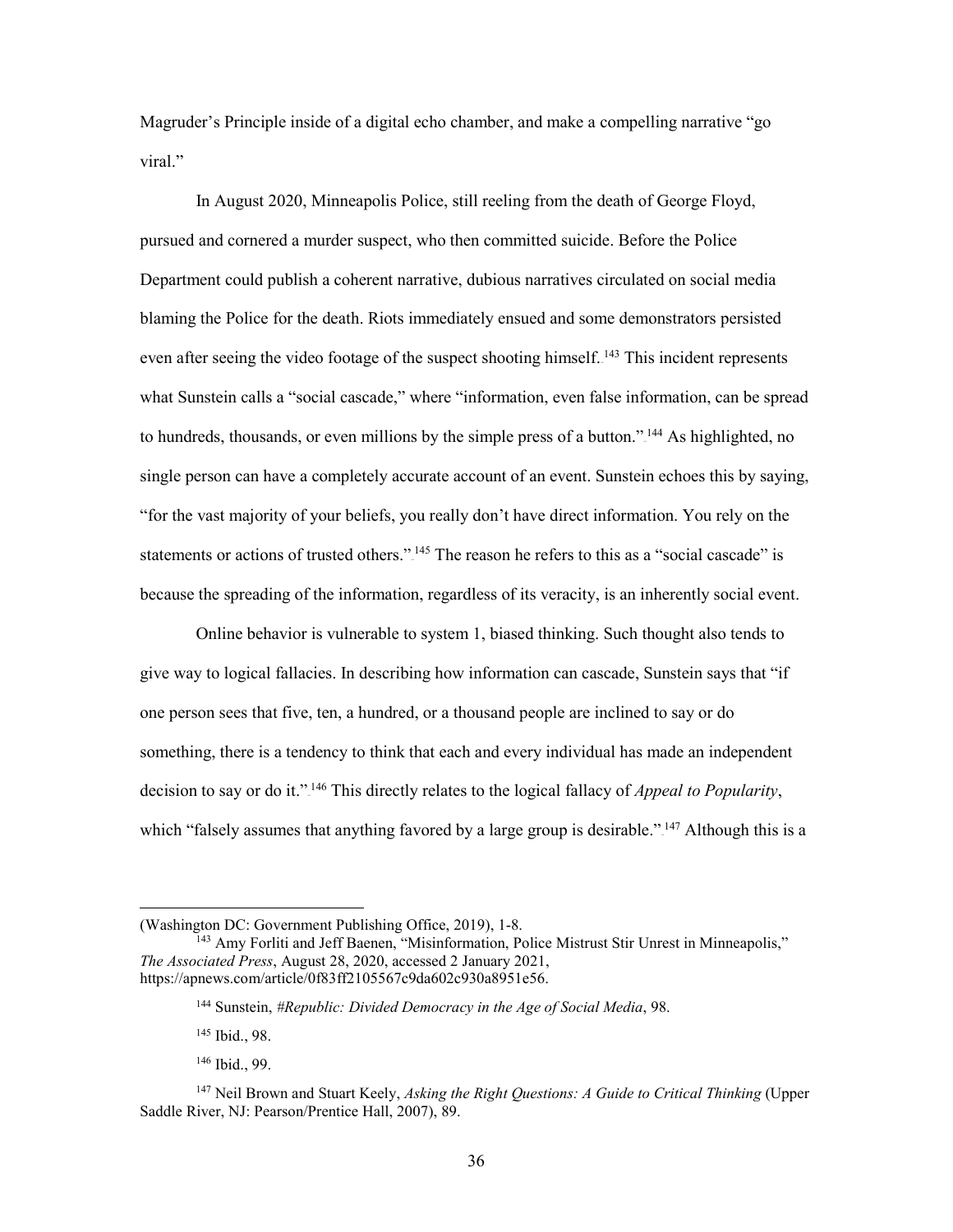logical fallacy, the social nature of online information sharing disincentivizes going against the group, as people often "go along with the crowd in order to maintain the good opinion of others."<sup>148</sup> Thus, Sunstein concludes that social factors including groupthink and need for "ingroup" approval play a significant role in the cascading of information, or "going viral."<sup>149</sup> This social approval manifests on social media by way of "likes," "retweets," or other forms of digital endorsement. Operational artists must understand the social factors that drive the spread of information, particularly when that information is false.

A team of researchers examined a data set of information cascades on twitter and they found that, on average, false stories traveled six times faster than truthful stories. <sup>150</sup> The researchers concluded that a dominant factor in whether a tweet cascades is whether it is perceived as novel, and false information is more likely to be novel.<sup>151</sup> This is likely because false narratives are constructed with the goal of eliciting reactions and a narrative that seems unique and "believable enough" will certainly do so. This theory reinforces Sunstein's view that information sharing is social in nature, as the researchers highlighted that such false, yet people share novel information to convey that they are "in the know" or possesses "inside information."<sup>152</sup>

Among the first malign actors to fully exploit information cascades was the "Islamic State," or ISIS. In *LikeWar*, the authors describe ISIS' realization of how to spread narratives, "why shoulder all the hard work of spreading your message when you could count on others to do it for you?".<sup>153</sup> The viral spread of their war narratives traveled like wildfire, gripping many with

 <sup>148</sup> Sunstein, *#Republic: Divided Democracy in the Age of Social Media*, 100.

<sup>149</sup> Ibid., 100–104.

<sup>150</sup> Soroush Vosoughi, "The Spread of True and False News Online," *Science Magazine*, March 2018, 3.

<sup>151</sup> Ibid., 5.

<sup>152</sup> Ibid., 4.

<sup>153</sup> Singer, & Brooking, *LikeWar: The Weaponization of Social Media*, 152.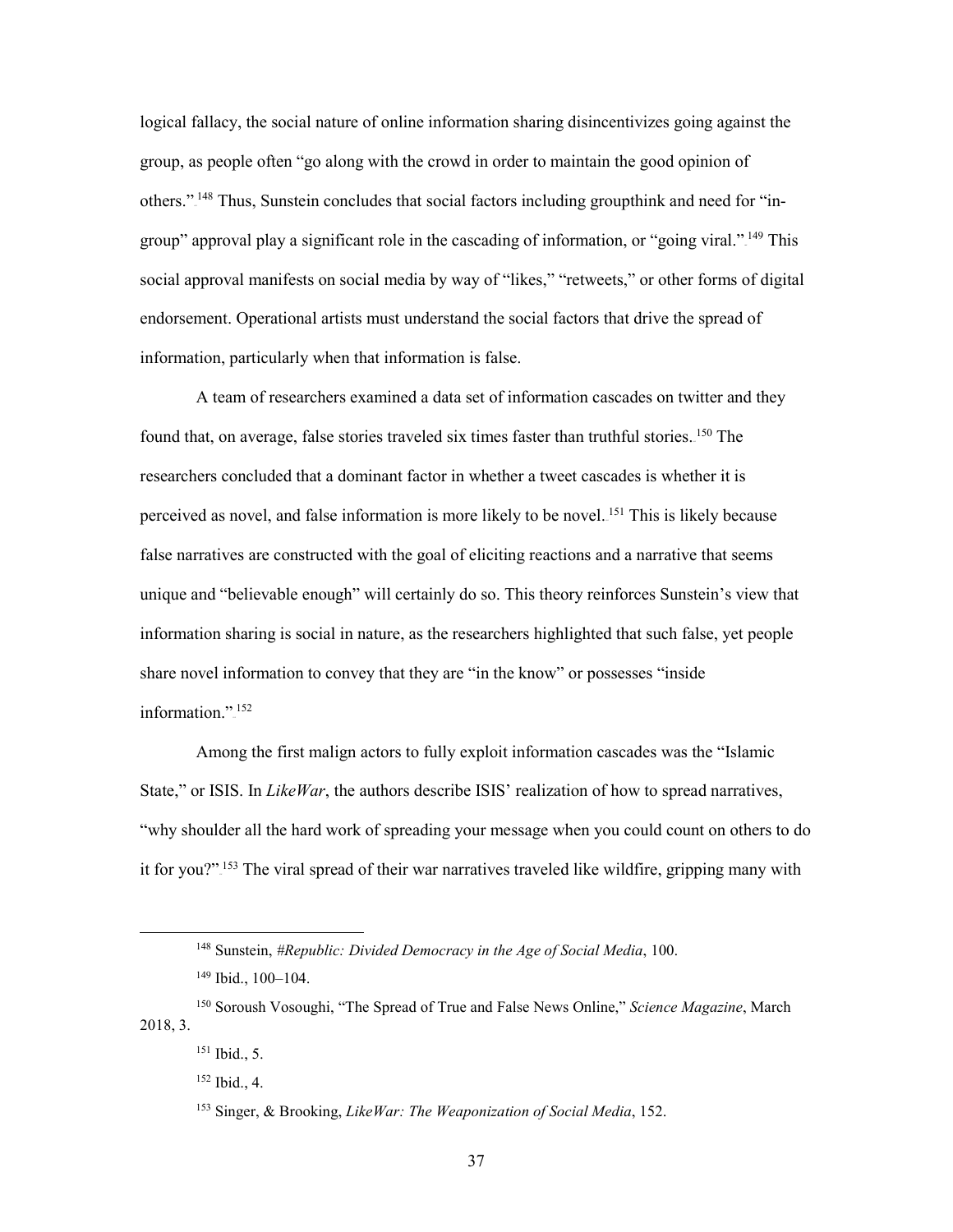a sense of fear that ISIS had global reach. In doing so, ISIS came to realize another powerful reality of war in the information age, that "reality is no match for perception. As long as most observers believed that ISIS was winning, it was winning."<sup>154</sup> Operational artists must recognize the importance of the social change wrought by the internet, and understand that it has significant implications for the future character of war.

 <sup>154</sup> Singer, & Brooking, *LikeWar: The Weaponization of Social Media*, 153.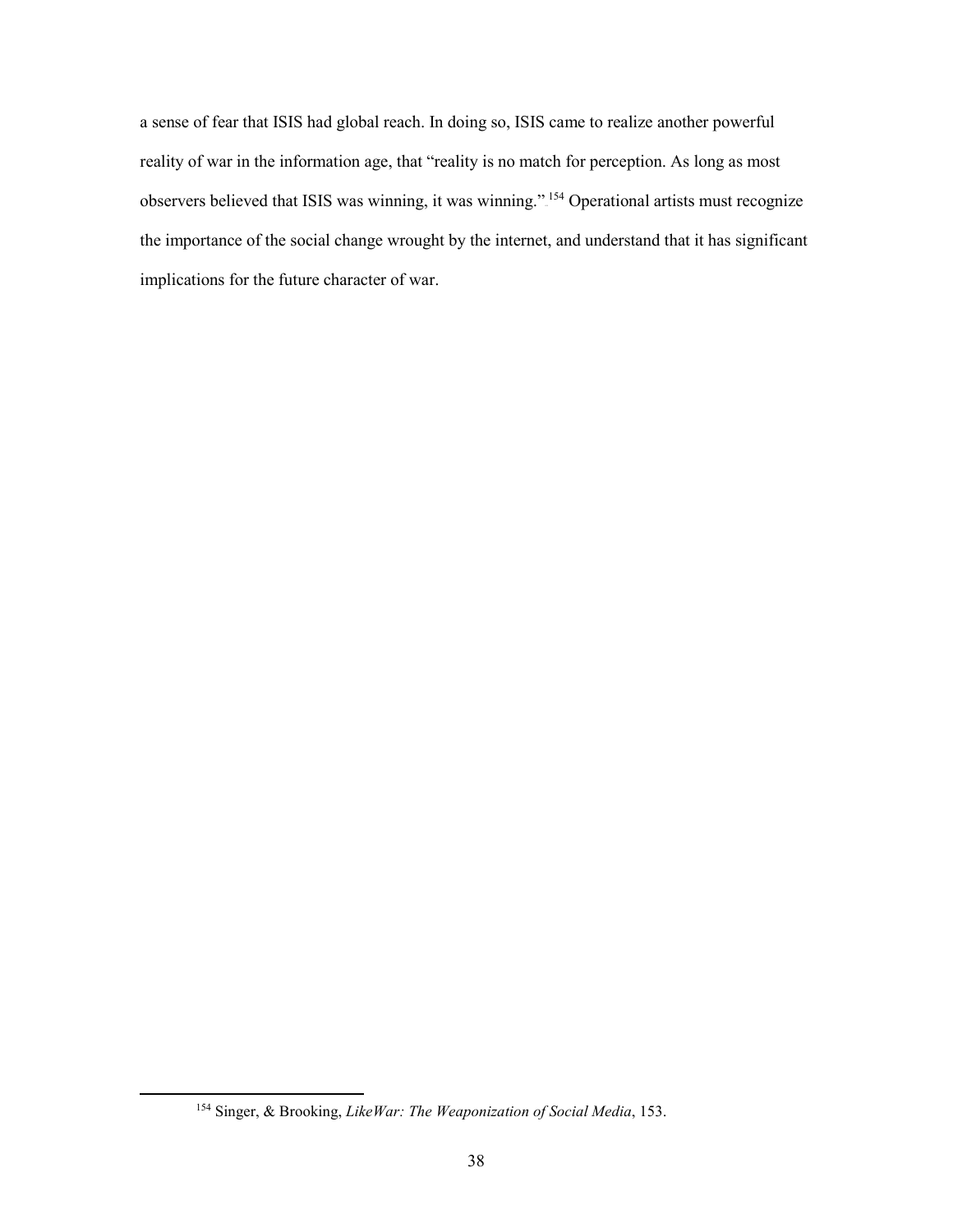#### Significance / Conclusion

<span id="page-46-0"></span>The information space opens wide asymmetrical possibilities for reducing the fighting potential of the enemy.

—Valery Gerasimov, Chief of the General Staff, Russian Armed Forces When discussing the outcome of the Vietnam War, many emphasize US tactical victories, and conclusive strategic defeat. This discourse is quick to point towards the US' inability to link tactical actions with strategic ends, but is lacking in reasons why.<sup>155</sup> In a lecture to the Marine Corps' Command and Staff College, military theorist John Boyd suggested the notion that the US won every battle is a misnomer by saying, "I know one battle we didn't win…We lost the battle in the home front. When I bring that up, they only think of the physical battle.".<sup>156</sup> One can reasonably argue that the moral battle, "on the home front" was lost in large part because of narratives constructed in the aftermath of the Tet offensive, commonly recognized as a tactical US victory but also a strategic defeat.<sup>157</sup> Contemporary US Army doctrine, driven by a focus on LSCO and MDO, fails to account for such moral factors that are pervasive in the information age.

As Clausewitz says, "Moral elements are among the most important in war. They constitute the spirit that permeates war as a whole." <sup>158</sup> If a society exists in a state of confusion, it

<sup>&</sup>lt;sup>155</sup> Much of this prevailing discourse on Vietnam perpetuates the American fixation upon tactics over strategy. One would be well served to take the trope "inability to link tactical actions with strategic ends" and flip it on its head. So instead think about why the US could not "actuate strategic ends with the tactical actions." When thinking about war, one should think big-to-small, or strategic-operational-tactical. Unfortunately, our tropological understanding of Vietnam and other strategic blunders encourages the inverse. Consider the popular analogy of "the jar of life" where one must fit rocks, pebbles, and sand into a jar. Tactically-centric thought is akin to filling up the jar with sand, leaving no room for the rocks and pebbles.

<sup>156</sup> John Boyd, "Discourse on Winning and Losing" (Marine Corps University, Quantico, VA, May 1989), 43.

<sup>&</sup>lt;sup>157</sup> William Hammond, "The Tet Offensive and the News Media: Some Thoughts on the Effects of News Reporting," *Army History* 70 (2009): 7.

<sup>158</sup> Carl von Clausewitz, *On War*, ed. and trans. Michael Howard and Peter Paret (Princeton, NJ: Princeton University Press, 1984), 184.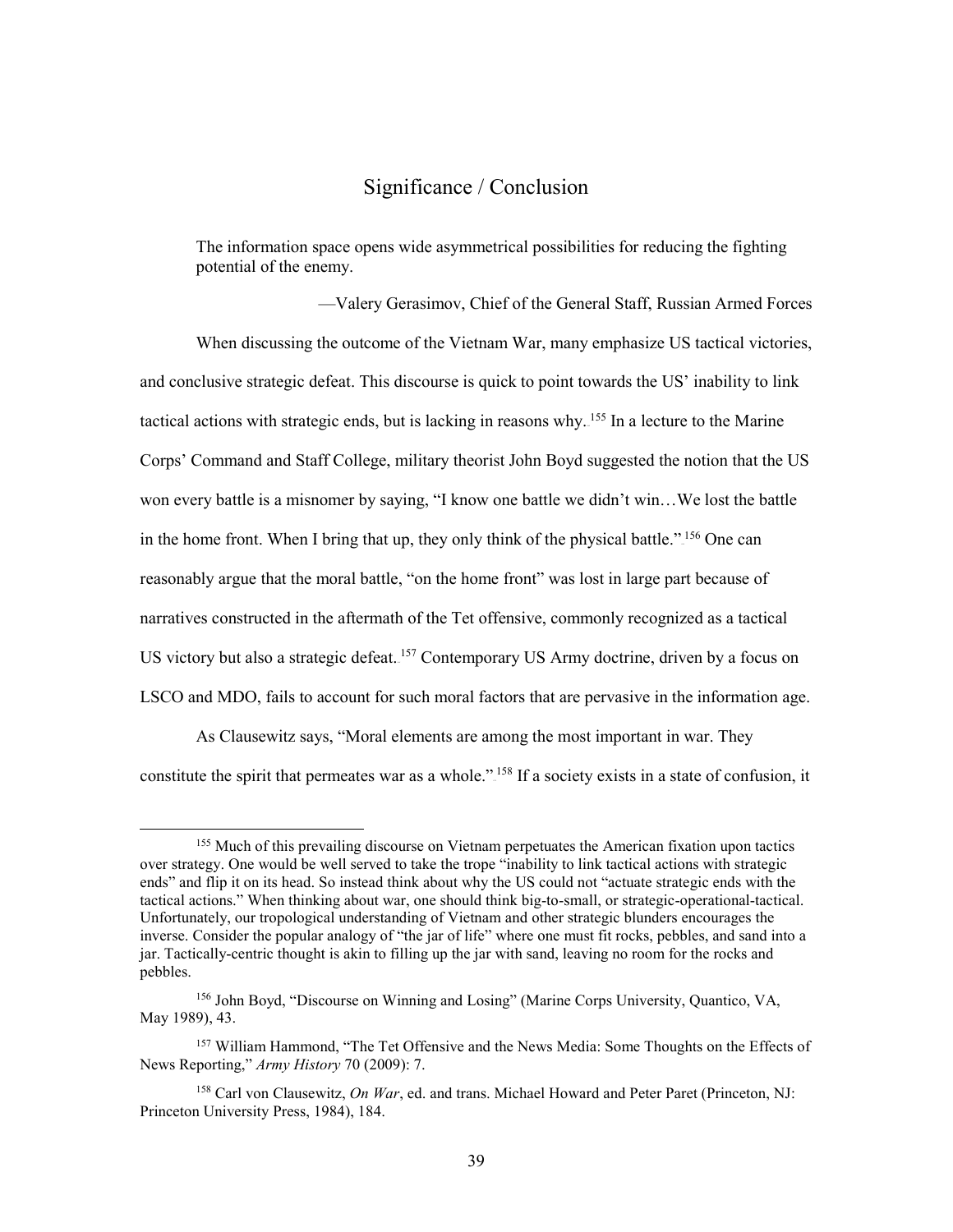will surely affect their ability to generate combat power. Clausewitz certainly envisioned this when he described his "paradoxical trinity," consisting of the people, the army, and the government. Clausewitz deftly recognized the need to balance the enmity of the people, the role of chance and risk in military operations, and government policy. <sup>159</sup> Based on the factors of postmodernism, the power of narrative, and the internet's ability to exploit each, the US military must reexamine the balance within Clausewitz' trinity, since moral factors can be manipulated with the push of button. Considering the world of "discourse battles," one can recall Sun Tzu's timeless quote, "the supreme art of war is to subdue the enemy without fighting."  $^{160}$  Given that the US' adversaries understand this axiom, the US national security community must re-orient to ensure we do not become prematurely subdued.

Information warfare is *the use of words and/or actions to exploit symbols, stories, myths, and/or identities to alter attitudes and behaviors in a direction favorable to prescribed objectives.* Postmodernist techniques of language games and deconstruction enable exploitation of perceived friction between cultural artifacts, narratives provide the bridge between the prescribed objectives and the artifact's exploitation, and the internet is the primary medium. Based on observations from the conflict in Iraq/Syria, some defense officials are advocating for an approach branded as "weaponized truth."<sup>161</sup> This approach, while admirable, is overly-idealistic, and fails to account for the power of narrative and the speed in which falsities spread as compared to truths. While this monograph does not support a US information strategy centered upon falsehoods, "truthtelling" alone is also not an information strategy. "Truth in itself is rarely sufficient to make men act," as Clausewitz says. <sup>162</sup> Contests of narrative are the dominant venue for achieving strategic

 <sup>159</sup> Clausewitz, *On War*, 89.

<sup>160</sup> Sun Tzu, *The Art of War* (Mineola, NY: Dover Publications, 2002), 49.

<sup>161</sup> Mark Pomerleau, "'Weaponized Truth:' How the US Military Plans to Compete in the Crowded Information Space," *C4ISRNET*, October 16, 2020, accessed 3 January 2021, https://www.c4isrnet.com/show-reporter/ausa/2020/10/16/weaponized-truth-how-the-us-military-plans-tocompete-in-the-crowded-information-space/.

<sup>162</sup> Clausewitz, *On War*, 112.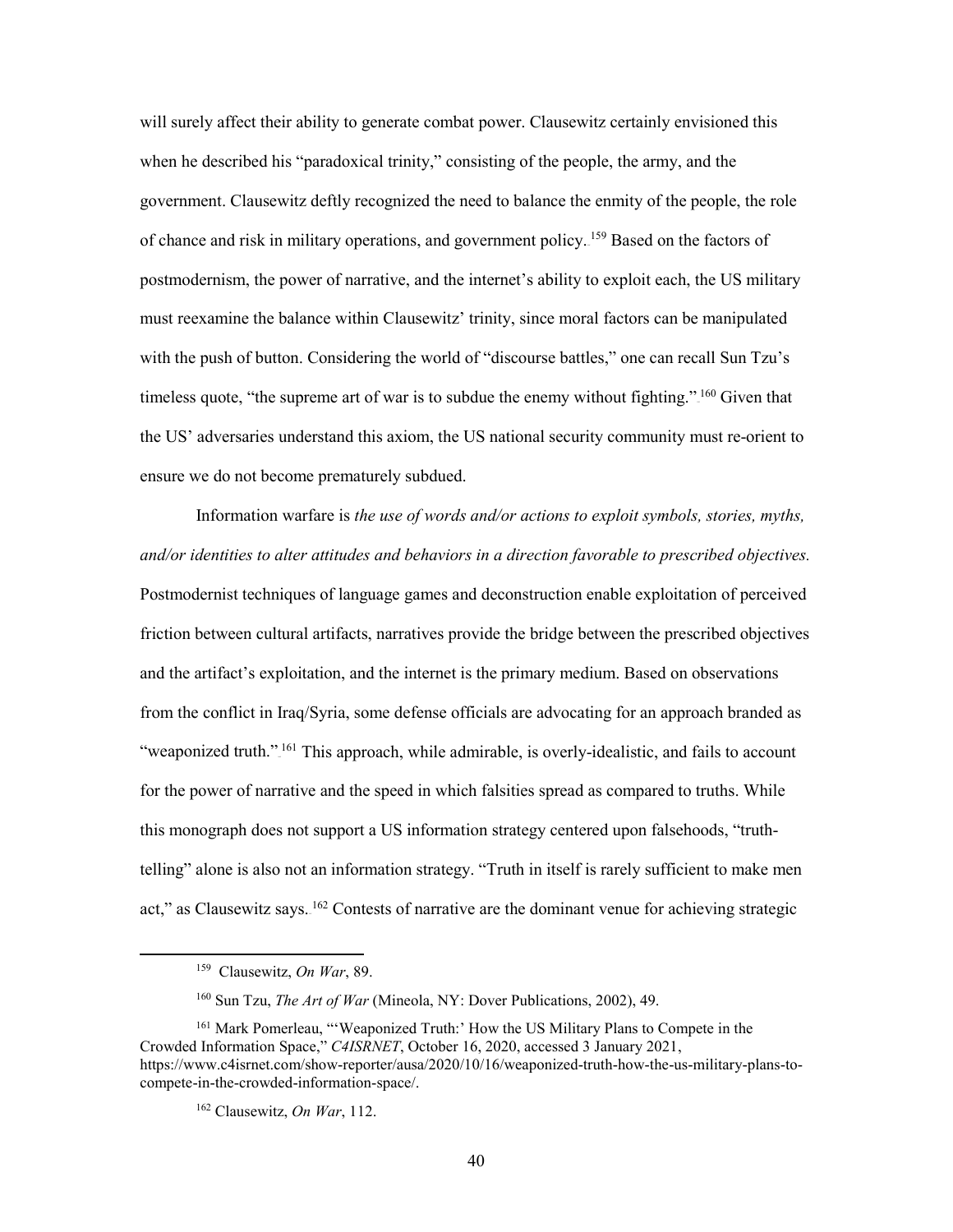aims, and the US must actively compete with its own narratives.

In "The Value of Science is in the Foresight," Russian General Staff Chief Valery Gerasimov speaks of "blurring the lines between the states of war and peace" and how "longdistance, contactless actions against the enemy are becoming the main means of achieving combat and operational goals."<sup>163</sup> While he references capabilities necessary to actuate this vision of contemporary conflict, he focuses upon the information environment, stating "it is necessary to perfect activities in the information space, including the defense of our own objects." <sup>164</sup> Russia's emphasis on information warfare is not new, as they have long drawn upon the power of divisive masterplots to poison the well of American socio-political discourse. <sup>165</sup> However, Russia's operational approach to information warfare is not limited to US domestic discourse, but also seeks to damage NATO forces' credibility in Russia's near-abroad. Recently, Russia has taken incidents involving NATO forces out of context and constructing misleading, yet compelling narratives about such to attempt to drive Eastern European public sentiment against them. This includes allegations of German Soldiers raping Lithuanian civilians, and a US Stryker running over a child on a bicycle.<sup>166</sup> Responding to such reports undoubtedly consumes a lot of attention and energy from commanders at echelon, and it would be foolish to believe such techniques would not be employed in a future conflict with Russia.

In contrast to Russia, China has been less aggressive militarily in pursuit of their political objectives. Nevertheless, China holds views like Russia regarding the magnitude in which information warfare and other non-kinetic means can enable the achievement of strategic aims.

 <sup>163</sup> Valery Gerasimov, "The Value of Science Is in the Foresight," *Military Review*, no. Jan-Feb (2016): 24.

<sup>164</sup> Ibid., 27.

<sup>&</sup>lt;sup>165</sup> Philip Ewing, "Russians Targeted US Racial Divisions Long Before 2016 and Black Lives Matter," *NPR*, October 30, 2017, accessed 4 January 2021, https://www.npr.org/2017/10/30/560042987/russians-targeted-u-s-racial-divisions-long-before-2016-and-

black-lives-matter.

<sup>166</sup> Andrius Sytas, "Lithuania Sees Fake News Attempt to Discredit NATO Exercises," *Reuters*, June 13, 2018.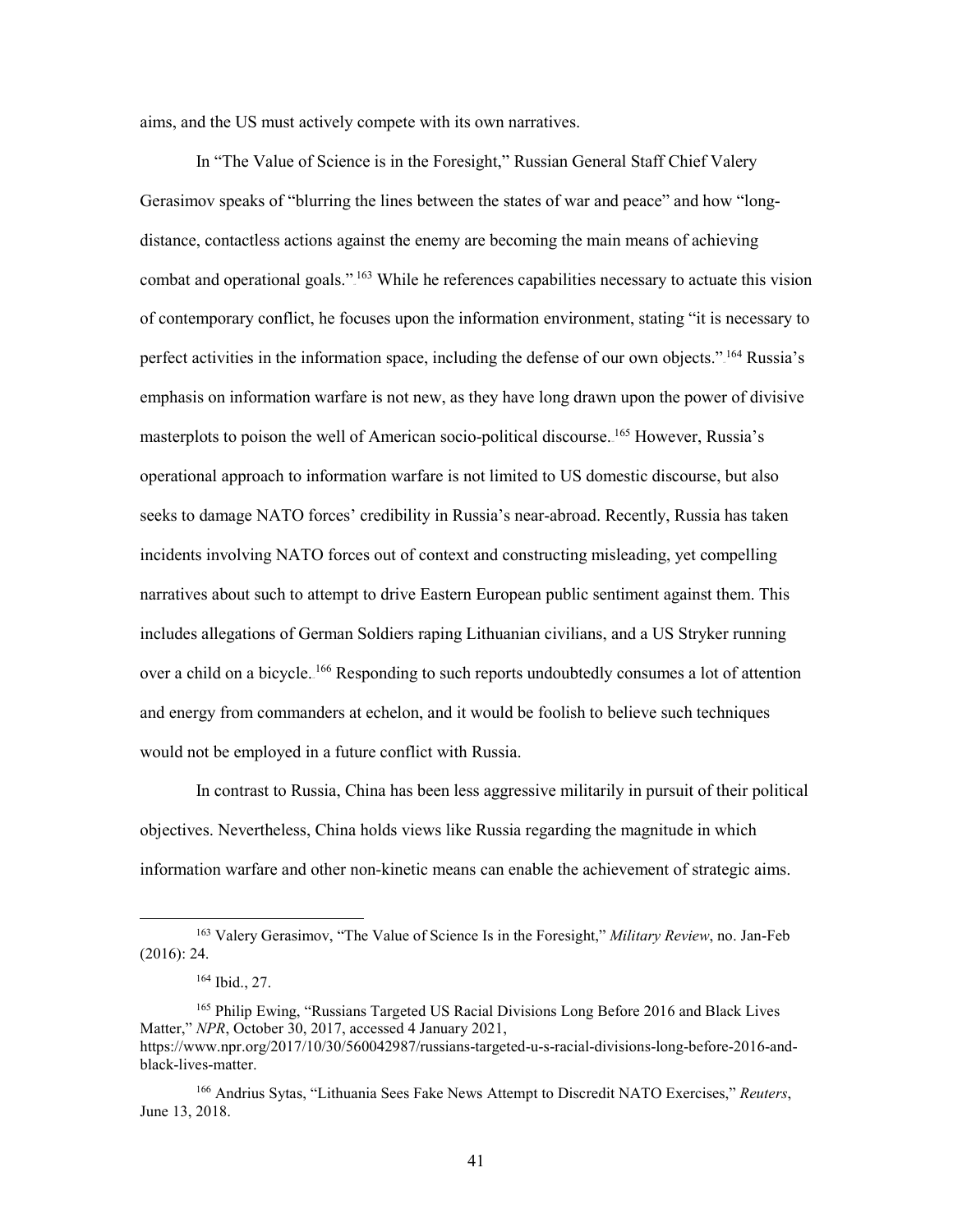The CCP's strategic guidance to China's People's Liberation Army (PLA) is to win "Informatized Local Wars," in recognition of "information both as a domain in which war occurs and as the central means to wage military conflict."  $^{167}$  Based on this, the PLA theorizes that, in future war, one side "will be able to attain victory in war without massively annihilating the enemy's vital strengths."<sup>168</sup> In practice, PLA doctrine discusses engagement in the "cognitive space" of war, where their "three warfares" are employed: public opinion warfare, psychological warfare, and legal warfare.<sup>169</sup> China's has prioritized its efforts in the cognitive space throughout the COVID-19 pandemic, where the CCP employed a "troll army" to suppress any negative information regarding the initial outbreak in China.  $170$  The CCP exploited this ambiguity and then used ideological and economic leverage to incentivize western media outlets to report mostly negative information about western governments' handling of the pandemic. <sup>171</sup> China also exploited such economic leverage to prevent otherwise outspoken professional athletes from commenting on the Uighur genocide and other atrocities in China.<sup>172</sup> Military planners must recognize the leverage China has while fighting "public opinion warfare," and how it can impact future conflict.

China's current strategic thinking believes "combat space is shrinking" and "war space is expanding."<sup>173</sup> Russia agrees, with Gerasimov observing the "blurring the lines between the

<sup>168</sup> Ibid., 8.

<sup>169</sup> Ibid., 15.

 <sup>167</sup> Edmund Burke et al., "People's Liberation Army Operational Concepts" (Arlington, VA: RAND Corporation, 2020), 5.

<sup>170</sup> Raymond Zhong, Paul Mozur, and Aaron Krolik, "Leaked Documents Show How China's Army of Paid Internet Trolls Help Censor the Coronavirus," *ProPublica*, December 19, 2020, accessed 5 January 2021, https://www.propublica.org/article/leaked-documents-show-how-chinas-army-of-paidinternet-trolls-helped-censor-the-coronavirus.

<sup>&</sup>lt;sup>171</sup> Helle Dale, "Western Media Falls into China's Propaganda Trap" (The Heritage Foundation, April 1, 2020), accessed 5 January 2021, https://www.heritage.org/asia/commentary/western-media-fallschinas-propaganda-trap.

<sup>&</sup>lt;sup>172</sup> James Durso, "The Uighurs, China, and the Lucrative Hypocrisy of LeBron James and the NBA," *The Hill*, October 24, 2019, accessed 5 January 2021, https://thehill.com/opinion/civilrights/467295-uighurs-china-and-the-lucrative-hypocrisy-of-lebron-james-nba.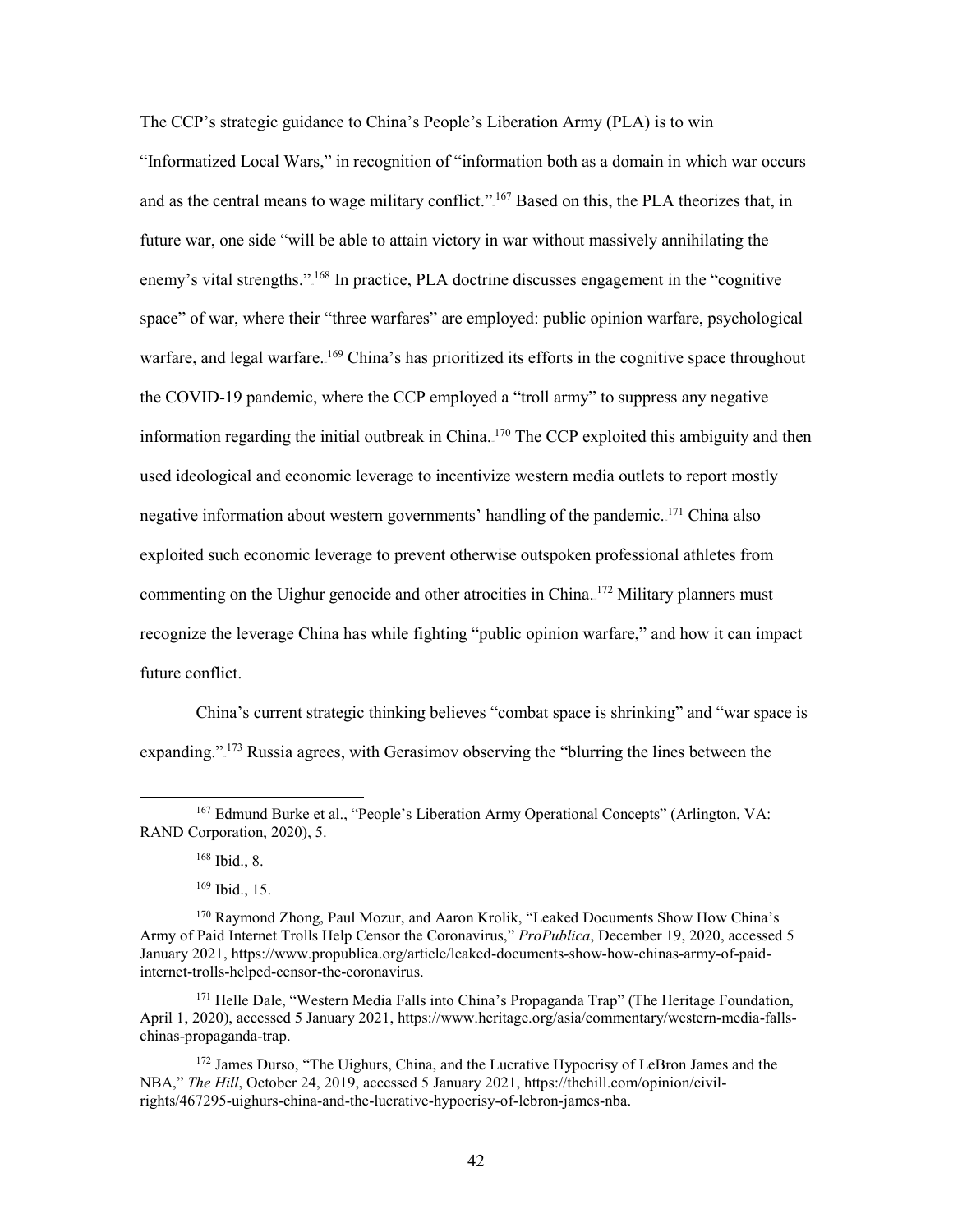states of war and peace."<sup>174</sup> This theory of contemporary conflict implies avoidance of conventional military conflict, and a prioritization of competition across the spectrum of conflict. Despite this, the US Army has opted to prioritize conventional military concepts, including LSCO and MDO.

In 2004, Antulio Echavarria published an article titled "Toward an American Way of War." In it, he argues that the US lacks a "way of war," because the American obsession with crushing military victory being a prerequisite for success does not comply with the Clausewitzian view of military actions supporting diplomatic bargaining and clearly defined political aims. He instead asserts the façade of the American "way of war" is but a "way of battle.".<sup>175</sup> The classical American tradition of focusing on overwhelming victory in battle has, in part, contributed to the current state of information warfare efficacy. French Scholar Hervé Coutau-Bégarie has called this the "cult of decisive force.".<sup>176</sup> Focusing on LSCO and MDO perpetuates vulnerabilities in the information environment and enables US adversaries' freedom of maneuver in future conflicts. As such, the US must reconceptualize how it views the instruments of power (DIME – Diplomatic, Information, Military, Economic), into a more holistic model that accounts for the power of narrative in the information age.

 <sup>173</sup> Burke et al., "People's Liberation Army Operational Concepts," 12–13.

<sup>&</sup>lt;sup>174</sup> Gerasimov, "The Value of Science Is in the Foresight," 24.

<sup>175</sup> Antulio J. Echevarria II, "Toward an American Way of War," *US Army War College, Strategic Studies Institute*, March 2004, 1.

<sup>176</sup> Michael Shurkin, "Kill the Homothetic Army: General Guy Hubin's Vision of the Future Battlefield," *War on the Rocks* (blog), February 4, 2021, accessed 6 February 2021, https://warontherocks.com/2021/02/kill-the-homothetic-army-gen-guy-hubins-vision-of-the-futurebattlefield/.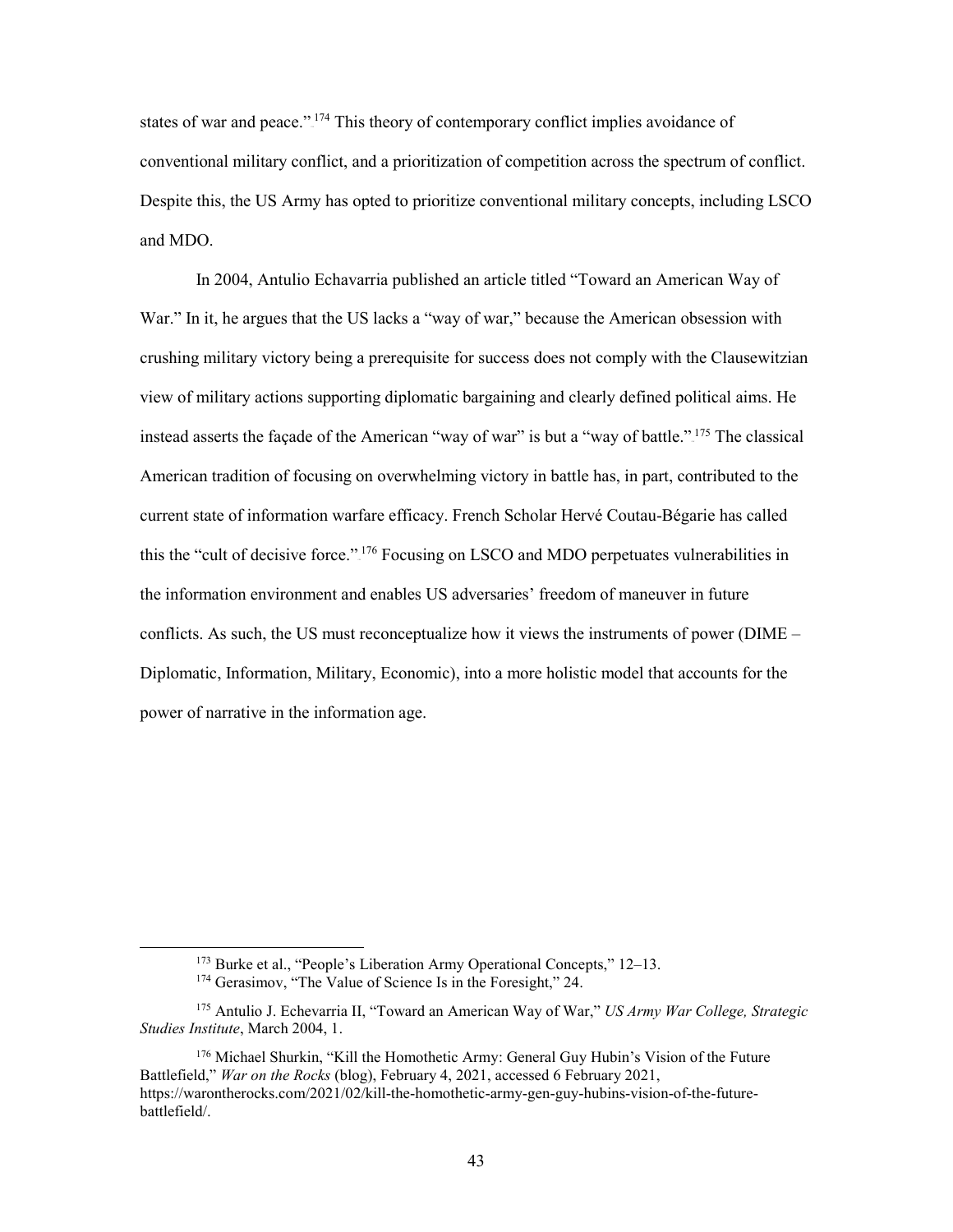

Figure 1: DIME Reconceptualization. *Source:* MAJ Brad Wellsandt

DIME Reconceptualization (Figure 1) is not about information supremacy, but information consistency. The framework of DIME as currently understood encourages stovepiping and linear thinking. All instruments of national power have interplay with one another, and strategists should view them holistically. The information instrument of power is the natural conduit between the other instruments. If the actions of the diplomatic, military, and/or economic instruments in a specific context do not possess internal, and external, narrative consistency, they will struggle to achieve strategic objectives, as belligerents have the rhetorical advantage of simply pointing at hypocrisies, real or perceived. Placing information at the center of the model does not intend to inflate its importance over the others. Instead, when attempting to link any two instruments together, information must be the linchpin between them.

The expanding prevalence of postmodernist philosophies, combined with the influence of social media, have created conditions where contests of narrative are the dominant method of achieving political aims. The formation of narratives explaining events in the physical domains will be a critical form of operational art. Current conceptions of MDO and LSCO perpetuate the American "way of battle" and do not address the significant social changes wrought by information technology and postmodernism.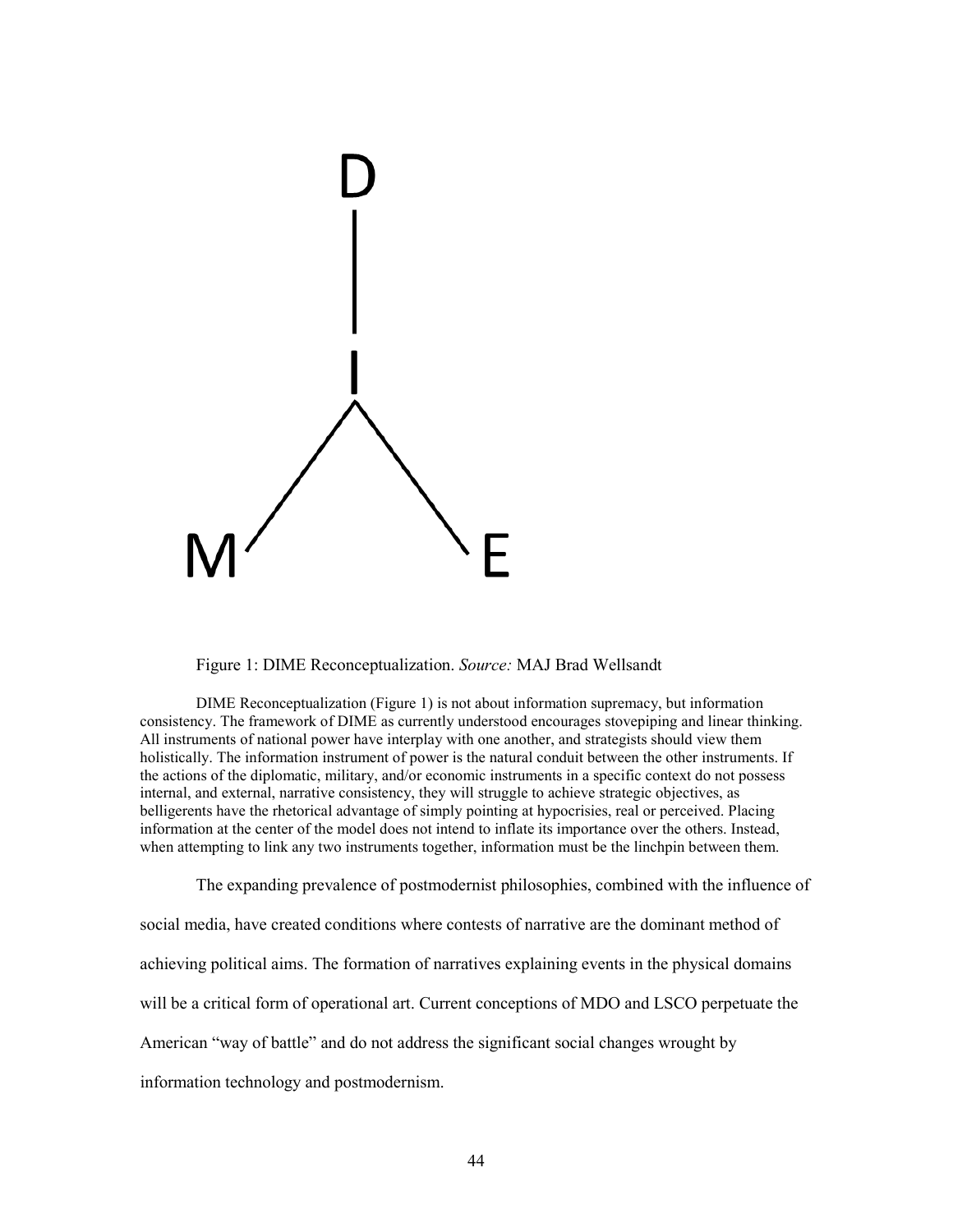#### Bibliography

- <span id="page-52-0"></span>Abbott, H. Porter. *The Cambridge Introduction to Narrative*. New York: Cambridge University Press, 2008.
- Anderson, Beneqdict. *Imagined Communities: Reflections on the Origin and Spread of Nationalism*. 2nd ed. London: Verso, 1991.
- Baudrillard, Jean. *Simulacra and Simulation*. Ann Arbor, MI: University of Michigan Press, 1994.
- ———. *The Gulf War Did Not Take Place*. Bloomington, IN: Indiana University Press, 1995.
- Berger, Peter, and Thomas Luckman. *The Social Construction of Reality: A Treatise in the Sociology of Knowledge*. New York: Doubleday, 1966.
- Blake, Joanna, and Nicholas Maiese. "No Fairytale...the Benefits of the Bedtime Story." *The British Psychological Society* 21, no. 5 (May 2008). https://thepsychologist.bps.org.uk/volume-21/edition-5/no-fairytalethe-benefits-bedtimestory.
- Blythe, Wilson C. "A History of Operational Art." *Military Review*, December 2018.
- Borges, Jorge Luis. "The Library of Babel." In *Labyrinths: Selected Stories and Other Writings*. New York: New Directions Publishing, 1962.
- Boyd, John. "Discourse on Winning and Losing." Marine Corps University, Quantico, VA, May 1989.
- Brecher, Bob. "Is the Left Responsible For Post-Truth Politics?" *Open Democracy*, September 8, 2020. https://www.opendemocracy.net/en/transformation/left-responsible-post-truthpolitics/.
- Bristow, William. "Enlightenment." In *The Stanford Encyclopedia of Philosophy*. Stanford University, n.d. https://plato.stanford.edu/archives/fall2017/entries/enlightenment/.
- Brown, Neil, and Stuart Keely. *Asking the Right Questions: A Guide to Critical Thinking*. Upper Saddle River, NJ: Pearson/Prentice Hall, 2007.
- Burke, Edmund, Kristen Gunness, Cortez Cooper III, and Mark Cozad. "People's Liberation Army Operational Concepts." Arlington, VA: RAND Corporation, 2020.
- Butler, Christopher. *Postmodernism: A Very Short Introduction*. Oxford: Oxford University Press, 2002.
- Carr, Nicholas. *The Shallows: What the Internet Is Doing to Our Brains*. New York: W. W. Norton & Company, 2010.

Cilliers, Paul. *Complexity and Postmodernism*. London: Routledge, 1998.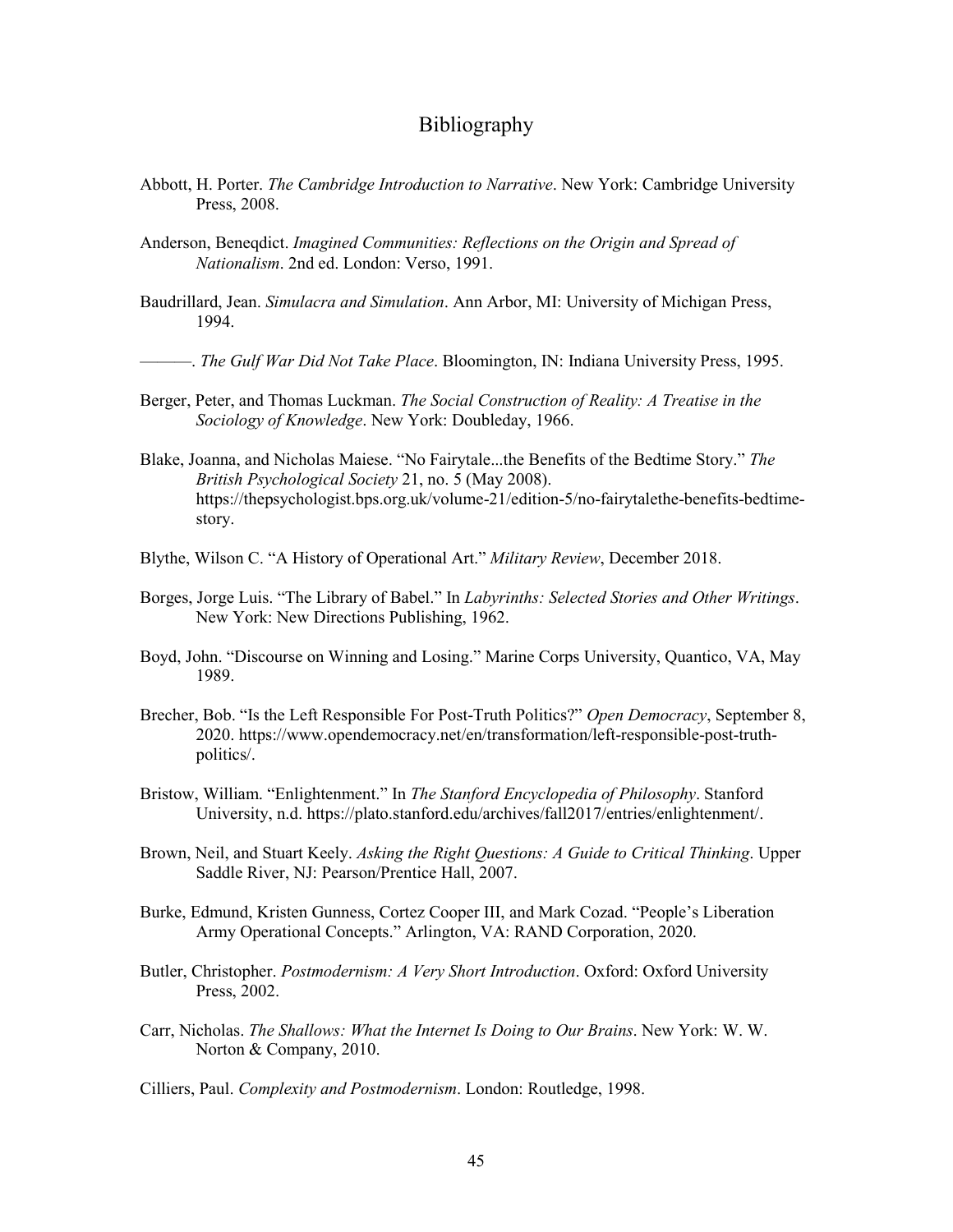- Clausewitz, Carl von. *On War*. Edited and translated by Michael Howard and Peter Paret. Princeton, NJ: Princeton University Press, 1984.
- Cohen, Li. "Why Some Americans Are Trading in Mainstream Social Networks for Ones That Tout 'Freedom of Speech.'" *CBS News*, December 1, 2020. https://www.cbsnews.com/news/americans-trade-in-their-mainstream-social-networksfor-ones-that-tout-freedom-of-speech/.

Congressional Research Service. "Defense Primer: Information Operations," December 15, 2020.

- Dale, Helle. "Western Media Falls into China's Propaganda Trap." The Heritage Foundation, April 1, 2020. https://www.heritage.org/asia/commentary/western-media-falls-chinaspropaganda-trap.
- Delbert, Caroline. "Why Some People Think 2+2=5." *Popular Mechanics*, August 7, 2020. https://www.popularmechanics.com/science/math/a33547137/why-some-people-think-2 plus-2-equals-5/.
- Dolman, Everett C. *Pure Strategy: Power and Principle in the Space and Information Age*. London; New York: Frank Cass, 2005.
- Durso, James. "The Uighurs, China, and the Lucrative Hypocrisy of LeBron James and the NBA." *The Hill*, October 24, 2019. https://thehill.com/opinion/civil-rights/467295 uighurs-china-and-the-lucrative-hypocrisy-of-lebron-james-nba.
- Echevarria II, Antulio J. "Toward an American Way of War." *US Army War College, Strategic Studies Institute*, March 2004.
- Ehrenreich, John. "Why Are Conservatives More Susceptible to Believing Lies." *Slate*, November 9, 2017. https://slate.com/technology/2017/11/why-conservatives-are-moresusceptible-to-believing-in-lies.html.
- Elis, Niv. "Dow Breaks 30,000 for First Time as Biden Transition Ramps Up." *The Hill*, November 24, 2020. https://thehill.com/policy/finance/527350-dow-breaks-30000-forfirst-time-as-biden-transition-ramps-up.
- Ewing, Philip. "Russians Targeted US Racial Divisions Long Before 2016 and Black Lives Matter." *NPR*, October 30, 2017. https://www.npr.org/2017/10/30/560042987/russianstargeted-u-s-racial-divisions-long-before-2016-and-black-lives-matter.
- Fischer, David, and Frank Bajak. "Florida Teen Arrested as Mastermind of Twitter Hack." *The Associated Press*, August 1, 2020. https://apnews.com/article/ap-top-news-technologyflorida-bitcoin-joe-biden-54b798f49591fcea9291ada8689eb026.
- Forliti, Amy, and Jeff Baenen. "Misinformation, Police Mistrust Stir Unrest in Minneapolis." *The Associated Press*, August 28, 2020. https://apnews.com/article/0f83ff2105567c9da602c930a8951e56.

Foucault, Michel. *The History of Sexuality: The Will to Knowledge*. London: Penguin, 1998.

Gaddis, John Lewis. *The Landscape of History*. Oxford: Oxford University Press, 2002.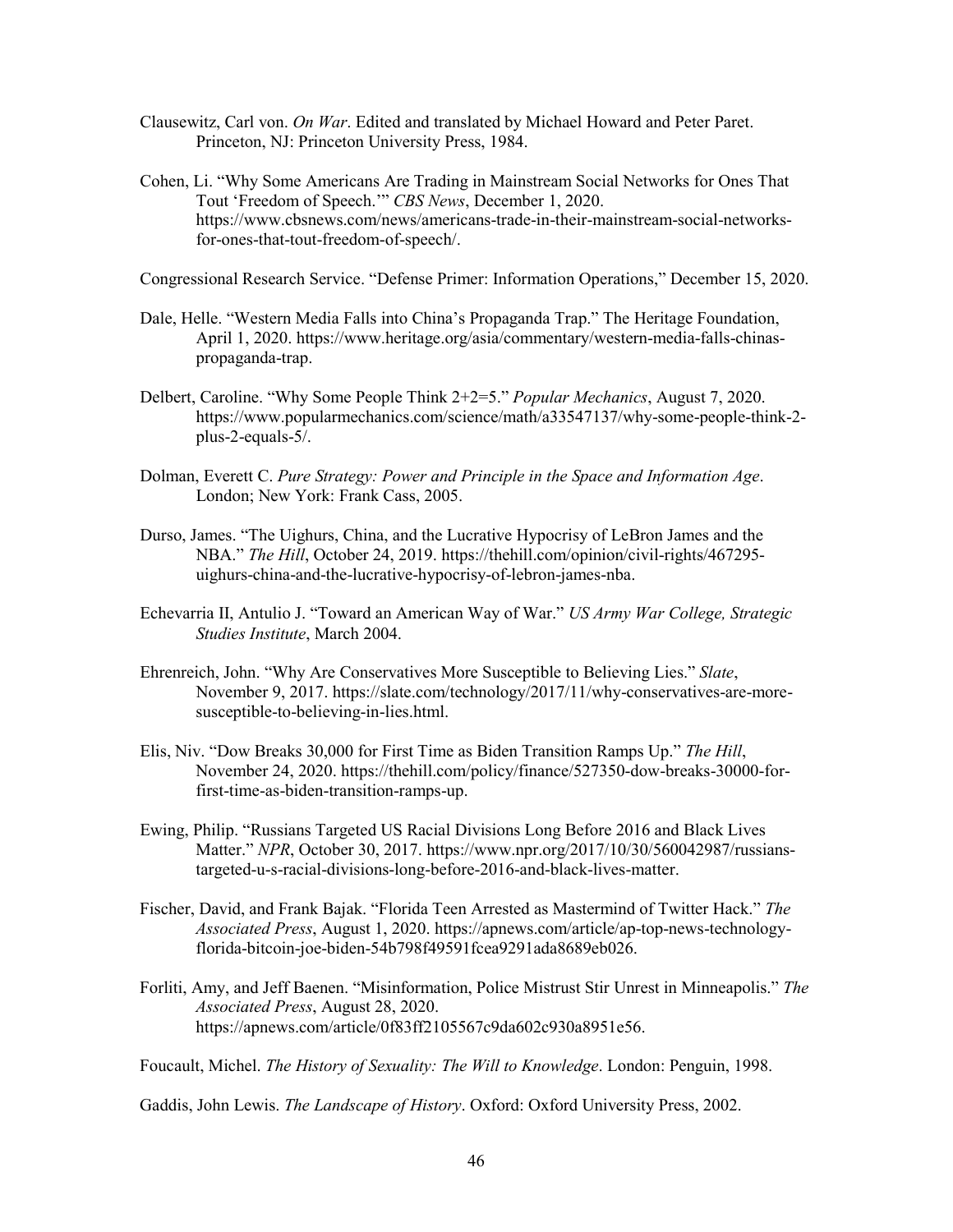- Gerasimov, Valery. "The Value of Science Is in the Foresight." *Military Review*, no. Jan-Feb (2016): 23–29.
- Gleick, James. *The Information: A History, A Theory, A Flood*. New York: Pantheon Book, 2011.
- Haidt, Jonathan. *The Righteous Mind: Why Good People Are Divided by Politics and Religion*. New York: Vintage Books, 2013.
- Hammond, William. "The Tet Offensive and the News Media: Some Thoughts on the Effects of News Reporting." *Army History* 70 (2009), p 6-16.
- Hatch, Mary Jo. *Organization Theory: Modern, Symbolic, and Postmodern Perspectives*. 4th ed. Oxford: Oxford University Press, 2018.
- Henderson, Gary. "How Much Time Does the Average Person Spend on Social Media?" *Digital Marketing*, August 24, 2020. https://www.digitalmarketing.org/blog/how-much-timedoes-the-average-person-spend-on-social-media.
- Isserson, Georgii. *The Evolution of Operational Art*. Fort Leavenworth, KS: Combat Studies Institute Press, 2013.
- Kahneman, Daniel. *Thinking, Fast and Slow*. 1st edition. New York: Farrar, Straus and Giroux, 2013.
- Kaufman, Scott Barry. "Liberals and Conservatives Are Both Susceptible to Fake News, but for Different Reasons." *Scientific American*, February 14, 2019. https://blogs.scientificamerican.com/beautiful-minds/liberals-and-conservatives-are-bothsusceptible-to-fake-news-but-for-different-reasons/.
- Kirby, Jen. "'Black Lives Matter' Has Become a Global Rallying Cry against Racism and Police Brutality." *Vox*, June 12, 2020. https://www.vox.com/2020/6/12/21285244/black-livesmatter-global-protests-george-floyd-uk-belgium.
- Krippendorff, Klaus. "On the Essential Contexts of Artifacts or on the Proposition That 'Design Is Making Sense (Of Things).'" *Design Issues* 5, no. 2 (1989).
- Kuhn, Thomas. *The Structure of Scientific Revolutions*. 3rd ed. Chicago: University Of Chicago Press, 1996.
- Lanir, Zvi. *Fundamental Surprises*. Ramat Aviv: Center for Strategic Studies University of Tel Aviv, 1983.
- Lawrence, T.E. *Seven Pillars of Wisdom*. Middlesex, England: Penguin Books, 1962.
- Lieber, Chavie. "How and Why Do Influencers Make So Much Money? The Head of an Influencer Agency Explains." *Vox*, n.d. https://www.vox.com/thegoods/2018/11/28/18116875/influencer-marketing-social-media-engagement-instagramyoutube.
- Lyons, Kate. "The World Knows What Is Happening to the Uighurs. Why Has It Been so Slow to Act?" *The Guardian*, July 26, 2019. https://www.theguardian.com/world/2019/jul/27/the-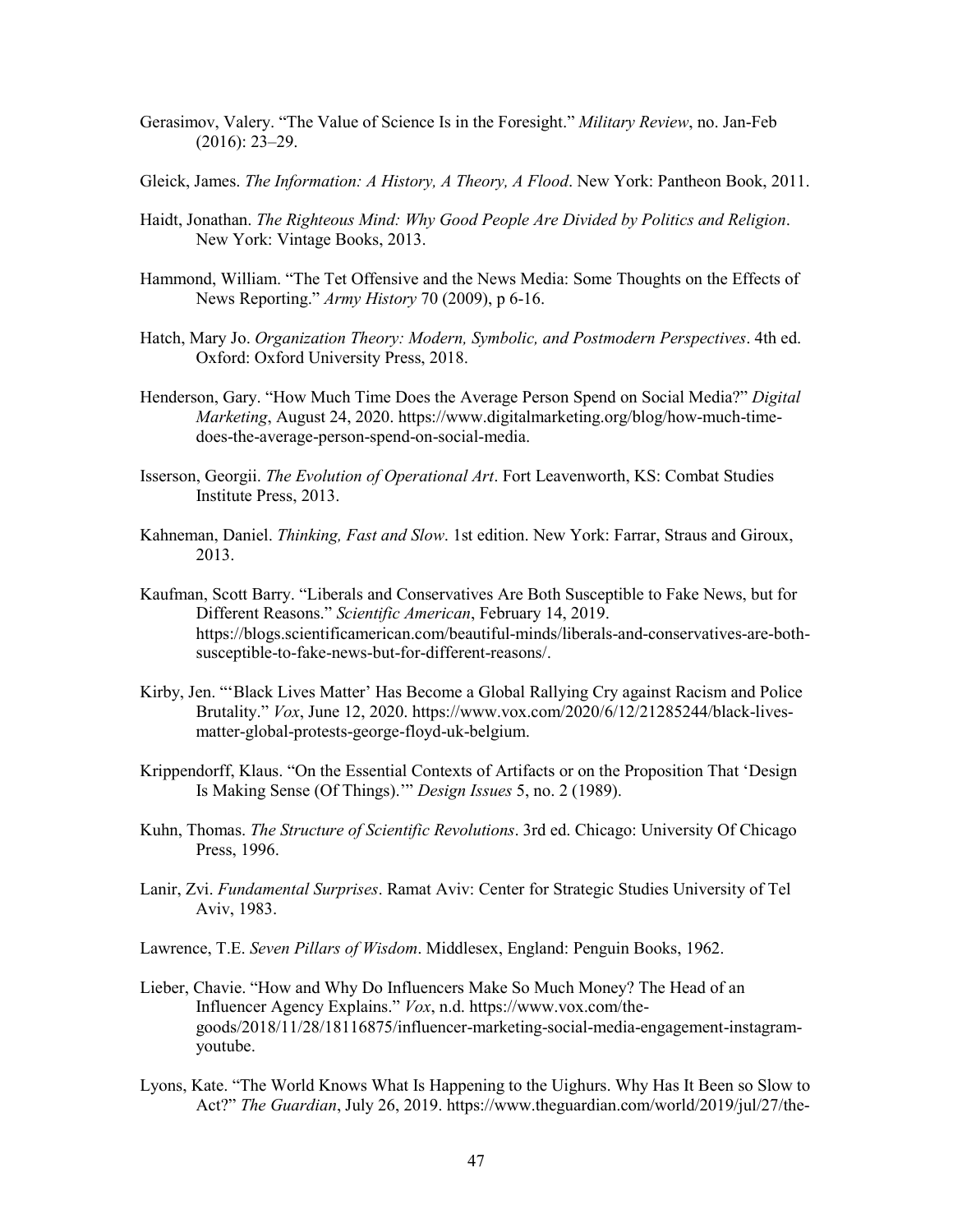world-knows-what-is-happening-to-the-uighurs-why-has-it-been-so-slow-to-act.

- Lyotard, Jean-Francois. *The Postmodern Condition: A Report on Knowledge*. University of Minnesota Press, 1984.
- Michel, Foucault. *Power/Knowledge: Selected Interviews and Other Writings*. London: Panthon, 1980.
- Nakashima, Ellen. "Russian Government Hackers Penetrated DNC, Stole Opposition Research on Trump." *The Washington Post*, June 14, 2016. https://www.washingtonpost.com/world/national-security/russian-government-hackerspenetrated-dnc-stole-opposition-research-on-trump/2016/06/14/cf006cb4-316e-11e6- 8ff7-7b6c1998b7a0\_story.html.

Ning, Wang. "The Mapping of Chinese Postmodernity." *Duke University Press* 24 (1997). Open Hearing on Foreign Influence Operations' use of Social Media Platforms, § Select Committe on Intelligence (2018). https://www.intelligence.senate.gov/hearings/openhearing-foreign-influence-operations%E2%80%99-use-social-media-platforms-thirdparty-expert#.

Pomerleau, Mark. "5 Questions with the Marine Corps' Deputy Commandant for Information." *C4ISRNET*, April 3, 2020. https://www.c4isrnet.com/information-warfare/2020/04/03/5 questions-with-the-marine-corps-deputy-commandant-for-information/.

-. "'Weaponized Truth:' How the US Military Plans to Compete in the Crowded Information Space." *C4ISRNET*, October 16, 2020. https://www.c4isrnet.com/showreporter/ausa/2020/10/16/weaponized-truth-how-the-us-military-plans-to-compete-in-thecrowded-information-space/.

- P.W. Singer & Emerson T. Brooking. *LikeWar: The Weaponization of Social Media*. Houghton Mifflin Harcourt, 2018.
- Shurkin, Michael. "Kill The Homothetic Army: General Guy Hubin's Vision of the Future Battlefield." *War on the Rocks* (blog), February 4, 2021. https://warontherocks.com/2021/02/kill-the-homothetic-army-gen-guy-hubins-vision-ofthe-future-battlefield/.
- Sun Tzu. *The Art of War*. Mineola, NY: Dover Publications, 2002.
- Sunstein, Cass. *#Republic: Divided Democracy in the Age of Social Media*. Princeton, NJ: Princeton University Press, 2017.
- Sytas, Andrius. "Lithuania Sees Fake News Attempt to Discredit NATO Exercises." *Reuters*, June 13, 2018.
- The Wall Street Journal Editorial Board. "The Politicization of Everything." *The Wall Street Journal*, September 24, 2017. https://www.wsj.com/articles/the-politicization-ofeverything-1506291118.
	- ———. "Twitter's 'Living' Censorship." *The Wall Street Journal*, November 1, 2020. https://www.wsj.com/articles/twitters-living-censorship-11604263210.